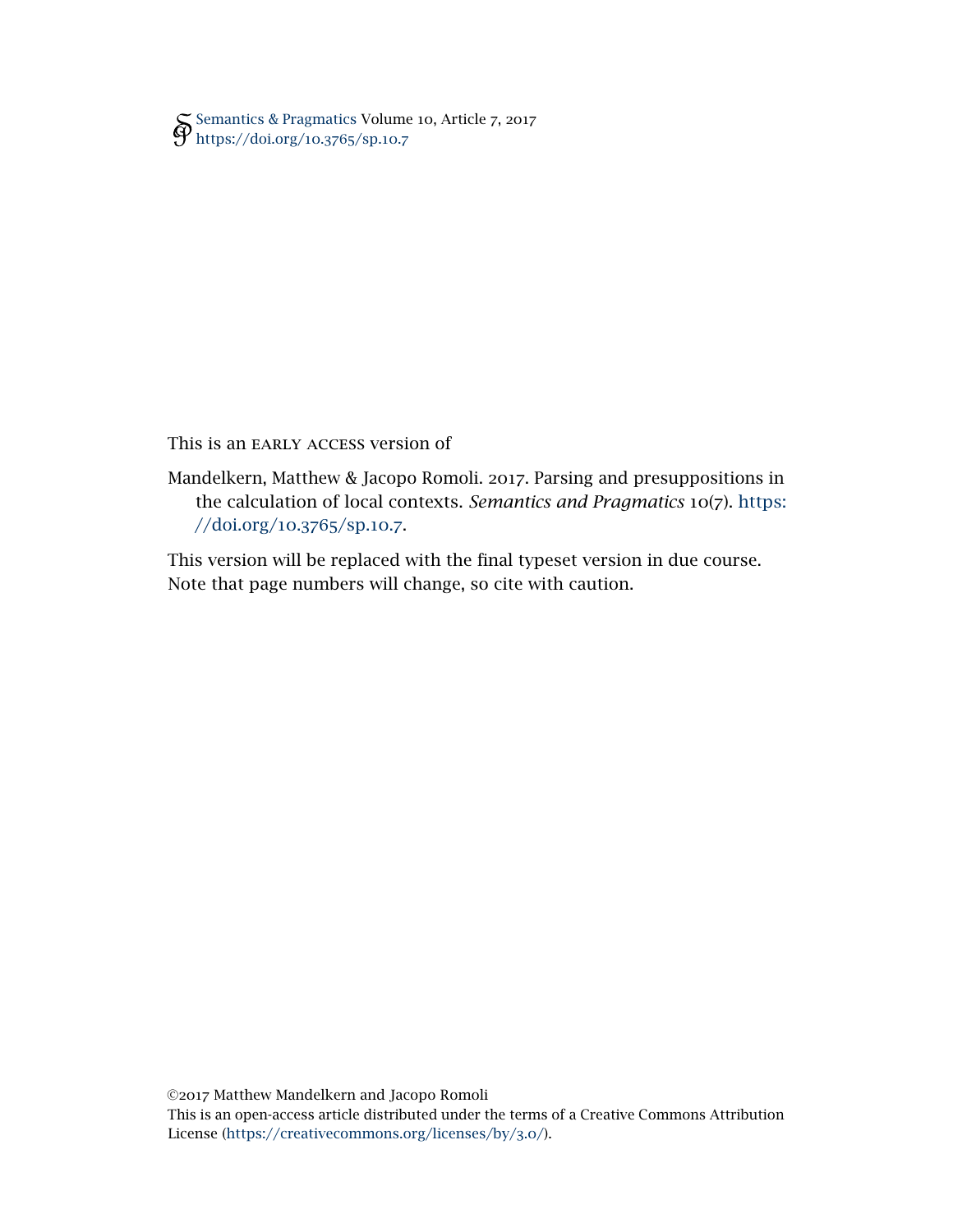### early access

# Parsing and presuppositions in the calculation of local contexts\*

Matthew Mandelkern *MIT*

Jacopo Romoli *Ulster University*

Abstract In this paper, we use antecedent-final conditionals to formulate two problems for parsing-based theories of presupposition projection and triviality of the kind given in [Schlenker](#page-39-0) [2009](#page-39-0). We show that, when it comes to antecedent-final conditionals, parsing-based theories predict filtering of presuppositions where there is in fact projection, and triviality judgments for sentences which are in fact felicitous. More concretely, these theories predict that presuppositions triggered in the antecedent of antecedentfinal conditionals will be filtered (i.e. will not project) if the negation of the consequent entails the presupposition. But this is wrong: *John isn't in Paris, if he regrets being in France* intuitively presupposes that John is in France, contrary to this prediction. Likewise, parsing-based approaches to triviality predict that material entailed by the negation of the consequent will be redundant in the antecedent of the conditional; but *John isn't in Paris, if he's in France and Mary is with him* is intuitively felicitous, contrary to these predictions. Importantly, given that the trigger appears in sentence-final position, both incremental (left-to-right) and symmetric versions of such theories make the same predictions. These data constitute a challenge to the idea that presupposition projection and triviality should be computed on the basis of parsing. This issue is important because it relates to the more general question as to whether presupposition and triviality calculation should be thought of as a pragmatic post-compositional phenomenon or as part of compositional semantics (as in the more traditional dynamic approaches). We discuss a solution which allows us to maintain the parsingbased pragmatic approach; it is based on an analysis of conditionals which incorporates a presupposition that their antecedent is compatible with the context, together with a modification to [Schlenker'](#page-39-0)s ([2009](#page-39-0)) algorithm for calculating local contexts so that it takes into account presupposed material. As we will discuss, this solution works within a framework broadly similar to that of [Schlenker'](#page-39-0)s ([2009](#page-39-0)), but it doesn't extend in an obvious way to

<sup>\*</sup> For invaluable discussion and feedback, we thank Danny Fox, Clemens Mayr, Eliot Michaelson, Daniel Rothschild, Philippe Schlenker, Benjamin Spector, and Yasu Sudo; audiences at ENS, UCL, and Sinn und Bedeutung 21; our editor Thony Gillies; and two anonymous reviewers for *Semantics & Pragmatics*.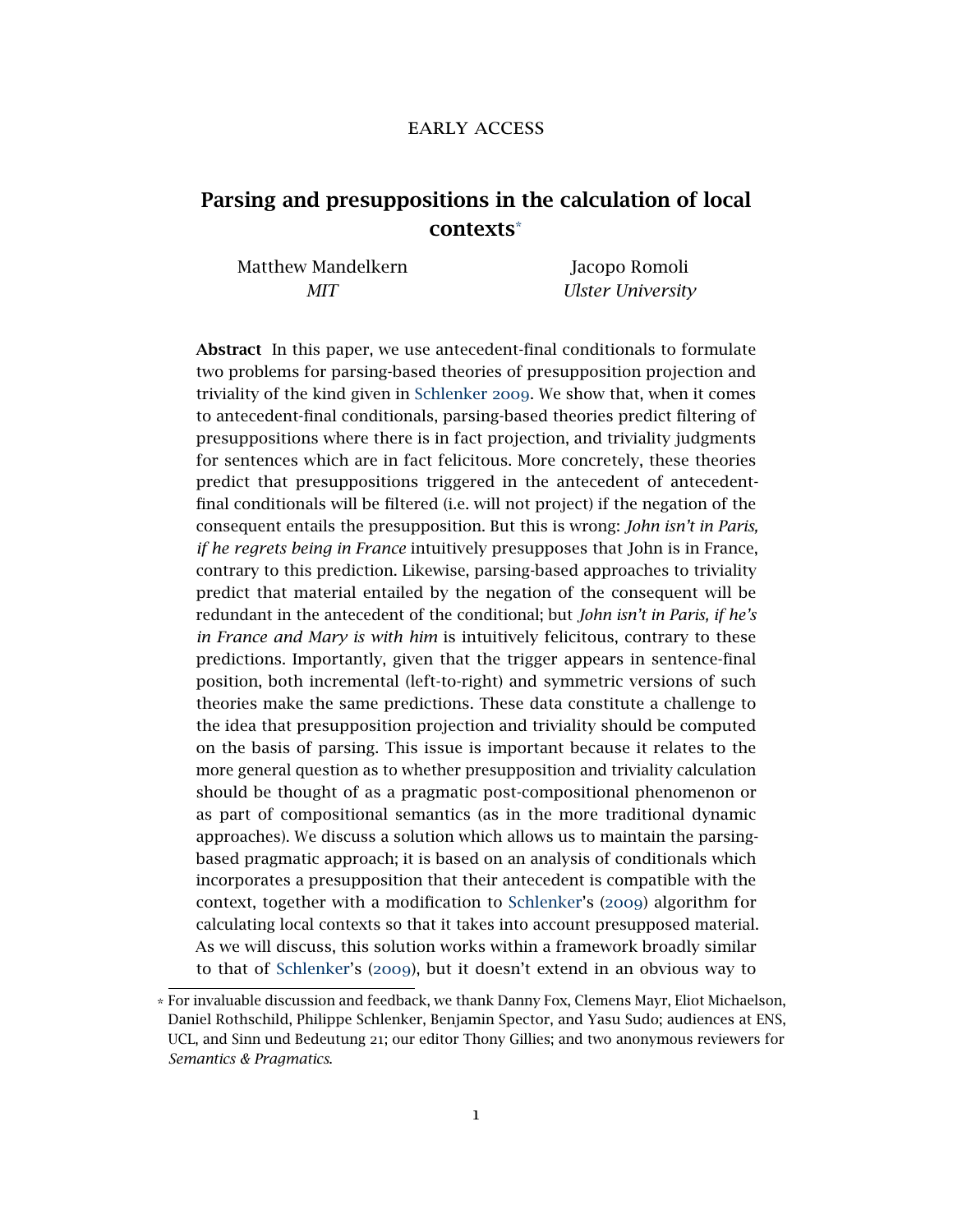other parsing-based accounts (e.g. parsing-based trivalent approaches). We conclude that a parsing-based theory can be maintained, but only if we adopt a substantial change of perspective on the framework.

Keywords: presuppositions, presupposition projection, conditionals, disjunctions, local context, triviality, incrementality, scalar implicatures

#### 1 Introduction

[Schlenker](#page-39-1) ([2008](#page-39-1)a, [2009](#page-39-0)) has recently questioned the explanatory power of traditional dynamic approaches to presupposition projection, $<sup>1</sup>$  $<sup>1</sup>$  $<sup>1</sup>$  posing an</sup> explanatory challenge for any theory of presupposition projection:

### Explanatory Challenge for Presupposition Projection:

Find an algorithm that predicts how any operator transmits presuppositions once its syntax and its classical semantics have been specified. [\(Schlenker](#page-39-0) [2009](#page-39-0))

This challenge has sparked a debate which has led to a variety of new theories, both static [\(Schlenker](#page-39-0) [2009](#page-39-0), [George](#page-38-0) [2008](#page-38-0), [Fox](#page-38-1) [2008](#page-38-1), [2012](#page-38-2), [Chemla](#page-37-0) [2010](#page-37-0)) and dynamic [\(Chierchia](#page-37-1) [2009](#page-37-1), [Rothschild](#page-39-2) [2008](#page-39-2), [2011](#page-39-3)).

One aspect of this debate is whether the algorithm for predicting presupposition projection should be based on parsing, a process which takes as input a string of linguistic items; or on the compositional calculation of meanings, a process which takes as input a syntactic structure. This debate is important because, in turn, it relates to the more general question whether presupposition calculation should be thought of as a pragmatic postcompositional phenomenon, in the sense of [Chierchia et al.](#page-37-2) [2012](#page-37-2), or as part of compositional semantics, as in the more traditional dynamic approaches.

In this paper, we will discuss sentences in which presuppositions are triggered in the antecedent of an antecedent-final conditional. We will argue that these cases present a challenge to parsing-based accounts of presupposition projection, as well as to theories of triviality that build on those accounts. We will focus in particular on the predictions of [Schlenker](#page-39-0) ([2009](#page-39-0)),

<span id="page-2-0"></span><sup>1</sup> Building on previous observations by [Soames](#page-40-0) ([1989](#page-40-0)) and [Heim](#page-38-3) ([1990](#page-38-3)). For traditional dynamic approaches, see [Karttunen](#page-38-4) [1974](#page-38-4), [Heim](#page-38-5) [1983](#page-38-5), [Beaver](#page-36-0) [2001](#page-36-0) among others.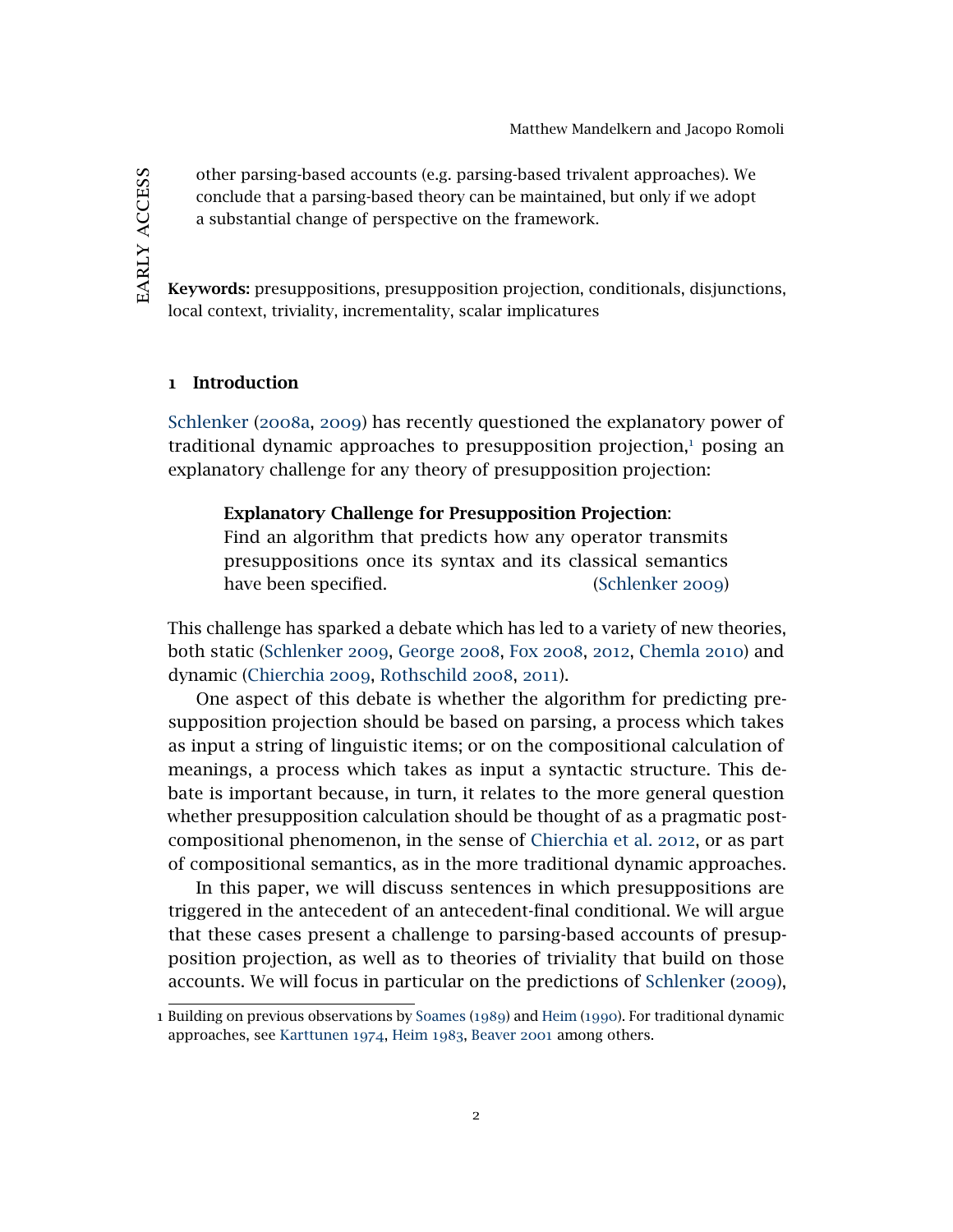who uses a parsing-based approach to reconstruct the notion of a local context. This allows us to illustrate the challenge to parsing-based accounts of both presupposition and triviality in a simple way. However, as we will show, the problems extend to other parsing-based accounts, including those which make use of a trivalent valuation instead of local contexts (e.g. [Fox](#page-38-1) [2008](#page-38-1), [2012](#page-38-2)) as well as pragmatic parsing-based theories [\(Schlenker](#page-39-1) [2008](#page-39-1)a).

To briefly sketch the problem: the parsing-based approaches to presupposition projection which we will consider come in both symmetric and asymmetric versions. Both versions predict that presuppositions triggered in the antecedent of antecedent-final conditionals will be filtered (i.e. will not project) if the negation of the consequent entails the presupposition. But this is the wrong prediction; for instance, (1) presupposes that John is in France, contrary to this prediction.

(1) John isn't in Paris, if he regrets being in France.

Likewise, parsing-based approaches to triviality predict that material entailed by the negation of the consequent of an antecedent-final conditional will be redundant in the antecedent of the conditional. But, again, this is wrong; for instance, (2) is felicitous, contrary to these predictions.

(2) John isn't in Paris, if he's in France and Mary is with him.

The remainder of the paper is organized as follows. In the rest of this introduction, we introduce [Schlenker'](#page-39-0)s ([2009](#page-39-0)) algorithm for computing local contexts. In Section 2, we lay out the problem for presupposition projection from antecedent-final conditionals, and in Section 3, the problem for triviality. In Section 4, we discuss a possible solution in a parsing-based framework. We show that this solution allows us to maintain a broadly parsing-based approach, but requires substantial revision to the theoretical and technical underpinnings of that approach: the solution only works if we assume, *pace* Schlenker, that the calculation of local contexts always takes presuppositional material into account. We show that this solution, however, doesn't extend in an obvious way to trivalent parsing-based accounts. We conclude in Section 5.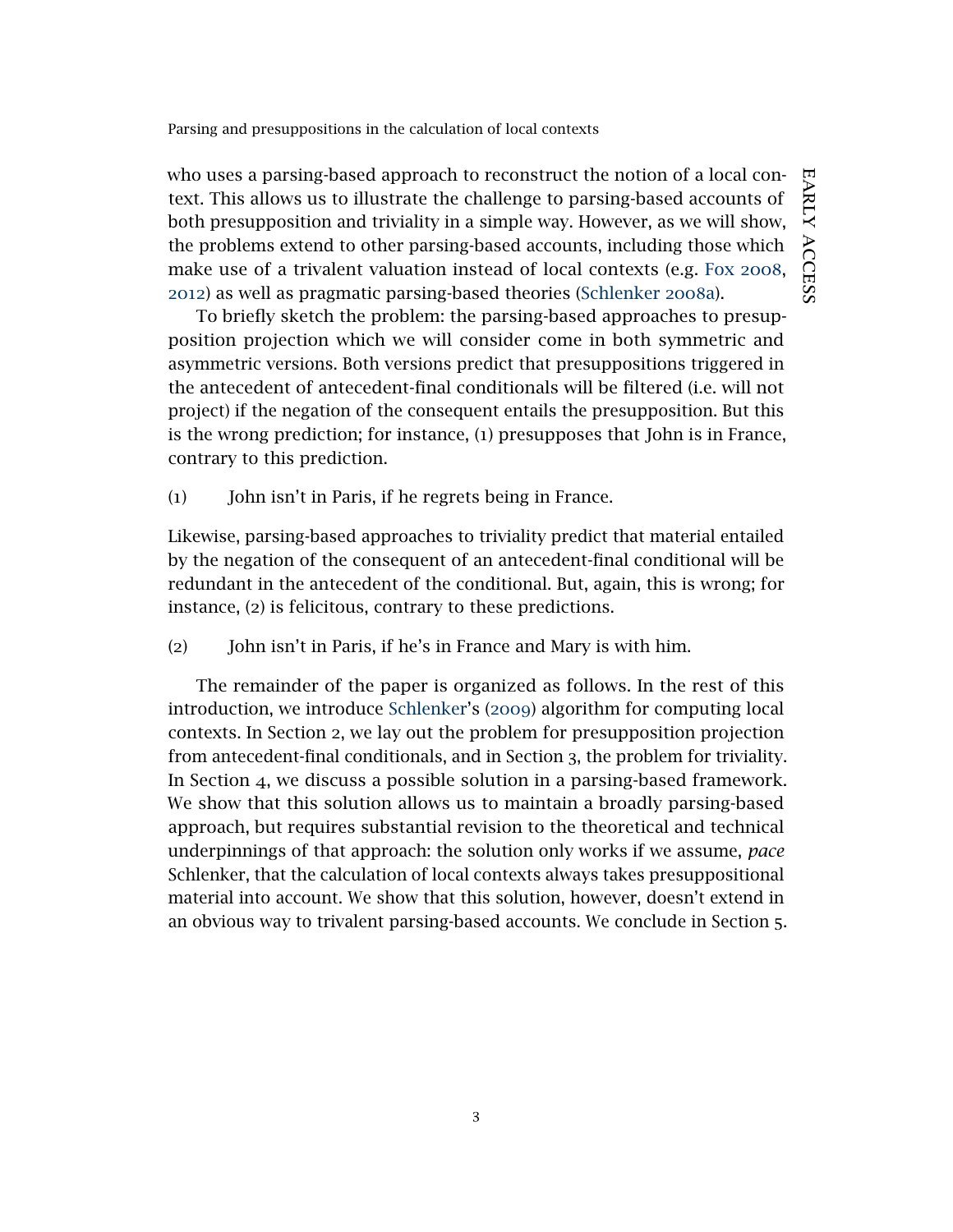# 1.1 A parsing-based theory of local contexts and presupposition projection

[Schlenker](#page-39-0) ([2009](#page-39-0)) addresses the explanatory challenge for presupposition projection by using a parsing-based algorithm to reconstruct the notion of a local context in a static, bivalent semantics.<sup>[2](#page-4-0)</sup> In this section, we summarize Schlenker's theory of local contexts and presupposition projection; those familiar with the theory should skip to the next section.

The basic intuition motivating Schlenker, which is similar to the intuition motivating trivalent theories of presuppositions [\(Peters](#page-39-4) [1979](#page-39-4), [Beaver](#page-37-3) [& Krahmer](#page-37-3) [2001](#page-37-3), [George](#page-38-0) [2008](#page-38-0), [Fox](#page-38-1) [2008](#page-38-1), [2012](#page-38-2)), is that as we evaluate a sentence against some contextual information, we try to minimize our effort by evaluating the sentence only in those worlds of the context that "matter" for the evaluation. Further, we assume (at least initially) that the interpreter evaluates expressions of a sentence proceeding left-to-right. Before evaluating an expression, the interpreter will choose the smallest domain she needs to take into consideration in evaluating such expression. This smallest domain is the local context for the expression.

Thus, for example, as we evaluate a conditional like *If* A *then*  $B_p$  (where  $B_p$  is a sentence B which presupposes  $[P]$ ), as we proceed left-to-right, we will evaluate the consequent only in those worlds of the context in which the antecedent is true.[3](#page-4-1) This is because we know that in those worlds in which the antecedent is false, the sentence as a whole is true irrespective of the value of the consequent, and thus we can ignore those worlds (assuming for the moment that *If. . .then* expresses the material conditional; we revisit this assumption below). But we cannot ignore any worlds where  $[A]$  is true, since we must check whether the consequent is true at those worlds to see whether the sentence as a whole is true. This means that the local context for B in *If A then*  $B_p$  *is*  $C \cap [A]$ *.* 

<span id="page-4-0"></span><sup>2</sup> Schlenker's approach is parsing-based in the sense we gave above: its input is a string, rather than a syntactic structure. We remain neutral on the connection of a theory like his to theories of parsing in general.

<span id="page-4-1"></span><sup>3</sup> We use sans serif capital letters as sentence variables, and italics to set off a linguistic example in running text. We move freely between talking of presuppositions as sentences and as propositions. Where P is a linguistic item,  $[P]^c$  is the meaning (intension) of P at context *C* (a non-empty set of possible worlds); we often omit reference to the context for readability. We use '*C*' throughout to refer to the global context, and sometimes use 'C' as a corresponding linguistic item whose intension is the global context.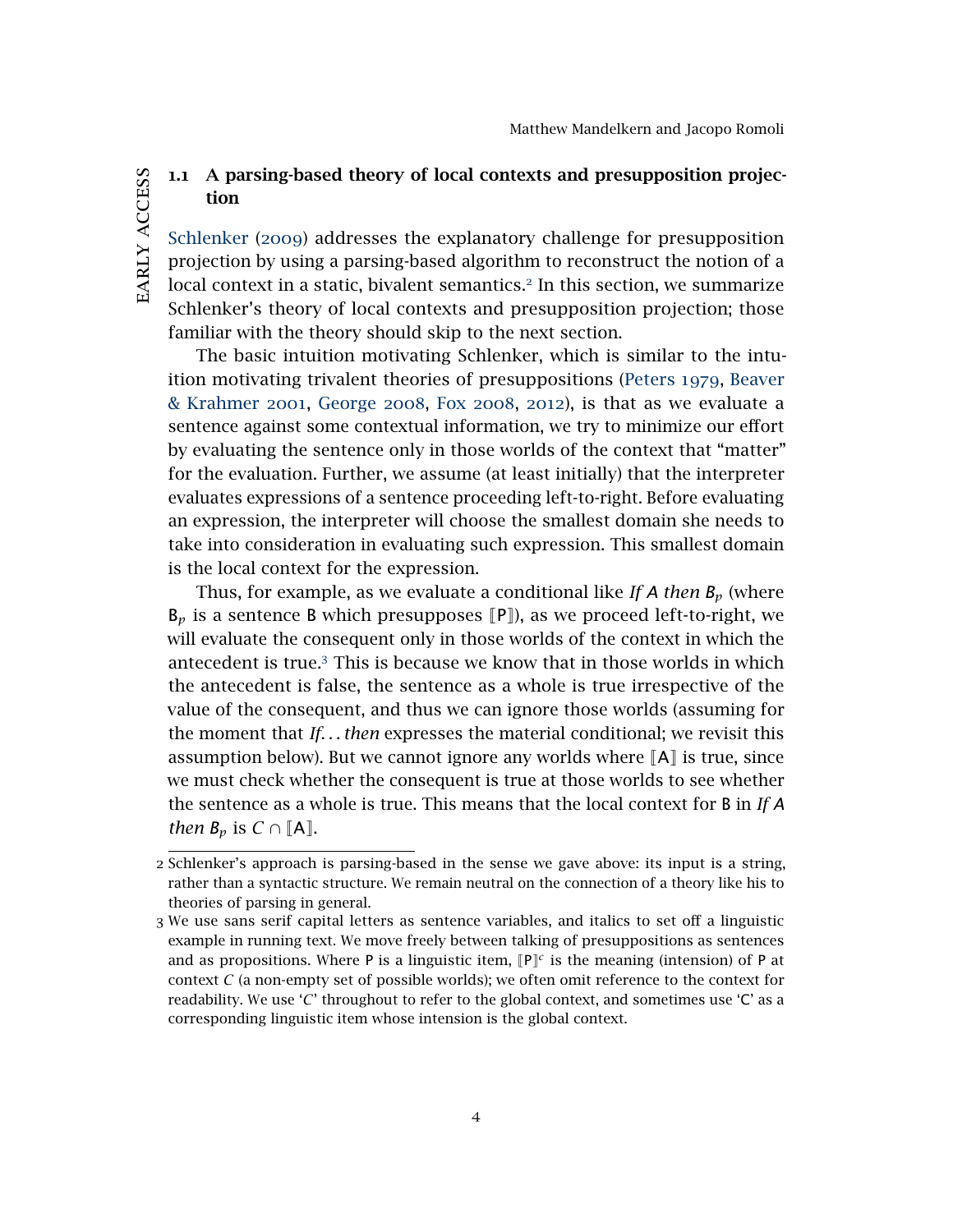We can then formulate a theory of presupposition in this framework as follows: we say that a sentence S is assertable in a context *C* only if, for every expression  $B_p$  in S,  $[P]$  is entailed by  $B_p$ 's local context in S. We then say that a sentence presupposes anything that is entailed by every context where it can be asserted. This means that the predicted presupposition of *If A then B<sup>p</sup>* is  $A \rightarrow P$ : in other words, If A then  $B_p$  is assertable at C only if  $A \rightarrow P$  holds at every world in  $C$ <sup>[4](#page-5-0)</sup> This approach correctly predicts that a sentence like (4) presupposes only the tautology that if John used to smoke he used to smoke:

### (3) If John used to smoke, he stopped smoking.

But — as [Schlenker](#page-39-1) ([2008](#page-39-1)a, [2009](#page-39-0)) and [Chierchia](#page-37-1) ([2009](#page-37-1)), building on [Heim](#page-38-3) [1990](#page-38-3), [Soames](#page-40-1) [1979](#page-40-1) and others discuss — antecedent-final conditionals pose a problem for the asymmetry encoded in this algorithm. (4), like (3), appears to have only a trivial presupposition, but this is not predicted by the incremental left-to-right algorithm, which only considers material to the left of the presupposition trigger.

(4) John stopped smoking, if he used to.

Intuitively, we would like material on the right of the presupposition trigger to count in this case. In response to these data, [Schlenker](#page-39-0) ([2009](#page-39-0)) proposes a symmetric version of his algorithm, which works on the entire sentence, rather than proceeding left-to-right: it considers both material on the left and the right of the expression to be evaluated. The result is that the symmetric local context for **B** in a conditional with the form  $B_p$ , if **A** is  $C \cap [A]$ ; thus we predict that a conditional like (4) has no presupposition, as desired.

<span id="page-5-0"></span> $4$  With  $\rightarrow$  standing for the material conditional. Notice that for some cases, the predicted conditional presuppositions of conditionals appears too weak. This is the so-called Proviso Problem [\(Geurts](#page-38-6) [1996](#page-38-6) and much subsequent work; see [Schlenker](#page-40-2) [2011](#page-40-2) among others for recent discussion). This problem is orthogonal to the one we discuss here, however. Although the problem we raise for presupposition projection, like the Proviso Problem, stems from a gap between the observed projection and what is predicted, there is a crucial structural difference: in Proviso cases, the gap is between observed presuppositions with the form  $[P]$ , and predicted presuppositions with the form  $[A \rightarrow P]$ . It is possible that a principled story can be told about how we move from the latter to the former (and indeed just such a story has been told in the literature; see [Mandelkern](#page-39-5) [2016](#page-39-5)b for citations and criticism). By contrast, in the cases we raise here, the gap is between observed presuppositions with the form  $[P]$ , and a predicted trivial presupposition  $-i.e.$  a presupposition of  $\tau$ . It is much harder in this case to see how a strengthening story would help: there is no obvious principled way to get from  $\top$  to [P].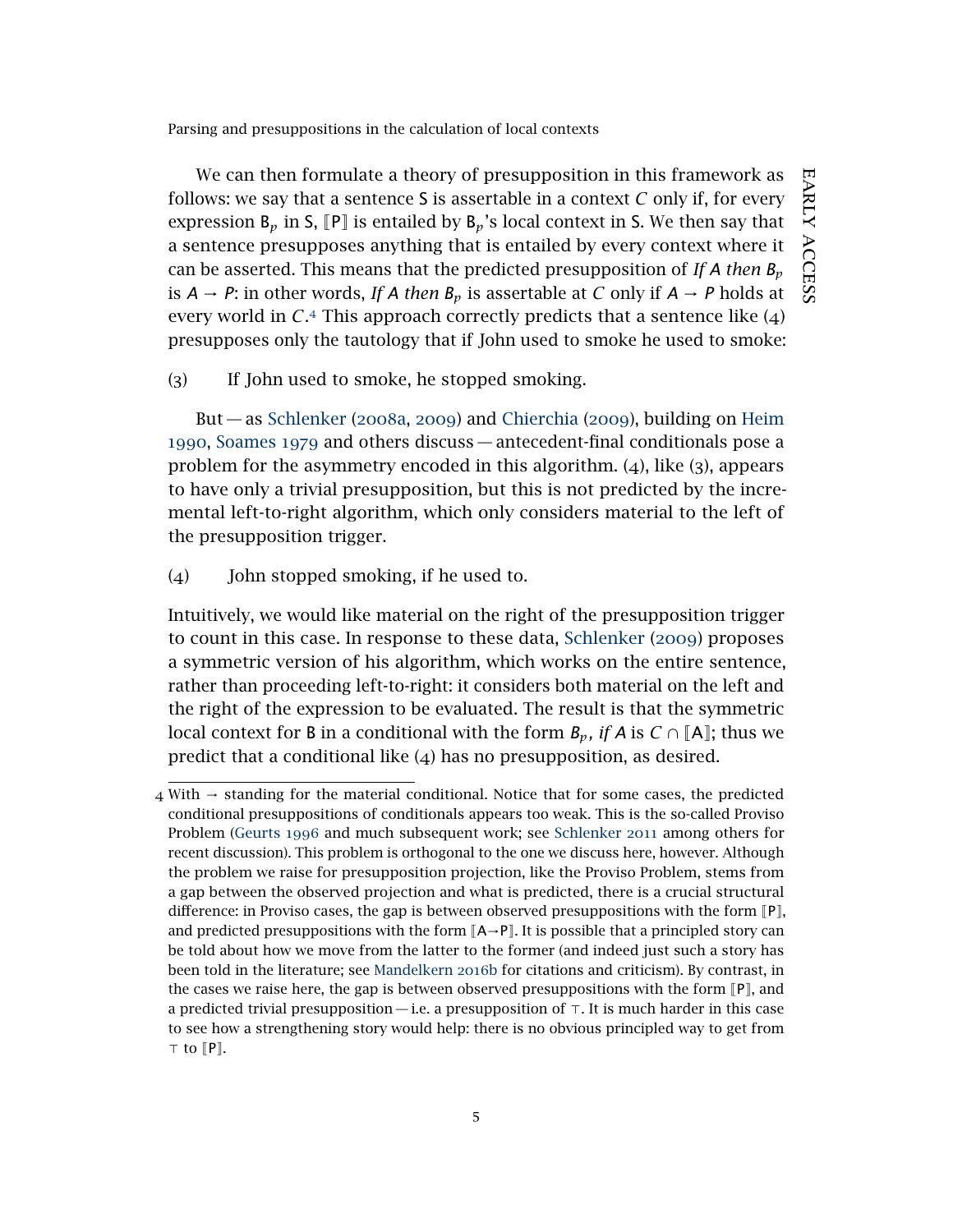Schlenker makes these intuitive ideas precise as follows. First, the incremental, left-to-right version:

Definition 1.1. Local Contexts, Incremental Version:[5](#page-6-0)

The *incremental local context* of expression E in syntactic environment a\_b and global context  $C$  is the strongest  $\lbrack Y \rbrack$  s.t. for all sentences D and good finals b',  $a(Y \wedge D)b' \leftrightarrow_c aDb'.$ 

In addition to this incremental algorithm, [Schlenker](#page-39-0) ([2009](#page-39-0)) also defines a symmetric version, which applies as a dispreferred rescue strategy:

Definition 1.2. Local Contexts, Symmetric Version:[6](#page-6-1)

The *symmetric local context* of expression E in syntactic environment a\_b and global context *C* is the strongest  $\llbracket Y \rrbracket$  s.t. for all sentences D: **a**(Y∧D)**b** $\leftrightarrow$ <sub>*c*</sub>**aDb**, where **a** and **b** are derived from **a** and **b** by removing any presupposition material.

This symmetric algorithm is like the incremental version except for two features. First, it takes into account all material in the sentence, regardless of whether it precedes or follows the expression to be evaluated: this is what makes it symmetric. Second, it ignores presuppositions in the surrounding material. The reason for this second feature is that, as [Rothschild](#page-39-2) ([2008](#page-39-2)) and [Beaver](#page-36-1) ([2008](#page-36-1)) point out, without it, the symmetric algorithm incorrectly predicts that on a symmetric parse, presuppositions can cancel each other out. Thus we would predict e.g. that a sentence like (5), with the form *A<sup>p</sup> and Bp*, should not presuppose *p*.

<span id="page-6-2"></span>(5) The King of France is bald and the King of France is tall.

But this is wrong; to see that (5) presupposes that there is a king of France, note that this inference projects when (5) is embedded in the antecedent of a conditional, as in (6):

(6) If the King of France is bald and the King of France is tall, there will be no diplomatic incident.

<span id="page-6-0"></span><sup>5</sup> We restrict our attention here to a propositional fragment; for a general version, see [Schlenker](#page-39-0) [2009](#page-39-0). The good finals of an expression are all strings that can grammatically follow that expression. ' $\leftrightarrow$ <sup>r</sup> is material equivalence *modulo* a context *C*.

<span id="page-6-1"></span><sup>6</sup> This formulation assumes that it is possible to "delete" a sentence's presuppositions from the sentence. It is not obvious to us that this is possible; in any case we will argue below that we may want to eliminate this part of the algorithm.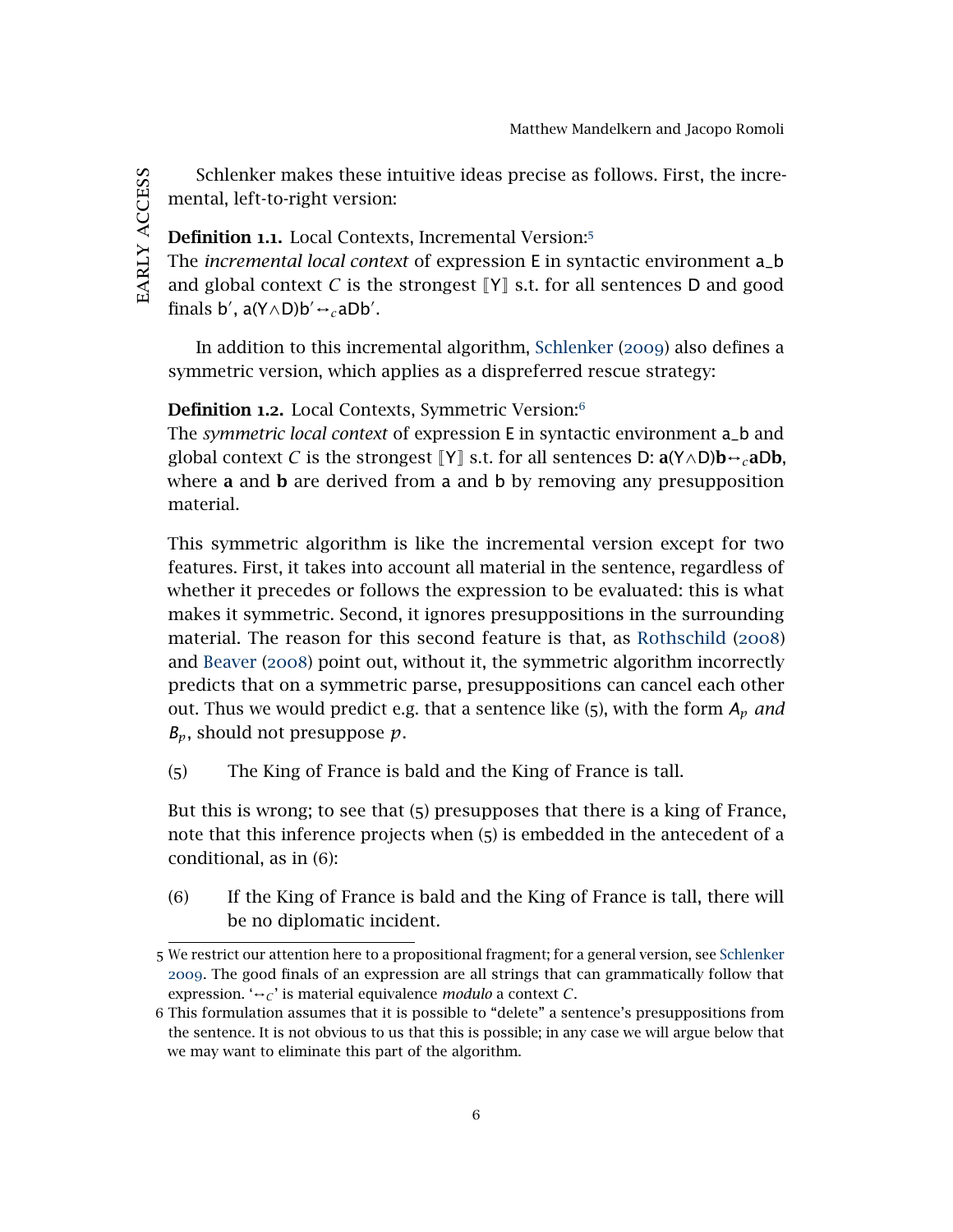EARLY ACCESS early access

Parsing and presuppositions in the calculation of local contexts

Analogous data can be generated with disjunction (see [Rothschild](#page-39-2) [2008](#page-39-2)). This problem is avoided by the algorithm given above, according to which we ignore the presuppositional material of a and b when calculating the local context of the constituent between a and b.

Notice that if we are evaluating an expression D which appears sentencefinal, the symmetric and incremental local context of D are identical. This is important for our purposes: it follows that for the data we are concerned with in this paper— the antecedents of antecedent-final conditionals— the incremental and symmetric versions of the algorithm will make the same predictions.

### 2 The problem for presupposition projection

To work up to our puzzle, consider first a conditional with a presupposition trigger in the antecedent, as in (7).

(7) If  $A_p$  then B.

Here the incremental and symmetric algorithms for calculating local contexts make different predictions, since the trigger appears sentence-initial. The incremental algorithm predicts that (7) presupposes P. The symmetric one, on the other hand, takes into consideration the material following  $A_p$  in evaluating it.  $\left[\mathbf{B}\right]$ -worlds would make the whole sentence true regardless of the value of the antecedent; thus we only need to consider  $\llbracket \neg B \rrbracket$ -worlds in evaluating  $A_p$ .<sup>[7](#page-7-0)</sup> In particular we must consider every  $\llbracket \neg B \rrbracket$ -world in the context. Thus the symmetric local context of  $A_p$  in (7) is  $C \cap \llbracket \neg B \rrbracket$ , and so the predicted presupposition of the symmetric algorithm is  $\neg B \rightarrow P$ .

[Schlenker](#page-39-0) ([2009](#page-39-0)), [Chemla & Schlenker](#page-37-4) ([2012](#page-37-4)) and [Rothschild](#page-39-3) ([2011](#page-39-3)) discuss whether the prediction of the symmetric algorithm for (7) is correct. But this discussion is complicated by the fact that the symmetric algorithm is taken to be a dispreferred interpretive strategy, making it hard to see how to evaluate this prediction.

We can avoid this complication, however, by considering the antecedentfinal counterpart of  $(7)$ , in  $(8)$ .

(8) B, if A*p*.

<span id="page-7-0"></span> $7$  We sometimes use  $\rightarrow$  and other logical connectives as abbreviations for the corresponding natural language conectives. We leave most of our derivations of local contexts at the present level of informality; the reader can check them for herself, or refer to [Schlenker](#page-39-0) [2009](#page-39-0).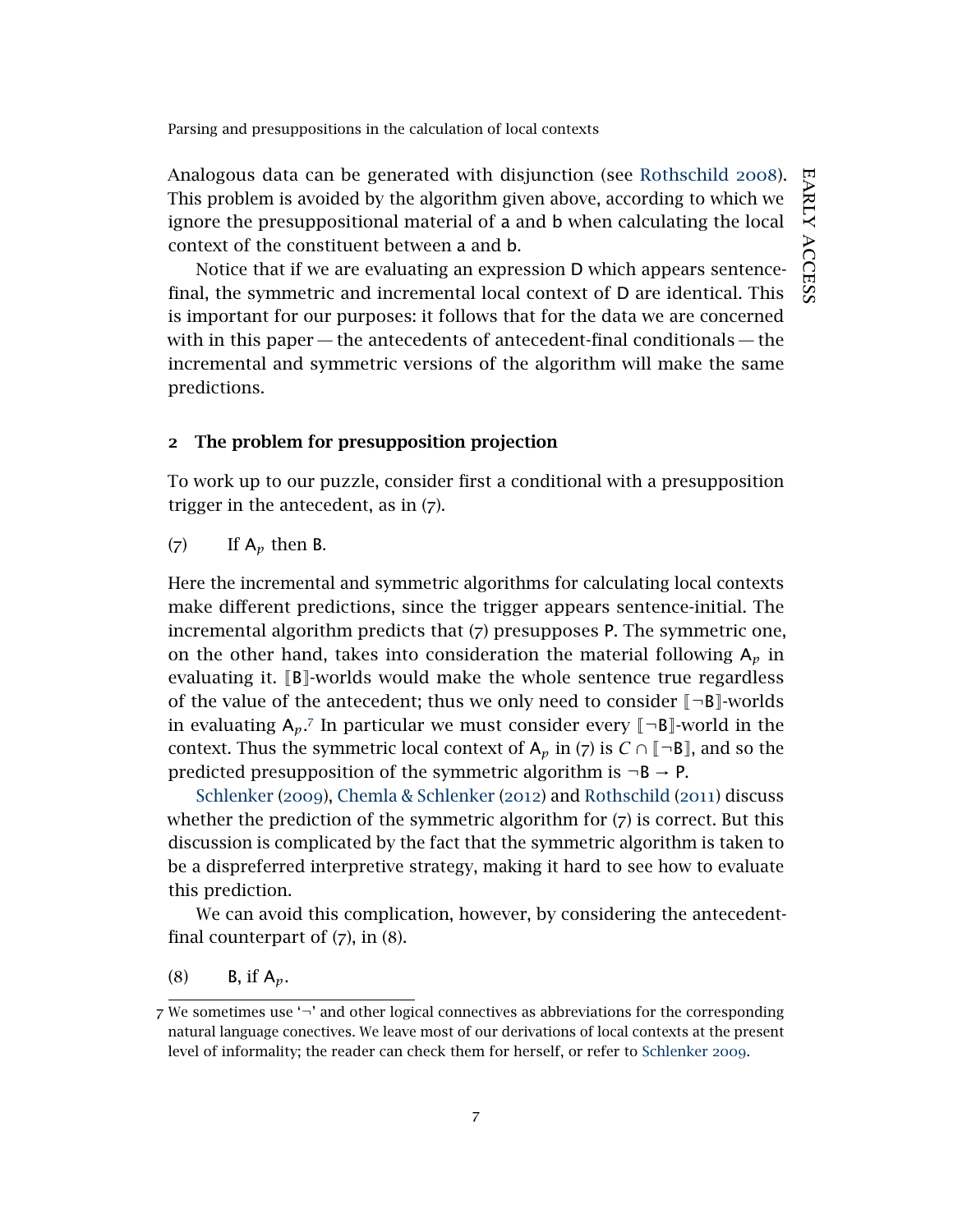Here the incremental and the symmetric algorithms make the same predictions, since in both versions of the algorithm the material on the left of the trigger is taken into account, and there is no material to the right of the trigger in this case. This allows us to avoid difficult questions about the relation between an incremental and symmetric algorithm, $\delta$  and directly evaluate the plausibility of a parsing-based algorithm of either form.

Both algorithms predict that at the point at which we process A, we only need to consider  $[\neg B]$ -worlds of *C*, because  $[B]$ -worlds would make the sentence true regardless of the value of the antecedent. Therefore the incremental and symmetric local context for A in (8) is  $C \cap \lceil \neg B \rceil$ . Thus the predicted presupposition of (8), for both the incremental and symmetric approach, is  $\neg B \rightarrow P$ .

But this prediction is problematic. It follows from this prediction that if the negation of the consequent of an antecedent-final conditional entails the presupposition of the antecedent, the sentence will be presuppositionless. Schematically, a case like (9), where  $[P^+]$  entails  $[P]$ , is thus predicted to presuppose nothing.

<span id="page-8-7"></span>(9)  $\neg P^+$ , if  $A_p$ .

This prediction, however, does not match intuitions. To see this, consider first the conditionals in ([10](#page-8-1)a), (11[a\),](#page-8-2) and (12[a\).](#page-8-3) They appear to presuppose that John is in France, that he is sick, and that he is a linguist, respectively, as predicted by the incremental parsing approach.

- <span id="page-8-4"></span><span id="page-8-1"></span>(10) a. If John regrets being in France, he isn't in Paris. b. John isn't in Paris, if he regrets being in France.
- <span id="page-8-5"></span><span id="page-8-2"></span>(11) a. If John's wife is happy that he is sick, he doesn't have cancer. b. John doesn't have cancer, if his wife is happy that he is sick.
- <span id="page-8-6"></span><span id="page-8-3"></span>(12) a. If John is happy he is a linguist, he isn't a semanticist.
	- b. John isn't a semanticist, if he is happy that he is a linguist.

Consider now the corresponding antecedent-final conditionals in (10[b\),](#page-8-4) (11[b\),](#page-8-5) and  $(12b)$ , which have the form of  $(g)$ . Intuitively these have the same presuppositions as the antecedent-initial versions. The problem is that the

EARLY ACCESS early access

<span id="page-8-0"></span><sup>8</sup> On which see [Schlenker](#page-39-1) [2008](#page-39-1)a, [2009](#page-39-0), [Chemla & Schlenker](#page-37-4) [2012](#page-37-4) and [Rothschild](#page-39-3) [2011](#page-39-3).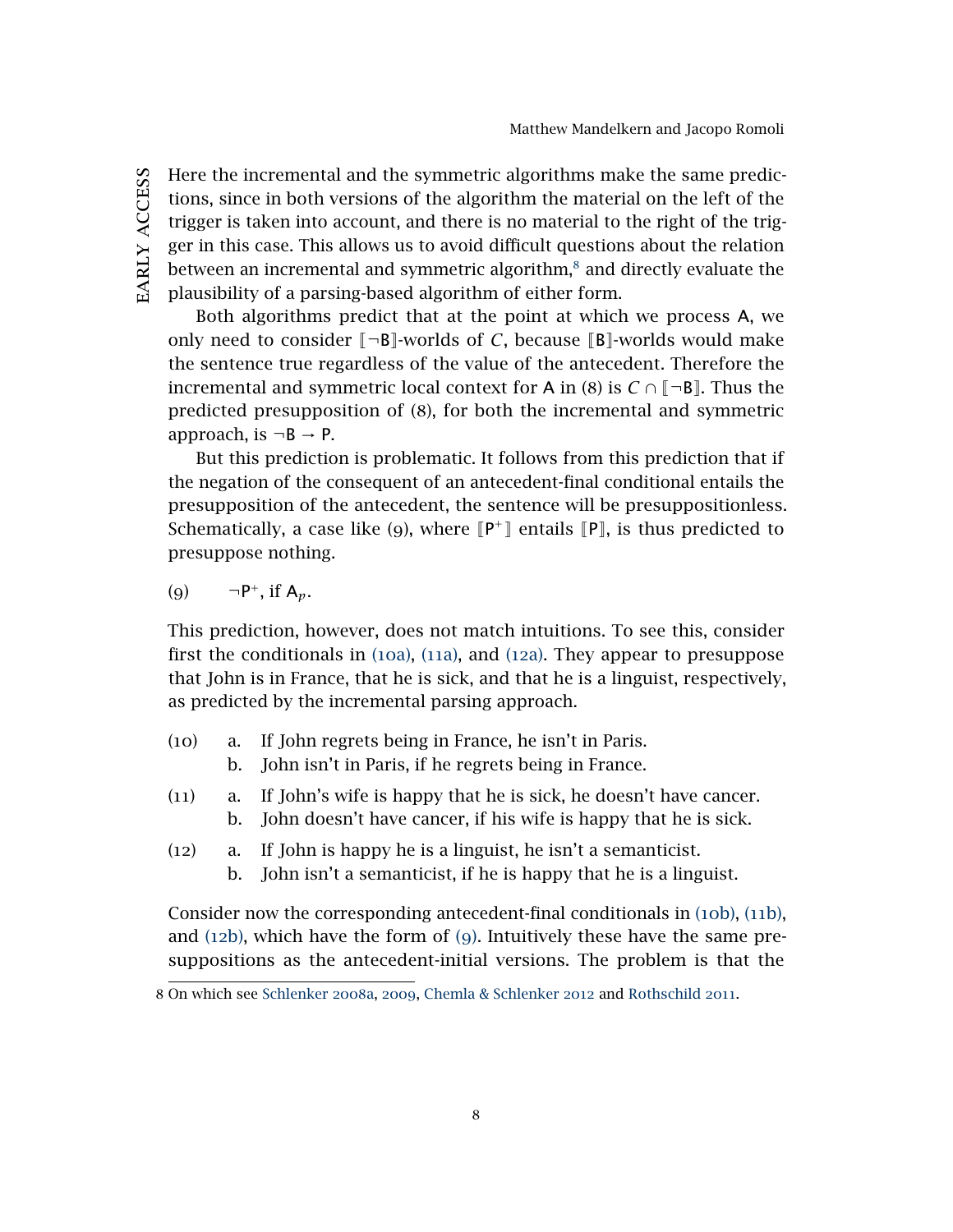EARLY ACCESS early access

Parsing and presuppositions in the calculation of local contexts

symmetric and incremental versions of the algorithm both predict that (10[b\),](#page-8-4)  $(11b)$ , and  $(12b)$  $(12b)$  $(12b)$  have no presuppositions.<sup>[9](#page-9-0)</sup>

Both the symmetric and incremental parsing-based algorithms given in [Schlenker](#page-39-0) [2009](#page-39-0) thus apparently make the wrong predictions for antecedentfinal conditionals with a presupposition trigger in the antecedent: they predict that, when the conditional has the form of  $(9)$  $(9)$  $(9)$ , its presupposition will be filtered, whereas the presupposition in fact projects.

## 3 The problem with triviality

The parsing-based theory of local contexts can be straightforwardly extended to a theory which predicts when a sentence strikes us as trivial or redundant. We show in this section that the problem raised in the last section extends to this theory.

Reconstructing the notion of local context allows [Schlenker](#page-39-0) ([2009](#page-39-0)) to connect his theory to a general theory of triviality, a theory with roots in [Stalnaker](#page-40-3) [1978](#page-40-3) (see also [Singh](#page-40-4) [2007](#page-40-4), [Fox](#page-38-1) [2008](#page-38-1), [Chierchia](#page-37-1) [2009](#page-37-1), [Mayr & Romoli](#page-39-6)  $2016$  among others).<sup>[10](#page-9-1)</sup> Given the account of local contexts sketched above, we say that a sentence S is infelicitous if, for any part E of S,  $\llbracket \mathsf{E} \rrbracket$  is entailed or contradicted by its local context.

This approach correctly predicts that a sentence like (13) should be infelicitous, since it has a part, namely *he is in France*, whose content is entailed in its local context (whether we calculate it incrementally or symmetrically):

(13) #If John is in Paris, he is in France and Mary is with him.

Similarly, this approach predicts that  $(14)$  should not be assertable, given that *he is in Paris* is contradictory in its local context.

(14) #If John isn't in France, he is in Paris and Mary is with him.

So far so good. Now consider the predictions of the parsing-based algorithm for antecedent-final conditionals. Recall in particular that the local

<span id="page-9-0"></span><sup>9</sup> In other words, that all three have trivial presuppositions: respectively, that if John is in Paris, then he is in France; that if John has cancer, then he is sick; and that if John is a semanticist, then he is a linguist.

<span id="page-9-1"></span><sup>10</sup> A theory of triviality can also be formulated in terms of equivalence to simplifications of the sentence, in the sense of [Katzir](#page-38-7) [2007](#page-38-7), to which one can add an incremental component (see [Mayr & Romoli](#page-39-6) [2016](#page-39-6), [Meyer](#page-39-7) [2013](#page-39-7) and [Katzir & Singh](#page-39-8) [2013](#page-39-8) for discussion). The problems discussed here extend to this approach as well.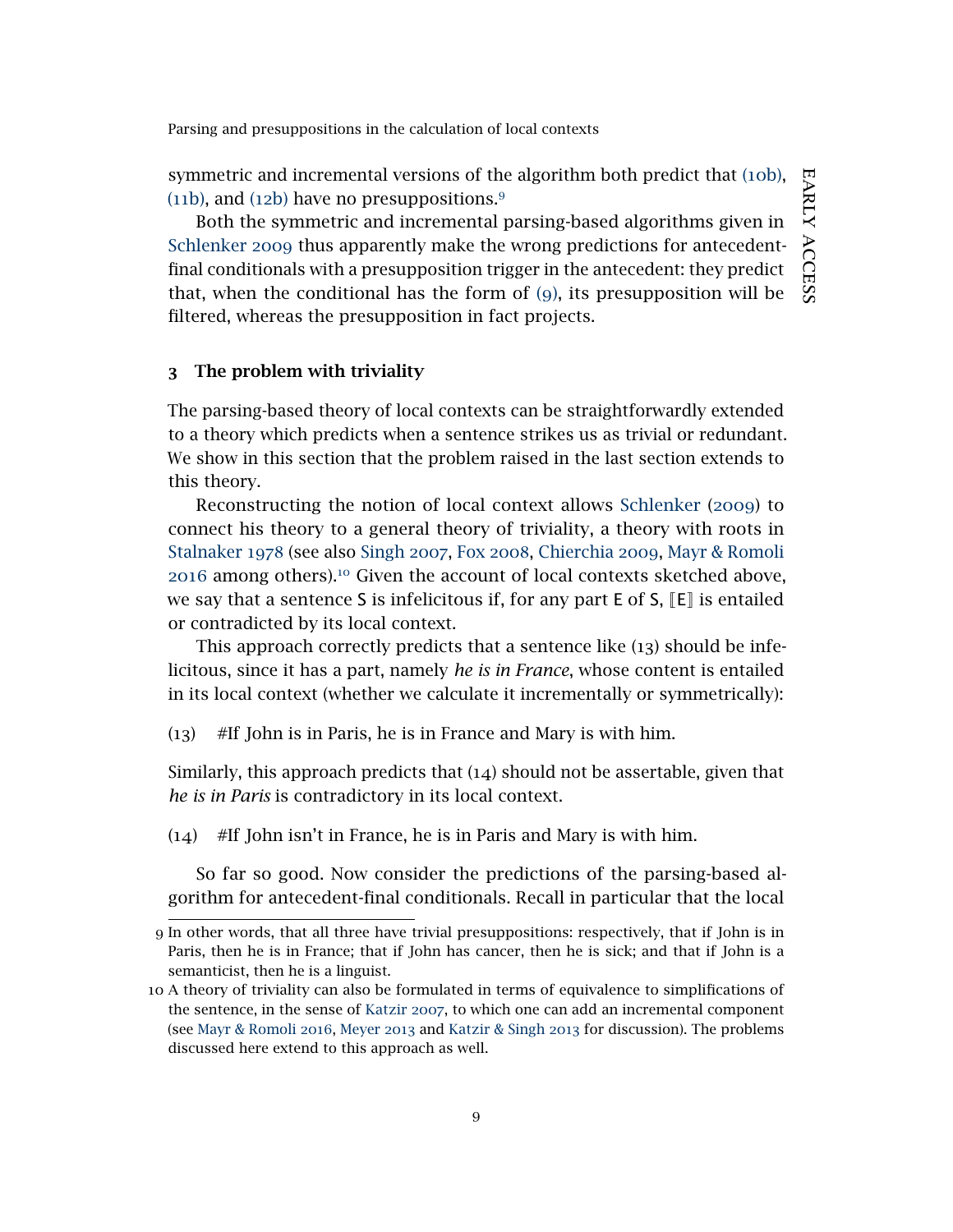context of the antecedent of an antecedent-final conditional like *B, if A* is EARLY ACCESS early access predicted by both the incremental and symmetric algorithms to be  $C \cap \llbracket \neg B \rrbracket$ . The theory of triviality under discussion thus predicts that if  $[A]$  is entailed or contradicted by  $C \cap \llbracket \neg B \rrbracket$ , the sentence should not be assertable. Both the symmetric and incremental algorithms thus predict that a sentence with the form

 $(15)$  $\neg P^+$ , if P and Q.

will be infelicitous, since P will be redundant. But this is wrong. To see this, consider first the antecedent-initial conditionals in (16a) and (17a).

- (16) a. If John is in France and Mary is with him, then he's not in Paris. b. John isn't in Paris, if he is in France and Mary is with him.
- (17) a. If John is sick and his wife is happy that he is sick, then he doesn't have cancer.
	- b. John doesn't have cancer, if he is sick and his wife is happy that he is sick.

We judge these conditionals to be perfectly felicitous. Now consider the antecedent-final versions, in (16b) and (17b). We judge these versions to be equally felicitous. However, the parsing-based theory of triviality (on both its incremental and symmetric versions) wrongly predicts that the antecedentfinal versions will be infelicitous, since both have material that is locally redundant (*he is in France* and *he is sick*, respectively).

# 4 A parsing-based solution

In this section, we discuss a solution to the challenges just sketched. The solution maintains a parsing-based approach, but modifies Schlenker's algorithm and enriches our semantics for the conditional in a way that allows us to make the right predictions about the cases discussed above.

# 4.1 The solution

We have been assuming that *If. . .then* expresses the material conditional. Although this simplifying assumption is widely made in the literature on presupposition, it is also widely taken to be false in the literature on conditionals. As we will show here, replacing this assumption with a more realistic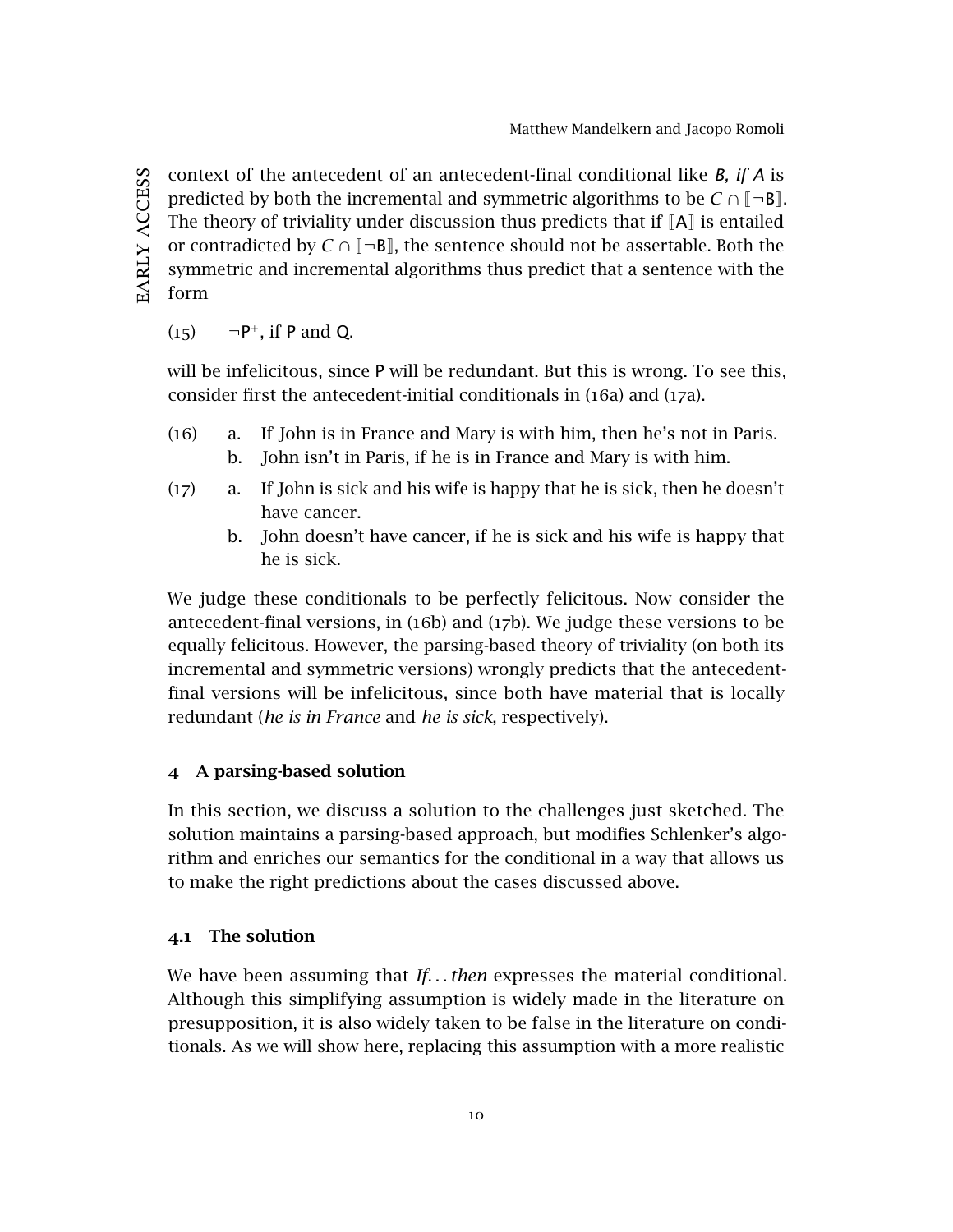assumption about the main (non-presupposed) content of conditionals does not immediately help with the present issues. We will argue, however, that careful attention to the *presuppositions* of conditionals does help. In particular, if we assume that conditionals presuppose that their antecedent is compatible with the context set, and this presupposition is itself taken into account in calculating local contexts, then a parsing-based algorithm can make the right predictions about antecedent-final conditionals. This approach, however, requires both a technical revision to the parsing-based algorithm, as well as a more abstract change in perspective on the kind of content that the algorithm takes into account.

### 4.1.1 The strict conditional

We begin by exploring the predictions of the parsing-based approach if we assume a strict conditional analysis of the natural language conditional, one of the two main semantic analyses of the conditional. This approach can be implemented in a variety of ways; we will not worry about the compositional implementation here. $11$ 

The strict conditional account assumes that conditionals are evaluated relative to a contextually determined function from worlds to sets of worlds  $g_c$ <sup>[12](#page-11-1)</sup>

Definition 4.1. Strict Conditional  $\llbracket \text{If A then } \texttt{B} \rrbracket^{c,w}=1 \text{ iff } \forall w' \in g_c(w): \ \llbracket \texttt{A} \rrbracket^{c,w'}=1 \rightarrow \llbracket \texttt{B} \rrbracket^{c,w'}=1$ 

We will assume for concreteness that  $g_c$  takes every world in *C* to *C* itself. This may not be precisely correct, but it is a good enough approximation to suffice for our purposes. $13$  Then the strict conditional analysis says that a conditional *If A then B* is true in a context *C* and world  $w$  in *C* just in case every  $\llbracket A \rrbracket$ -world in C is a  $\llbracket B \rrbracket$ -world.

Adopting this semantics does not immediately help with our problem. Consider again a conditional with the form *B, if Ap*. Assuming this has the same meaning as the antecedent-initial form, to see if this is true in any world at the context set, we need to see whether the material conditional

<span id="page-11-0"></span><sup>11</sup> See [Lewis](#page-39-9) [1975](#page-39-9), [Heim](#page-38-8) [1982](#page-38-8), [Kratzer](#page-39-10) [1986](#page-39-10), [von Fintel](#page-38-9) [1999](#page-38-9), [Gillies](#page-38-10) [2009](#page-38-10) and others for a variety of approaches to the compositional semantics of conditionals; the latter two in particular spell out strict conditional analyses.

<span id="page-11-1"></span><sup>12</sup> Roughly equivalent to a *modal base* or *accessibility relation*.

<span id="page-11-2"></span><sup>13</sup> See e.g. [Williams](#page-40-5) [2008](#page-40-5), [Gillies](#page-38-10) [2009](#page-38-10) for suggestions along these lines.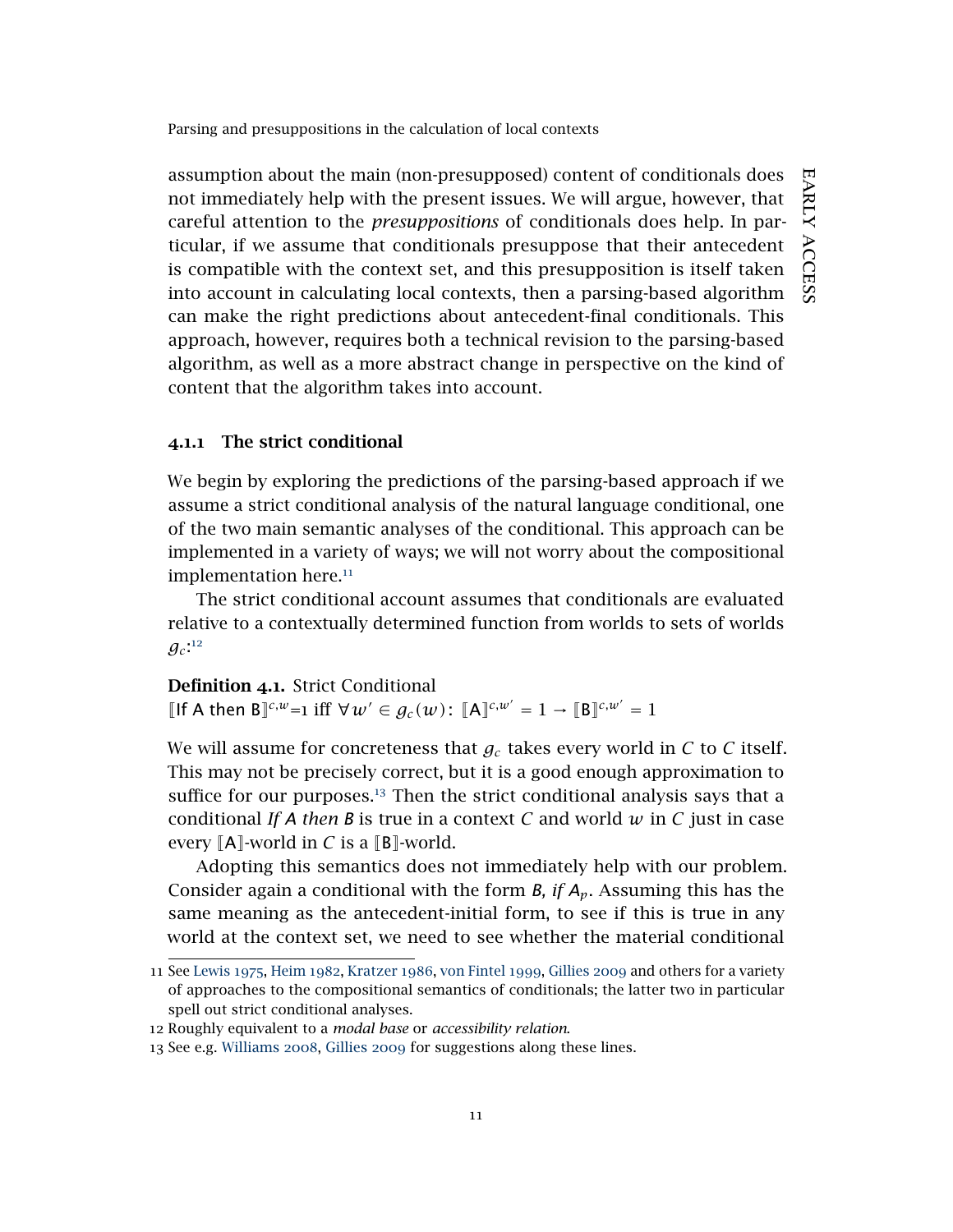$A_p \rightarrow B$  holds at every world in the context set. Once we process that the consequent is B, we will know that, to evaluate *B, if Ap*, we need only check the value of the antecedent at the worlds in the context where  $[**B**$  is false. And so according to the parsing-based algorithm, the local context for  $A_p$  is, again, predicted to be  $C \cap \llbracket \neg B \rrbracket$ .

<span id="page-12-1"></span>4.1.2 The presupposition of conditionals

Changing our assumption about the main content of a conditional does not immediately help us, then. However, attention to the *presuppositional* component of the meaning of a conditional does point the way towards a promising solution. Conditionals are commonly thought to presuppose that their antecedent is compatible with the context set (see [Stalnaker](#page-40-6) [1975](#page-40-6), [von](#page-37-5) [Fintel](#page-37-5) [1998](#page-37-5), [Gillies](#page-38-10) [2009](#page-38-10), among others). This is very natural to implement on the strict conditional approach, according to which conditionals essentially have the meaning of a universal quantifier over the context set, since universal quantifiers are generally taken to presuppose that their restrictor has nonempty intersection with their domain (see [Heim & Kratzer](#page-38-11) [1998](#page-38-11) and citations therein). Augmenting the strict conditional semantics with a presupposition along these lines, we arrive at a semantics like Definition [4](#page-12-0).2:

<span id="page-12-0"></span>Definition 4.2. Strict Conditional with Presupposition

[If A then B]<sup>*c*,*w*</sup> presupposes [A]<sup>*c*</sup> ∩  $g_c(w) ≠ ∅$ ; if its presupposition is satisfied, is true iff  $\forall w' \in g_c(w)$ :  $[A]^{c,w'} = 1 \rightarrow [B]^{c,w'} = 1$ 

Although the presuppositional component of this semantics goes naturally with a strict conditional analysis, it is separable from the strict conditional analysis. We will continue to present the solution in the strict conditional framework, but this is purely for expositional purposes; as will become clear, what is doing the work here is the presuppositional component.

Now, consider the predictions of Schlenker's incremental algorithm about the local context for  $A_p$  in a conditional of the form *B*, if  $A_p$ , if we adopt the presuppositional meaning for the conditional given here. Once we have processed the consequent B, we know that to see if the conditional as a whole is true, we have to check whether there are any  $\lceil \neg B \rceil$  worlds in *C* that verify the antecedent (whatever it turns out to be). But *in addition*, given the presupposition of the conditional, we must make sure that there is some world in *C* (the value of  $g_c(w)$ ) that verifies the antecedent (whatever it turns out to be). And, for all we know— recall that we don't yet know what the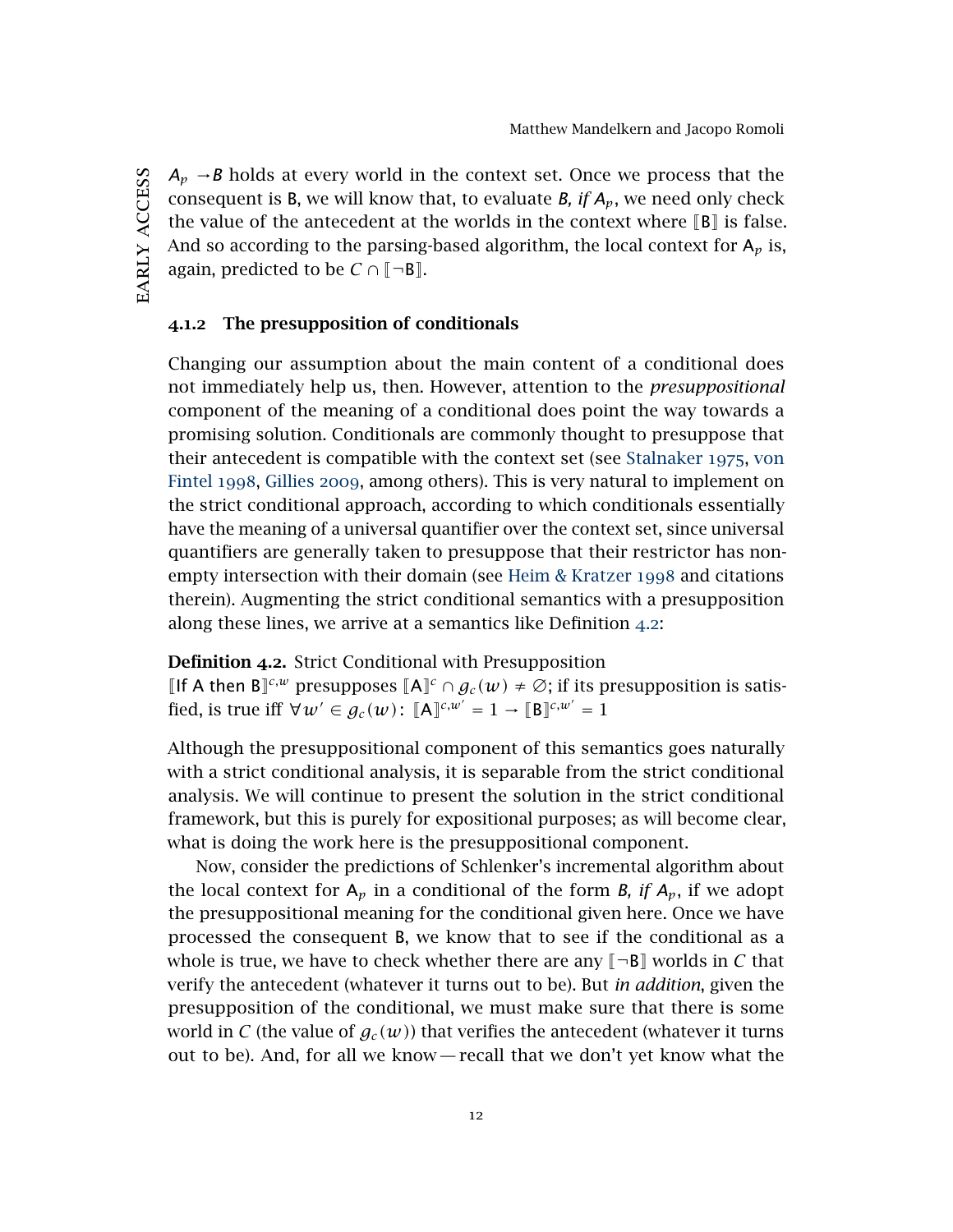EARLY ACCESS early access

Parsing and presuppositions in the calculation of local contexts

antecedent is  $-$  it could be that the only worlds which verify the antecedent are  $\mathbb{B}$ -worlds. This means that, when processing the antecedent, we cannot restrict our attention to the  $\llbracket \neg \mathbf{B} \rrbracket$ -worlds in *C*, since in doing so we might end up ignoring all antecedent worlds, and thus wrongly concluding that the sentence's presupposition fails.<sup>[14](#page-13-0)</sup>

Thus on Schlenker's incremental algorithm, we do *not* predict that the local context for  $A_p$  in *B, if*  $A_p$  is  $C \cap \llbracket \neg B \rrbracket$ . Put slightly more formally, this is because, given the truth conditions in Definition [4](#page-12-0).2, (18a) is not in general contextually equivalent to (18b) for every D:<sup>[15](#page-13-1)</sup>

(18) a. If  $\neg B \wedge D$  then B. b. If D then B.

In particular, if *C* ∩  $\mathbb{B}$  ≠  $\emptyset$ , then just take D to be B; (18a) will be a presupposition failure, whereas (18b) will be true. More generally, the strongest restriction which renders (18b) and (18a) contextually equivalent for all D is the restriction to *C*. We prove this fact in Appendix A.

Focusing just on Schlenker's incremental algorithm for the moment, this result is exactly what we are looking for. It follows that the presupposition  $\llbracket P \rrbracket$  will project out of the conditional *B,* if  $A_p$ *,* and more generally that presuppositions will project out of the antecedents of conditionals whether they are preposed or postposed. Thus we rightly predict e.g. that (19) will presuppose that John is in France.

<span id="page-13-2"></span>(19) John isn't in Paris, if he regrets that he is in France.

We also predict that the negation of the consequent of a conditional will not be taken into account in the antecedent of the conditional when determining whether it is redundant, and thus that (20) is non-redundant:

(20) John isn't in Paris, if he is in France and Mary is with him.

<span id="page-13-0"></span><sup>14</sup> And thus that the sentence as a whole is false, if we adopt Schlenker's bivalent approach to presuppositions; or a third value, if we adopt a trivalent approach; when in fact it is true. Note that this is so even if we know that  $C \cap \llbracket \neg B \rrbracket \cap \llbracket A_p \rrbracket$  is non-empty, since on both the incremental and symmetric version of Schlenker's algorithm, in calculating the local context for a certain syntactic environment, we are blind to the meaning of the element which is actually in that environment: we must proceed without knowing what we will find there, and thus proceed so that *for any possible antecedent*, we will not inadvertently come to the wrong conclusion about the truth-value of the sentence.

<span id="page-13-1"></span><sup>15</sup> Unless *C* ∩  $[**B**]$  = ∅ in which case  $[¬**B**]$  *is* an appropriate restriction only because *C* is; see Appendix for discussion.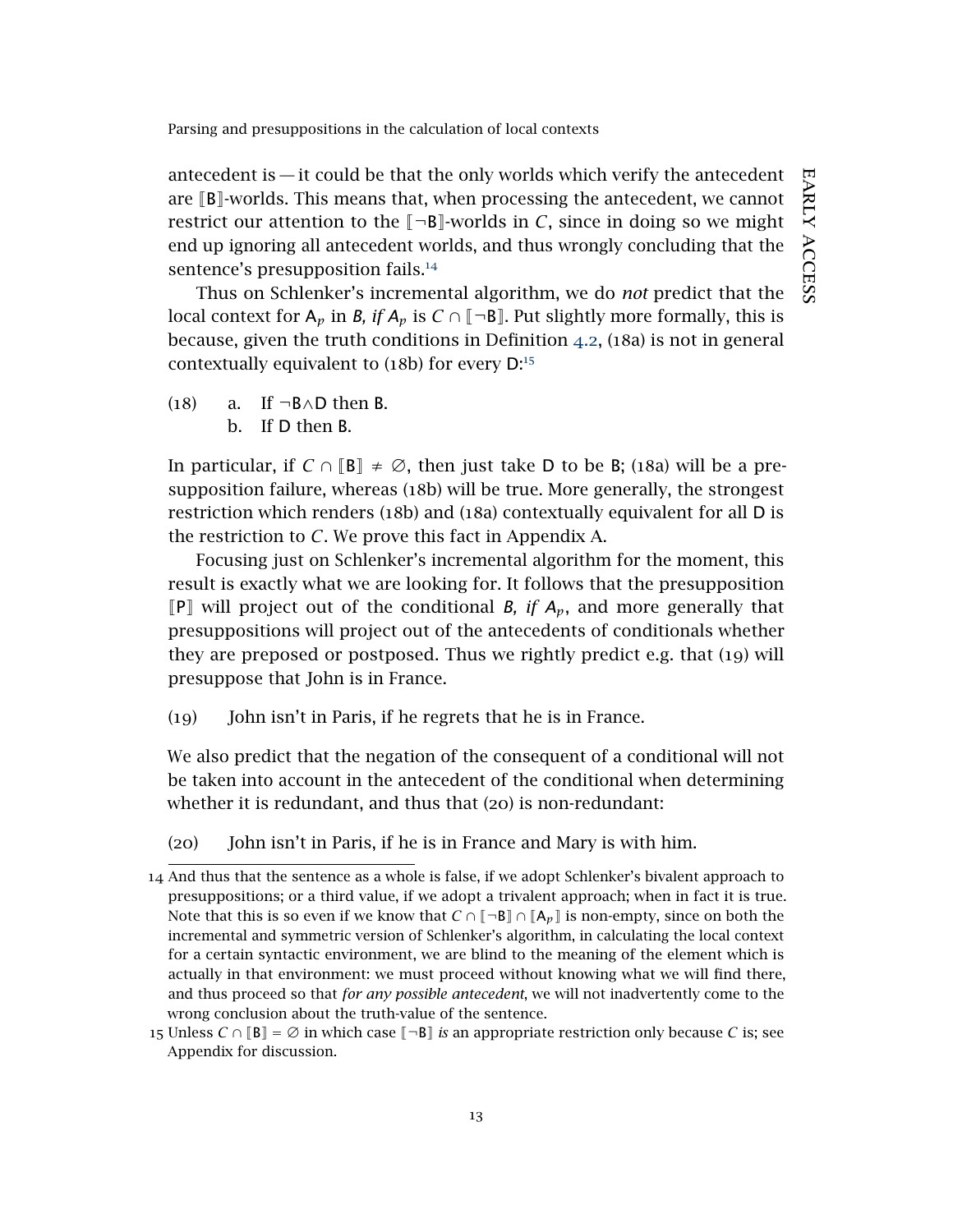Note, finally, that this approach also explains a contrast between antecedentfinal conditional and the corresponding disjunctions. Disjunctions with the form *A or*  $B_p$  are widely taken to presuppose  $\neg A \rightarrow P$ <sup>[16](#page-14-0)</sup> Thus e.g. (21) does not presuppose that John is in France.

<span id="page-14-3"></span>(21) Either John isn't in Paris or he doesn't regret that he is in France.

Assuming disjunctions lack any kind of compatibility presupposition like the one we have posited for quantifiers, the local context for a right disjunct will be the context set intersected with the semantic value of the negation of the left disjunct (we discuss this further in Section [4](#page-19-0).2.2). Thus, assuming this difference in their presuppositional component, our solution rightly predicts the contrast between presuppositions in right disjuncts versus those in the antecedents of antecedent-final conditionals.[17](#page-14-1)

Although we have cast this solution in a strict conditional analysis, it can be extended to other frameworks. For instance, parallel presuppositions could be stipulated for a material conditional analysis of the conditional; as well as for a variably strict approach to the conditional, though that approach raises further complications (see Section [4](#page-23-0).3.1 for discussion). What is crucial to the present solution is not the main, asserted component of the particular semantics of conditionals we adopt, but rather the presupposition that the antecedent of the conditional is compatible with the context set. $18$ 

- <span id="page-14-1"></span>17 Notice, however, that the corresponding predictions about triviality for disjunction appear *prima facie* incorrect: (i) is felicitous, despite the fact that it has a part that is redundant in its local context (*John is in France*). See [Mayr & Romoli](#page-39-6) [2016](#page-39-6) for discussion of cases like (i) and a proposed solution involving exhaustification.
	- (i) Either John isn't in Paris or (he is in France and) Mary is with him.
- <span id="page-14-2"></span>18 Our proposed solution relies on the presupposition of indicative conditionals that the antecedent is compatible with the context. Counterfactuals lack such a presupposition, and it is therefore important to explore the corresponding data for counterfactuals. If we stick with a strict conditional analysis of counterfactuals, the prediction would then be that presupposition should not project from analogous cases with counterfactuals. Contrary to this prediction, (i) appears to suggest that John is in France.
	- (i) John wouldn't be in Paris, if he were unhappy that he were in France.

<span id="page-14-0"></span><sup>16</sup> See e.g. [Schlenker](#page-39-1) [2008](#page-39-1)a, [2009](#page-39-0), [Rothschild](#page-39-3) [2011](#page-39-3). Barbara Partee's *Either there's no bathroom in this house or the bathroom's in a funny place* is a classic example taken as evidence of this pattern.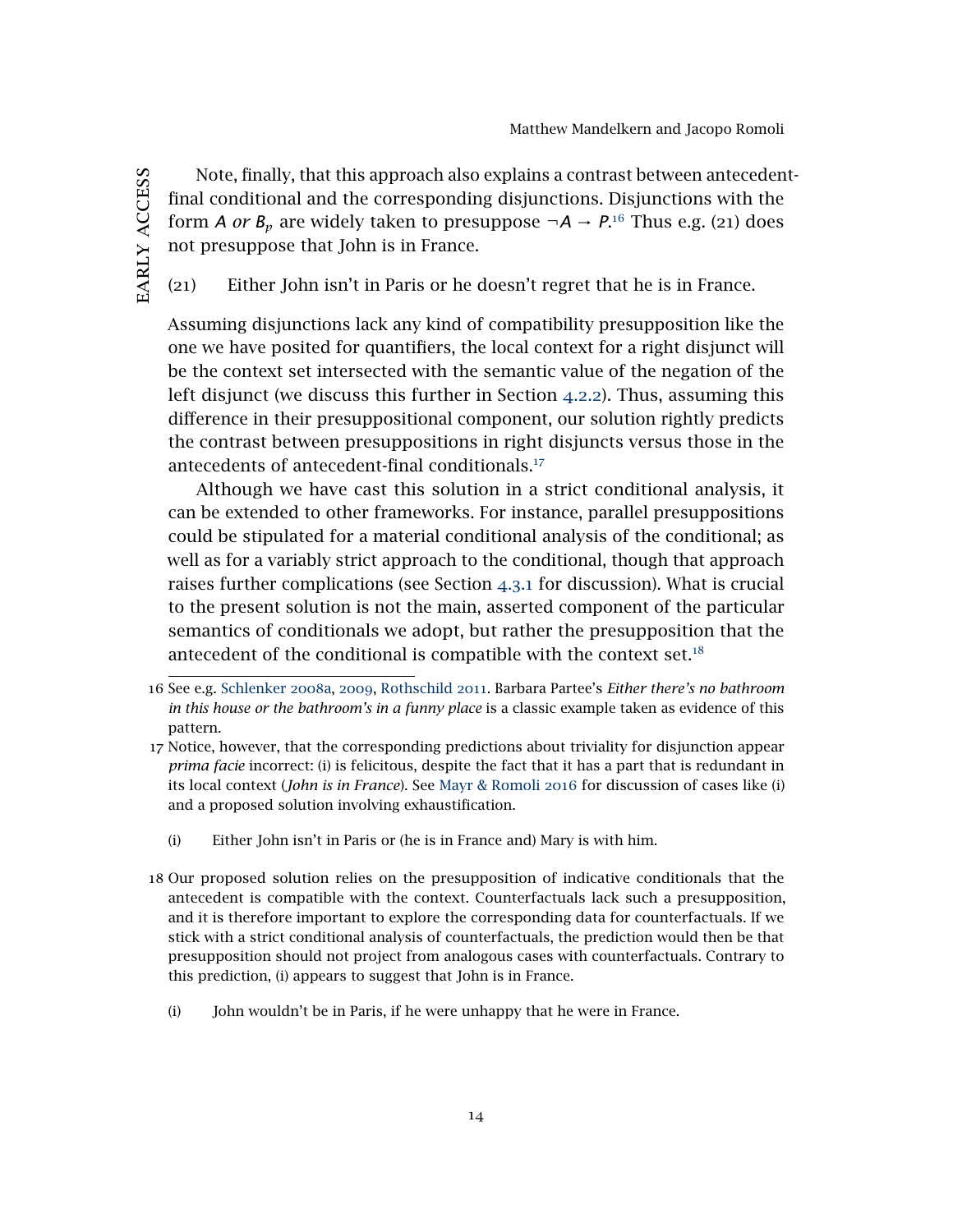### 4.2 Challenges

### 4.2.1 The challenge of interacting presuppositions

The present proposal is compatible with Schlenker's incremental algorithm for calculating local contexts. We have diverged from him only in our assumption about the presuppositions of conditionals. Implicitly, however, our proposal assumes that presupposed material in a sentence plays a role in calculating the local context of material later in the sentence. While this is strictly compatible with Schlenker's incremental algorithm, it gives a new perspective on the kind of calculation involved in determining local contexts.

A starker departure from Schlenker seems to be required, however, when we turn our attention from Schlenker's incremental algorithm to his symmetric algorithm. Our solution crucially depends on the assumption that, in calculating the local context for the antecedent of an antecedent-final conditional, we take into account the presuppositional material in the material that precedes it. But Schlenker's symmetric algorithm stipulates that, in calculating the symmetric local context for a syntactic environment a\_b, we must *ignore* all the presuppositional material in a and b. Thus adopting a presuppositional analysis of conditionals does not help with the problems we have raised regarding antecedent-final conditionals, in the context of Schlenker's symmetric algorithm.

At first glance, this may not look too serious. If the symmetric approach is dispreferred to the incremental approach, then in both the antecedent-final and antecedent-initial conditionals we may predict the observed presupposition and triviality results as the preferred reading (since these are derived from the incremental algorithm), and assume that the symmetric results are dispreferred, and thus do not color intuitions.

(ii) John wouldn't be in Paris, if he hated cheese.

Therefore it is unclear whether the inference that John is in France is due simply to that or whether it is due to the presupposition of the antecedent projecting out, as not predicted by our proposal. We leave a more detailed investigation of these counterfactuals cases for further research. (Thanks to Emmanuel Chemla (p.c.) and Hedde Zeijlstra (p.c.) for discussion on this).

The problem with a case like (i), however, is that it suggests independently that John is in Paris, which by itself allows us to conclude that John is in France; to see this, note that (ii) licenses this inference to the same degree.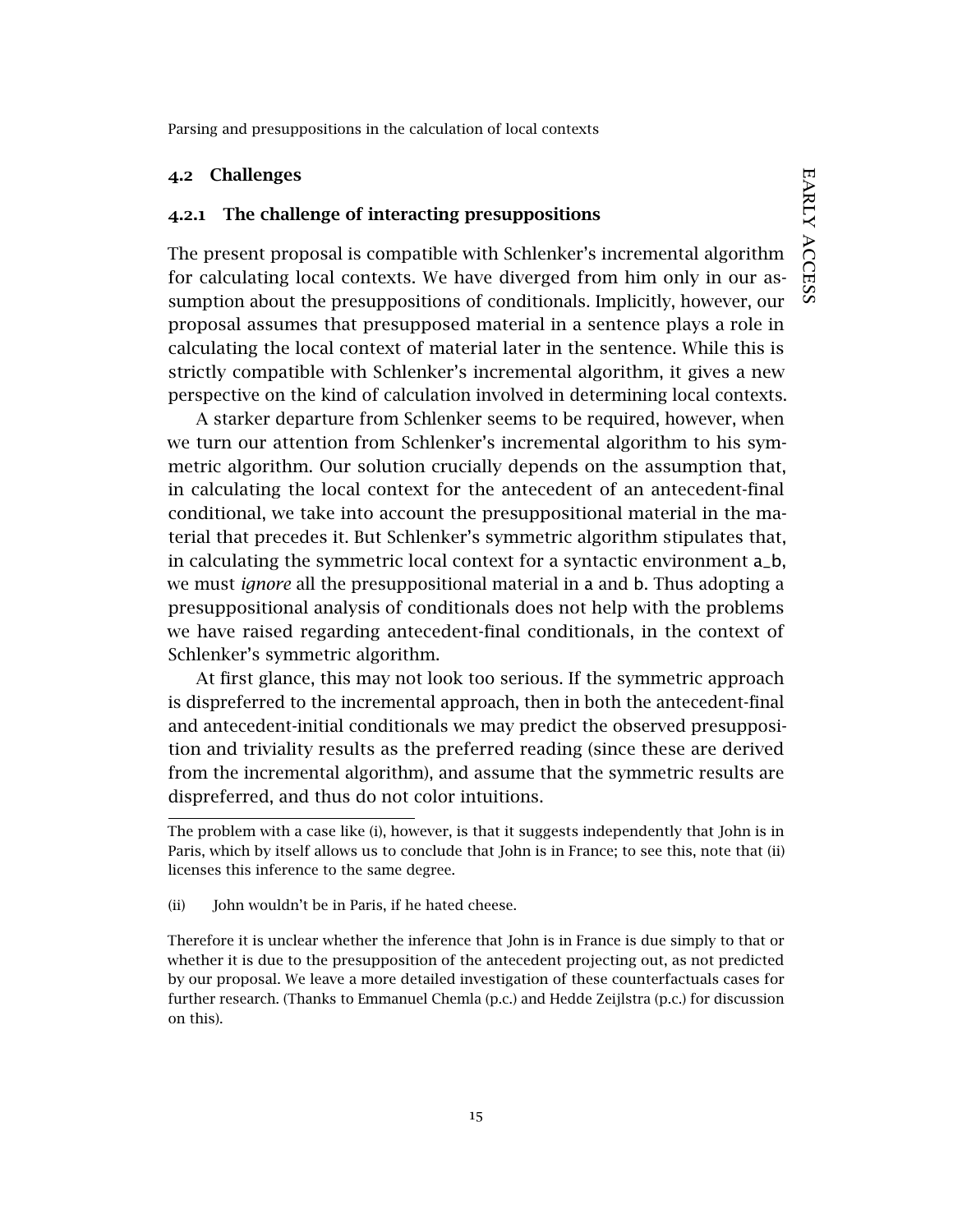This response does not suffice, however. We can set up examples with antecedent-final conditionals where the symmetric algorithm is required in order to explain observed presupposition filtering. And, even in these cases, projection behavior suggests that the local context of the antecedent of the conditional does not entail the negation of its consequent. Consider (22):<sup>[19](#page-16-0)</sup>

<span id="page-16-1"></span>(22) [Either John isn't in Paris, or he hasn't given up his vegan diet,] if [he regrets being in France and he used to be a vegan].

(22) is felt to presuppose that John is in France, but not that he was ever a vegan. To control for the possibility of local accommodation here, we can set up a similar case with strong triggers, which are known to be difficult or impossible to locally accommodate (see [Chemla & Schlenker](#page-37-4) [2012](#page-37-4)). Suppose it's common ground that John is traveling with his girlfriend. Consider (23):

<span id="page-16-2"></span>(23) [Either John isn't in Paris, or he's a vegan too,] if [he regrets being in France and his girlfriend is a vegan].

Again, (23) is felt to presuppose that John is in France, and also licenses the additive particle *too* in the consequent. The licensing of *too* in (23) by *his girlfriend is a vegan*, and the filtering of *he used to be a vegan* in (22) by the second conjunct of the antecedent, are predicted in Schlenker's framework only if we use the *symmetric* algorithm to compute local contexts of these sentences. But the fact that both (23) and (22) are felt to presuppose that John is in France is *not* predicted by the symmetric algorithm, even if we adopt a presuppositional analysis of the conditional: since that algorithm ignores the presuppositions of the surrounding material, even with a presuppositional analysis of the conditional, it will predict that the local context for the antecedent entails the negation of the consequent.

We see two possible ways to proceed. The first, suggested to us by an anonymous reviewer for this journal, maintains Schlenker's system as it is, but posits that different presupposition triggers can be evaluated relative to different parsing algorithms. Thus the interpreter of a sentence like ([22](#page-16-1)) or ([23](#page-16-2)) will use the symmetric algorithm in processing *his vegan diet* or *too*, respectively, ensuring that their presuppositions do not project; and then use the incremental algorithm to ensure that the presupposition of *regrets* in the antecedent does project.

<span id="page-16-0"></span><sup>19</sup> Brackets indicate the scope of the disjunction and conjunction.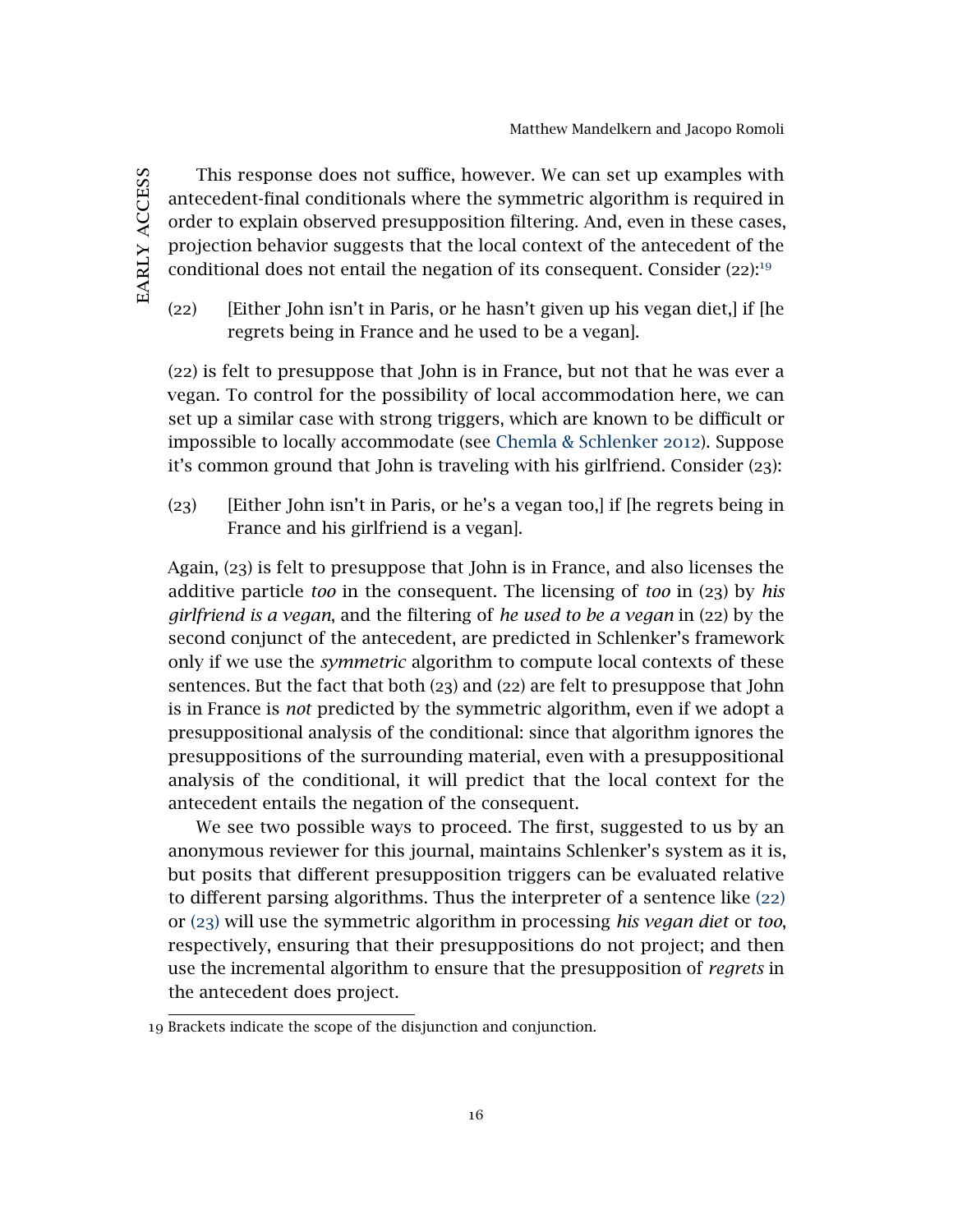won't work in general. Consider (24):

This approach can indeed capture our data. The puzzle it leaves open, however, is why speakers choose to use these algorithms in this way. A natural first thought would be that speakers aim to minimize projection, and thus choose the algorithm that minimizes projection from each trigger. But this would then predict that speakers process *both* triggers with the symmetric algorithm, and that we would not observe projection from the antecedent or the consequent. An alternative assumption would be that speakers aim to maximize projection. But then we would predict that speakers process *both* triggers with the incremental algorithm, and that we would observe projection from both the antecedent and consequent. Thus neither of these assumptions would match observations. Yet another option would be to assume that speakers decide based on local pragmatic pressures, in the style of [Gazdar](#page-38-12) [1979](#page-38-12): they prefer the incremental algorithm, but adopt the symmetric one to avoid pragmatic infelicity. We leave it open whether some such story could be spelled out for ([22](#page-16-1)) and ([23](#page-16-2)). But we can use a version of [Heim'](#page-38-5)s ([1983](#page-38-5)) argument against Gazdar's approach to show that this approach

(24) [Either John isn't in Paris, or he's with his kids,] if [he regrets being in France and he has twins].

(24) is not felt to presuppose that John has kids, but we cannot think of a principled pragmatic story that would predict this: why would speakers not stick with the incremental algorithm for both triggers, predicting that (24) presupposes that John has kids?

The examples here are, admittedly, rather complex. We can also formulate a broader, more architectural worry about Schlenker's symmetric algorithm: namely, that we have no explanation of why the symmetric algorithm ignores presuppositions, while the incremental one does not. We do not know of a principled explanation of this feature of Schlenker's theory, and — quite apart from the local concerns raised here — we think it is worth exploring whether an alternative approach can be spelled out which avoids this stipulative structural difference between the incremental and symmetric algorithms.

One way to achieve this is to modify the symmetric algorithm for calculating local contexts, so that, *pace* Schlenker, and like the incremental algorithm, it takes presupposed material into account:

<span id="page-17-0"></span>Definition 4.3. Local Contexts, Symmetric Version with Presuppositions: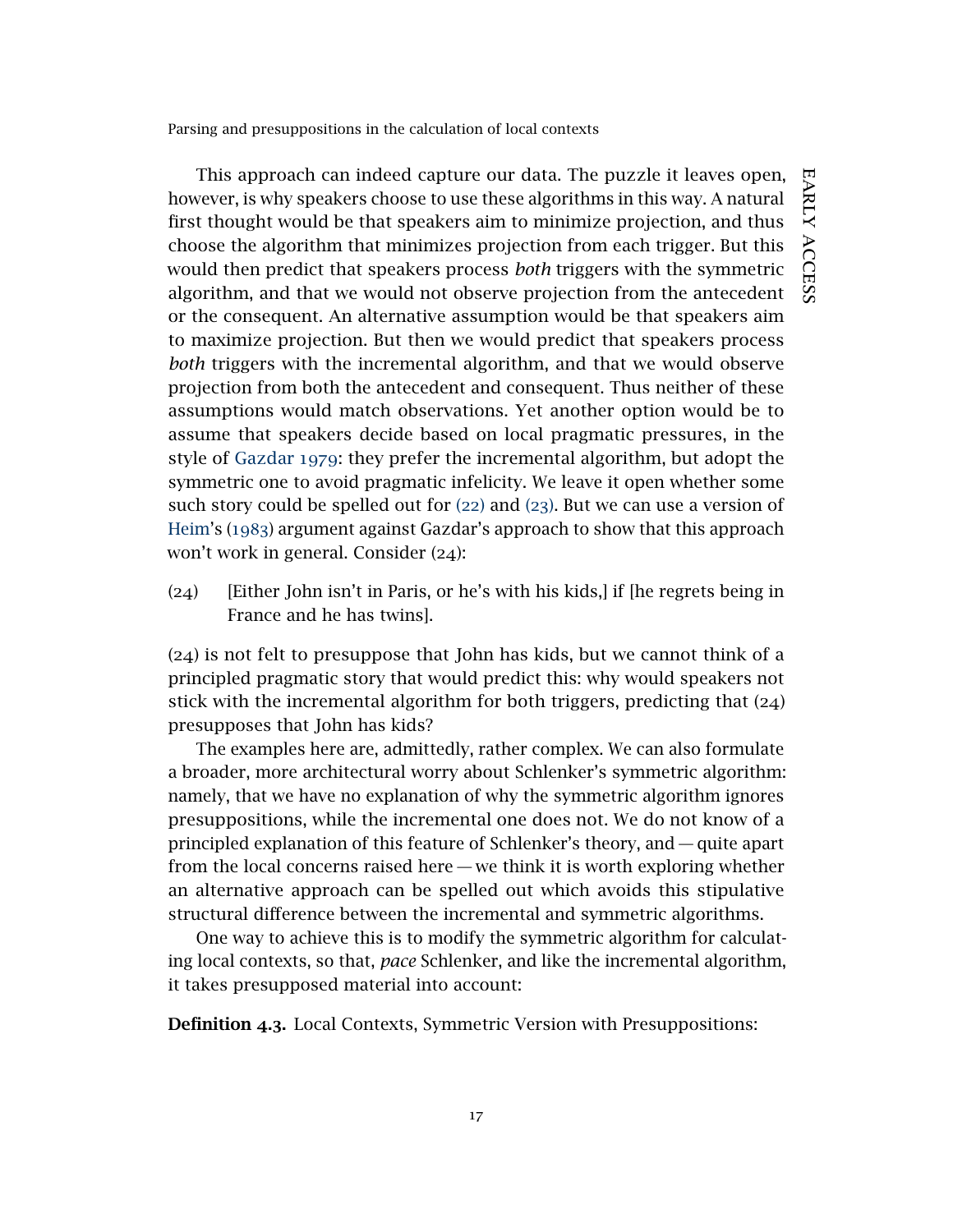EARLY ACCESS early access The *symmetric local context* of expression E in syntactic environment a\_b and global context *C* is the strongest  $\llbracket Y \rrbracket$  s.t. for all sentences D: a(Y∧D)b↔*c*<sub>c</sub>aDb.

This approach eliminates the stipulated structural contrast between the incremental and symmetric approach. And this algorithm, together with a presuppositional semantics for the conditional, makes the correct predictions about the presuppositions of antecedent-final conditionals, for the same reason the incremental algorithm does, since it now takes into account presupposed material. It is, however, vulnerable to the challenge raised by Rothschild and Beaver: namely, that an algorithm like this predicts that presuppositions can cancel each other out in sentences like ([5](#page-6-2)):

([5](#page-6-2)) The King of France is bald and the King of France is tall.

To answer this challenge with the present account of symmetric local contexts, we must change our theory of presupposition. We will sketch a possible approach here; a full account will have to wait for future work.

The idea would be to adopt a multi-dimensional theory of presupposition, along the lines of [Karttunen & Peters](#page-38-13) [1979](#page-38-13).<sup>[20](#page-18-0)</sup> For any linguistic expression A, we will have  $[A]$  be an ordered pair  $\langle \alpha, \beta \rangle$ , where  $\alpha$  represents A's presuppositional content, and  $\beta$  its main content. We then separately calculate the symmetric local context for *each dimension of content* by running the symmetric algorithm just sketched in parallel for the two dimensions of content, deriving the *main* local context and the *background* local context via this algorithm from the main and presuppositional contents, respectively.

Then we say that a presupposition projects *unless* it is both *entailed* by its main local context, and *not* entailed by its background local context. This approach lets us make the right predictions about sentences like ([5](#page-6-2)) of the form  $A_p$  *and*  $B_p$ , since in this case  $[P]$  is entailed by the background local context for both A and B, and thus will project. Thus, for instance, the background local context for the left conjunct of ([5](#page-6-2)) on the symmetric algorithm will entail that there is a king of France, since this is entailed by the *background* content of the right conjunct; and likewise for the right conjunct. Thus we predict that this presupposition projects through both conjuncts, since the condition for failing to project— being entailed by the main local context but not the background local context — is not met. Similar considerations will extend to variants on sentences like ([5](#page-6-2)), e.g. sentences with the form  $\neg A_p$  *or*  $\neg B_p$ .

<span id="page-18-0"></span><sup>20</sup> See also [Dekker](#page-37-6) [2008](#page-37-6), [Sudo](#page-40-7) [2012](#page-40-7), [Mandelkern](#page-39-11) [2016](#page-39-11)a.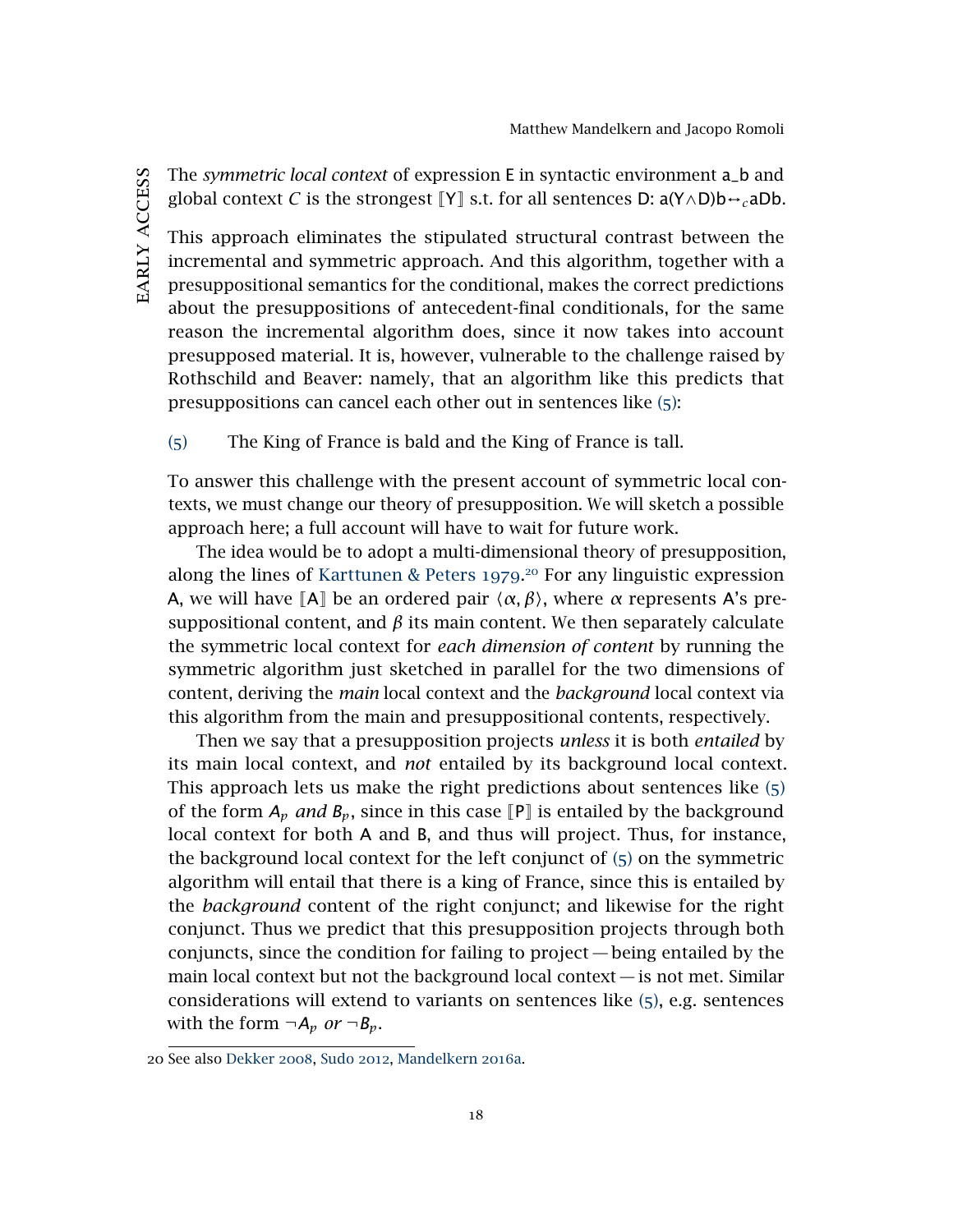But this approach also preserves the correct predictions of Definition [4](#page-17-0).3 about antecedent-final conditionals (if we maintain a presuppositional account of the conditional), provided that we assume that presupposed content is always entailed by the main content. $21$  This latter assumption ensures that the main local context is always identical to the local context as derived on the approach given in Definition [4](#page-17-0).3. Thus any presupposition predicted to project on that approach (because it failed to be entailed by the local context) is predicted to project on the present approach (because it won't be entailed by the main local context). This move thus preserves our solution to the problem of antecedent-final conditionals, while avoiding Beaver and Rothschild's objection.

This is just a promissory note. Much more needs to be said to make it precise. However, this suffices to indicate a possible solution to the present difficulty, and also to show how far these issues force us to depart from the theoretical underpinnings of the parsing-based account: the present suggestion works only if we adopt a multi-dimensional theory of presuppositions, rather than the one-dimensional, bivalent theory that Schlenker hoped to vindicate.

#### <span id="page-19-0"></span>4.2.2 Presupposition, implicatures, and the contrast with disjunction

In the last subsection, we discussed the theoretical upshots of assuming that a conditional's presupposition enters into the calculation of the local context of its components. We now briefly discuss two close variants on this proposal.

The first is to adopt roughly the solution we have suggested, but to treat the compatibility inference of conditionals as part of the conditional's main, *asserted* content, rather than as a presupposition. This approach would allow us to avoid the difficulties just discussed for the symmetric version of Schlenker's algorithm. But the compatibility inference in question appears to behave like a presupposition in its projection behavior, not like asserted content: it projects through negation, negative quantifiers, questions, disjunctions, and so on. Consider, for instance, (25a): (25a) appears to suggest that Mary might have come to the party. Moreover, this inference appears to

EARLY ACCESS early access

<span id="page-19-1"></span><sup>21</sup> See again [Mandelkern](#page-39-11) [2016](#page-39-11)a for a two-dimensional approach which makes this assumption.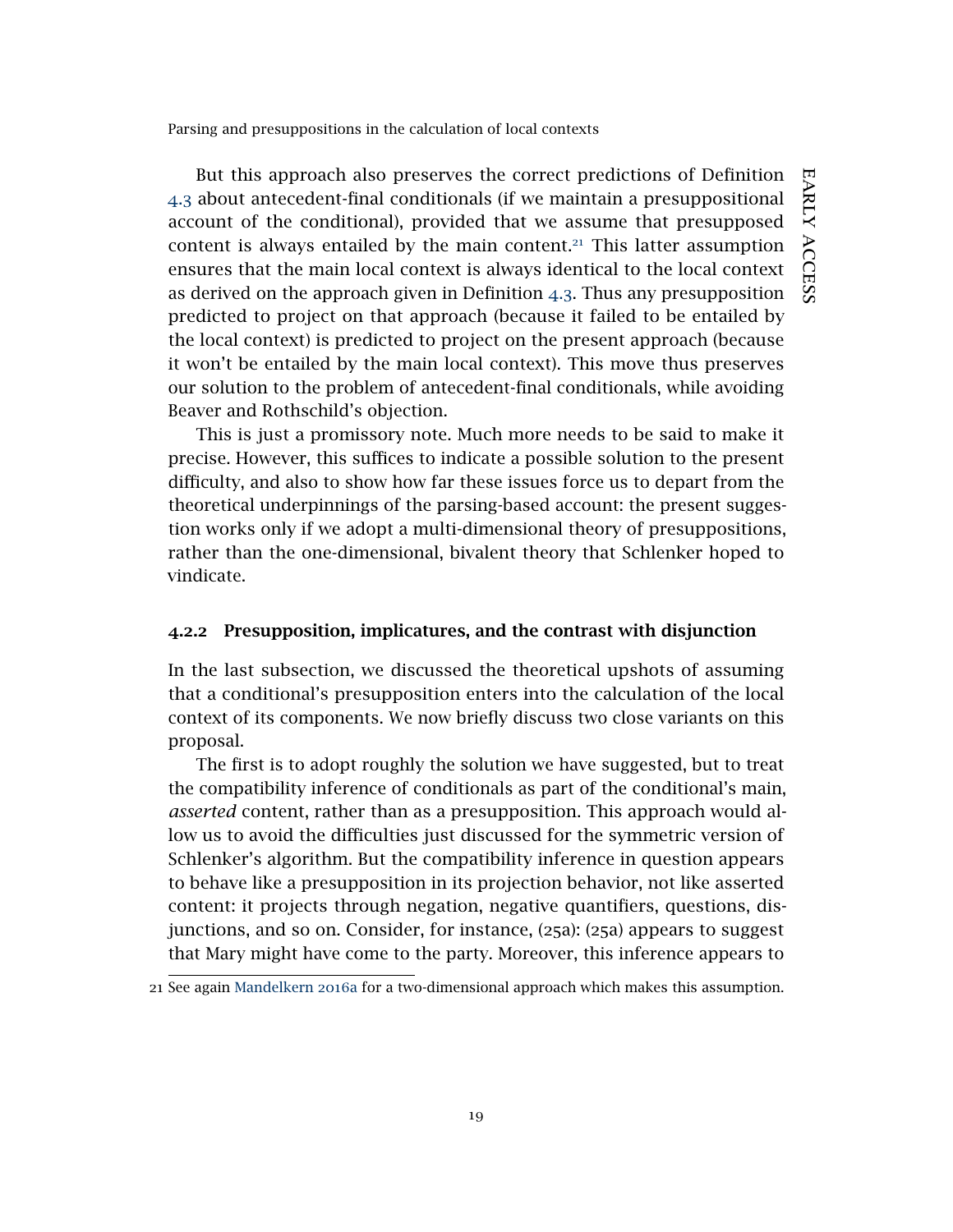project through negation in (25b); negative quantifiers, in (25c); questions, in (25d); and across disjunction, in  $(25e)^{22}$  $(25e)^{22}$  $(25e)^{22}$ 

- <span id="page-20-2"></span>(25) a. If Mary came to the party, John did too.
	- b. It's not true that if Mary came to the party, John did too.
	- c. No one else came to the party if Mary did.
	- d. Is it true that, if Mary came to the party, John did too?
	- e. Either John came to the party if Mary did; or else they've had a fight.

Therefore, treating the compatibility inference as part of the asserted content does not seem like a plausible route.

The second alternative, suggested to us by Philippe Schlenker, is to treat the compatibility inference not as a a presupposition or as part of the asserted content, but rather as an implicature. This is the line suggested, for instance, by [Gazdar](#page-38-12) ([1979](#page-38-12)) and [Veltman](#page-40-8) ([1985](#page-40-8)).<sup>[23](#page-20-1)</sup> Any approach along these lines would have to explain the projection data in ([25](#page-20-2)). If this could be done, however, then this approach is compatible with our general strategy. If we were to take this line, then we would need to argue that parsing-based calculation of local contexts take into account implicated content (see [Mayr & Romoli](#page-39-6) [2016](#page-39-6) for a similar assumption).

A worry about this strategy is that it risks overgenerating. In particular, it is commonly thought that the assertion of a disjunction implicates that both disjuncts are compatible with the context set (see [Stalnaker](#page-40-6) [1975](#page-40-6), [Gazdar](#page-38-12) [1979](#page-38-12), [Fox](#page-38-14) [2007](#page-38-14), [Meyer](#page-39-7) [2013](#page-39-7) among many others). If we were to take implicatures into account in computing local contexts, then we would lose the

<span id="page-20-0"></span><sup>22</sup> Thony Gillies (p.c.) points out to us that the first of these data points— projection through negation— is also explained by a non-presuppositional strict conditional analysis, which predicts that the negation of *If A then B* entails *Might A*. The strict conditional analysis, however, does not by itself explain the other projection data; nor does it by itself explain the infelicity of asserting *If A then B* in a context which entails that A is false.

<span id="page-20-1"></span><sup>23</sup> A parallel line has been taken for the compatibility inference of quantifiers by [Abusch &](#page-36-2) [Rooth](#page-36-2) ([2005](#page-36-2)) and [Schlenker](#page-40-9) ([2012](#page-40-9)). Arguments for not treating the compatibility inferences of quantifiers as presuppositions come from cases like (i), from [Schlenker](#page-40-9) [2012](#page-40-9), which does not suggest that there will be a student who will get a perfect score on the next test (i.e., the compatibility inference does not project as a presupposition in this case).

<sup>(</sup>i) I'll give a bottle of Champagne to every student who gets a perfect score on the next test.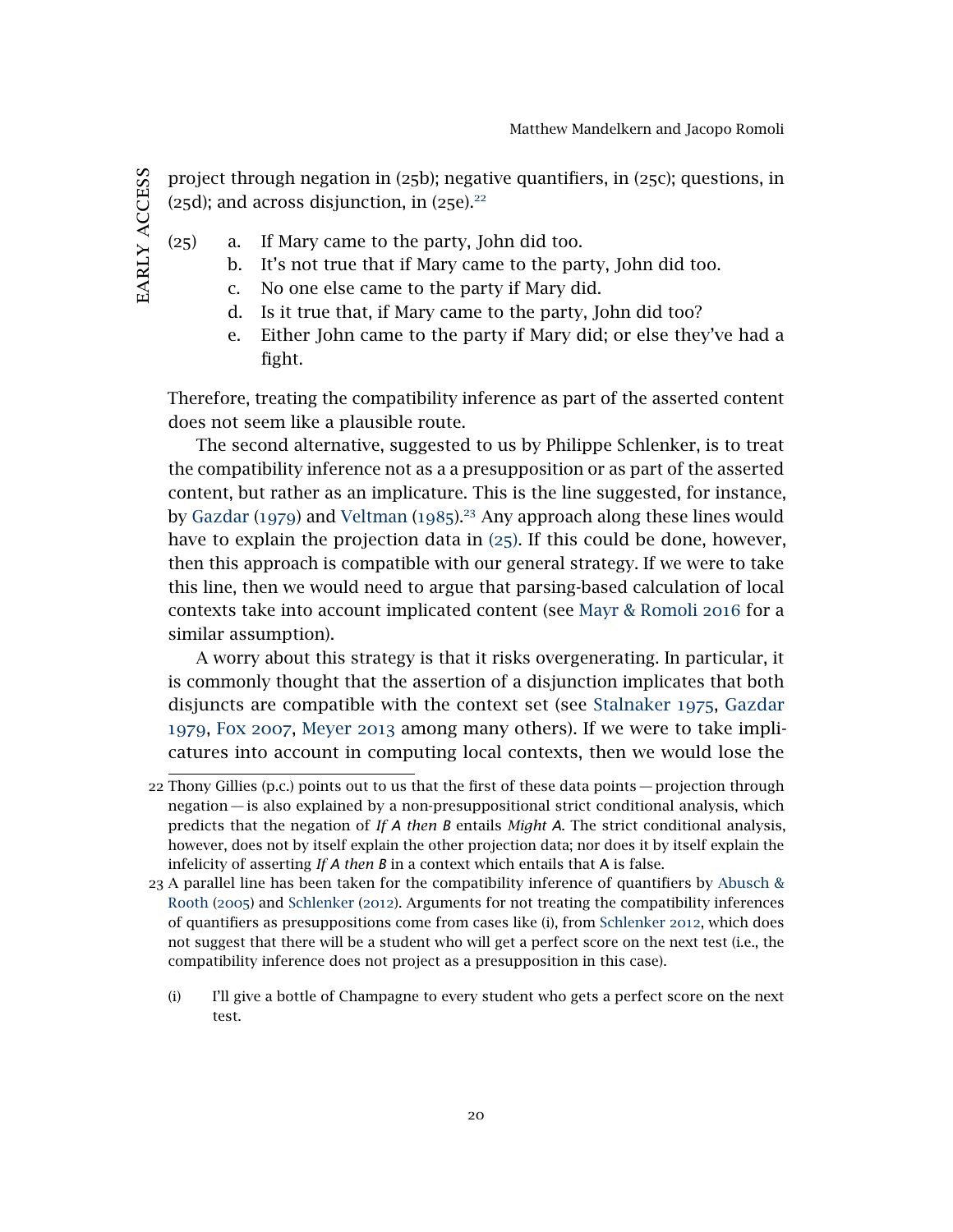correct prediction that the local context for **B** in *A or* **B** is  $C \cap [-A]$ <sup>[24](#page-21-0)</sup> This is because, in processing  $B$ , we would not be able to disregard all  $[A]$ -worlds, since the compatibility implicature may only be satisfied at one of the  $[A]$ worlds (i.e. it may be the case that the only  $[\mathbf{B}]$ -worlds in *C* are  $[\mathbf{A}]$ -worlds).

While this approach would make correct predictions about projection out of the antecedent of an antecedent-final conditional, then, it would make the wrong predictions about projection out of right disjuncts, losing the contrast predicted by our presuppositional approach (a contrast, again, illustrated by ([19](#page-13-2)) vs. ([21](#page-14-3))). An implicature based approach, therefore, faces a serious challenge. Speaking more generally, any solution to this problem must distinguish the kind of compatibility inference generated by conditionals from the kind of compatibility inference generated by disjunctions, and ensure that the algorithm for calculating local contexts only takes into account the former kind, in order to account for the difference in projective behavior between the two.<sup>[25](#page-21-1)</sup>

It may be objected that we are drawing a rather fine line between presuppositions and implicatures. We have not offered an explanation, first, of why disjunctions only implicate that their disjuncts are compatible with the common ground, while conditionals presuppose that their antecedents are; second, of why we take presuppositions but not implicatures into account when calculating local contexts. While we will have to leave a more thorough exploration of these issues for future work, we want to offer some further evidence suggesting that the compatibility condition on the antecedent of conditionals behaves more like a presupposition than the corresponding condition of the disjuncts of a disjunction. We have already given evidence in ([25](#page-20-2)) which suggests that the compatibility inference for conditionals projects

<span id="page-21-0"></span><sup>24</sup> For the rest of the paper, we will set aside the two-dimensional approach suggested above, and continue to treat  $\lbrack \cdot \rbrack'$  as a function from strings to a single dimension of content, as is standard.

<span id="page-21-1"></span><sup>25</sup> An anonymous reviewer for this journal has suggested that one way of doing this is to align these two kinds of inferences with secondary and primary implicatures in the sense of [Sauerland](#page-39-12) [2004](#page-39-12), respectively, and then maintain that the algorithm only takes into account secondary implicatures. Alternatively, one could treat one of these compatibility inferences as an anti-presupposition, arising from the requirement that the antecedent should not be presupposed to be empty. Yet another option, suggested to us by Thony Gillies, is to treat the compatibility inference of *or* as an entailment (cf. e.g. [Zimmerman](#page-40-10) [2000](#page-40-10)), which would leave us free to treat the compatibility inference of conditionals as either an implicature or a presupposition (though it would remain to be explained why calculation of local contexts takes into account the latter but the former). We leave exploration of these options for future work.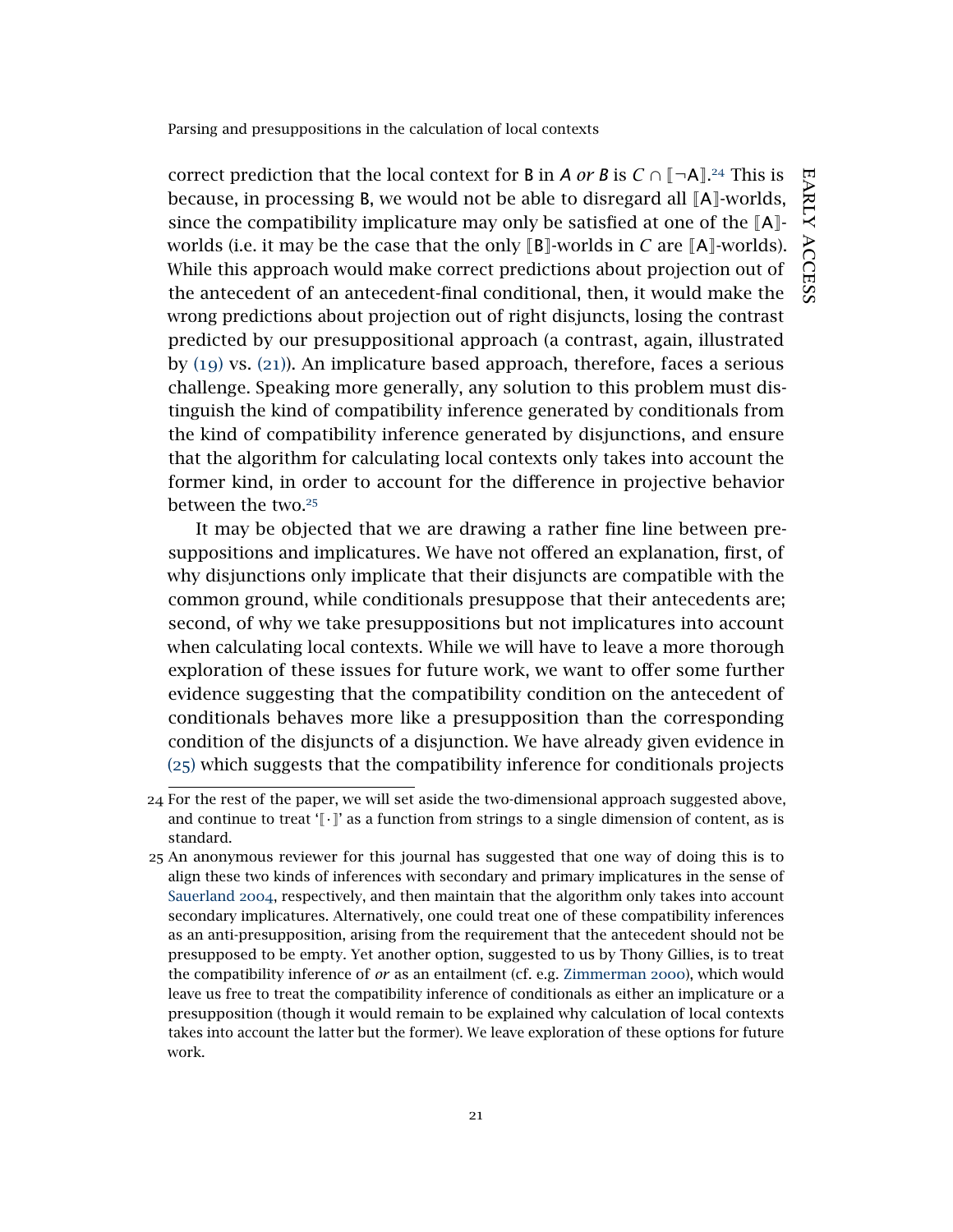like a presupposition. But this is not so for the compatibility inference for disjunctions. As we noted above, (24a) suggests that John might be in Europe, and this inference projects through negation in (24b). But the corresponding possibility inferences of (26a) — that it's possible that John is in London and that it's possible that John is in Paris — clearly disappear in (26b) (if it didn't, an assertion of (26b) would be incoherent).

- (26) a. John is in London or Paris.
	- b. It's not true that John is in London or Paris.

One way to confirm this projection behavior is to set up a context where the possibility inferences in question are explicitly denied. In such a context, the relevant disjunction in the scope of a negation or negative quantifier remains felicitous, while the corresponding cases with conditionals appear unacceptable, again suggesting that the possibility inference projects in the latter case but not in the former.

(27) I know that John is in Japan and that he hates London.

a. Then obviously it's not true that he is in London or Paris. b. ??Then obviously it's not true that he is in London, if he is in Europe.

- (28) I know my students are all in Japan and all of them hate London.
	- a. Then obviously none of my students is in London or Paris.
	- b. ??Then obviously none of my students is in London if he is in Europe.

Note further that there is strong reason to think that the unacceptability of (27b) and (28b) stems from the failure of a compatibility presupposition: if we change the context sentences to *I know that John hates London* and *I know my students hate London*, respectively, so that the compatibility presupposition is not inconsistent with the context, then (27b) and (28b) are acceptable.

While the differences between the possibility inferences for conditionals and disjunction, respectively, require further exploration, these data thus support our assumption that the possibility inference for conditionals is a presupposition, while the possibility inference for disjunction is an implicature. Under the hypothesis that presuppositions but not implicatures are taken into account in the calculation of local contexts, this will capture the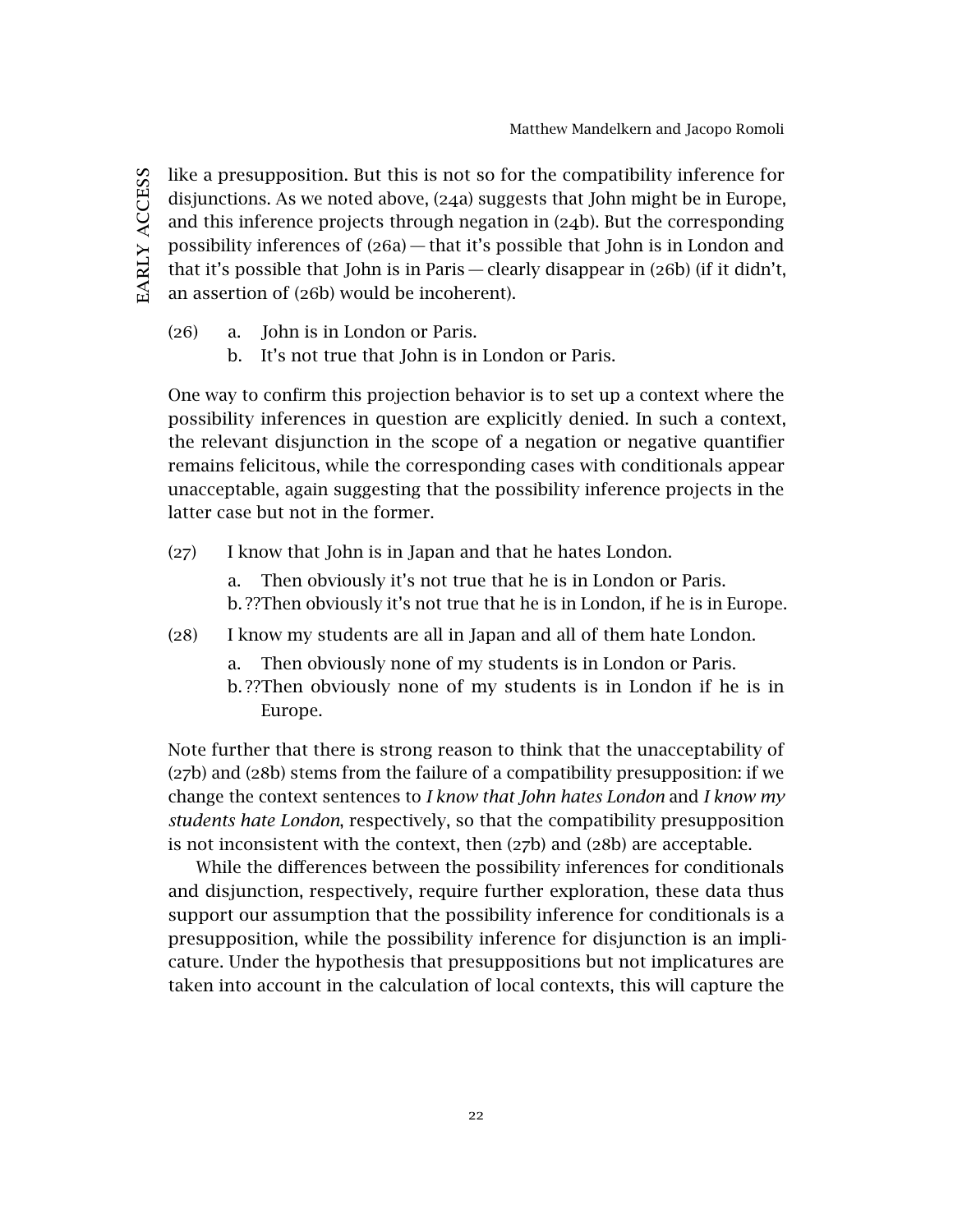difference in projective behavior out of the antecedent of an antecedent-final conditional, versus out of the right disjunct of a disjunction.<sup>[26](#page-23-1)</sup>

### 4.3 Alternative directions

In this subsection, we discuss two alternative approaches to our puzzle within a parsing-based framework. The first is a different semantics for the conditional, the variably strict semantics, while the second is a different theory of presuppositions and triviality, the parsing-based trivalent approach. We suggest that the first is a promising alternative, but requires the same revisions to Schlenker's parsing-based approach laid out just now; by contrast, we show that the trivalent approach faces the puzzles sketched above from antecedent-final conditionals, and our presuppositional solution does not extend to the trivalent approach.

#### <span id="page-23-0"></span>4.3.1 The variably strict approach

Given the extent of the revisions required to make our proposed solution compatible with the parsing-based approach to presupposition projection, it is worth revisiting the question of whether a different solution is possible which does not require revision to the parsing-based approach. In this section we briefly explore whether a variably strict semantics for conditionals provides such a solution.<sup>[27](#page-23-2)</sup> Our conclusion is negative: although the variably strict approach does indeed solve the puzzles we have raised without adverting to a presuppositional component of its meaning, it brings with it new, equally serious problems, which in turn are most naturally solved by adverting to a presuppositional component which plays a role in calculating local contexts.<sup>[28](#page-23-3)</sup>

<span id="page-23-1"></span><sup>26</sup> An alternative to either a presuppositional or implicature based approach, suggested to us by an anonymous reviewer, is to assume that the relevant condition for conditionals is a condition on what the Question Under Discussion should leave open (i.e. a conditional of the form *If A then B* is a response to a QUD which leaves open whether  $[A]$  is true). This is an interesting alternative; to spell out this approach we would have to show that this condition projects like a presupposition, and that this condition does not extend to disjunction.

<span id="page-23-2"></span><sup>27</sup> We are not assuming here that a variably strict semantics is in any way simpler than a strict conditional semantics; the sense in which this approach might be more conservative is just insofar as it allows us to maintain the parsing-based algorithm without modification.

<span id="page-23-3"></span><sup>28</sup> Thanks to Danny Fox for encouraging us to explore this approach.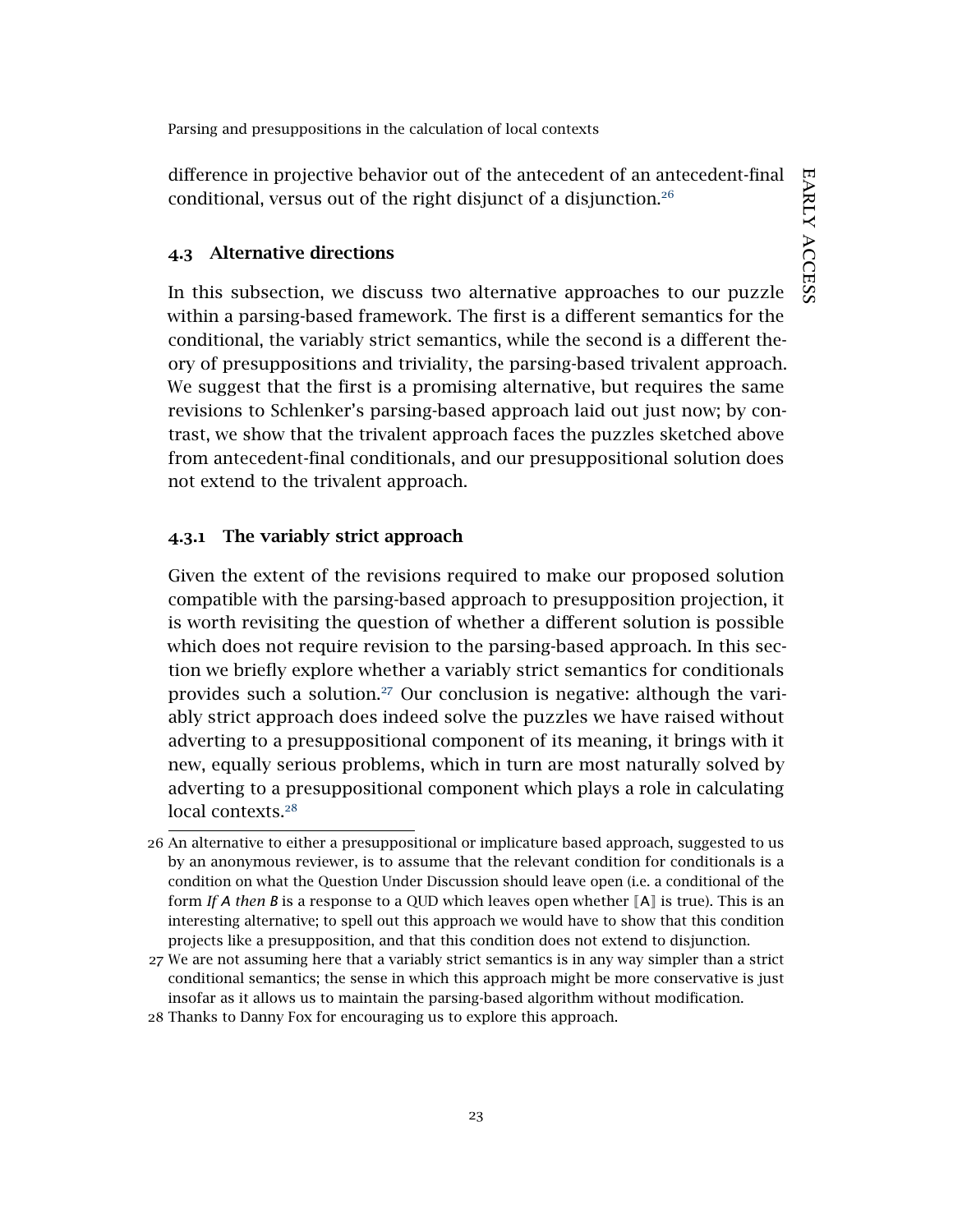According to variably strict semantics [\(Stalnaker](#page-40-11) [1968](#page-40-11), [Lewis](#page-39-13) [1973](#page-39-13), and many others), conditionals are evaluated relative to a contextually provided selection function  $f_c$ .  $f_c$  takes a proposition  $p$  and world  $w$  to the  $p$ -world "most similar" to  $w$ , and obeys (at least) the following constraints:<sup>[29](#page-24-0)</sup>

```
Success:
∀C∀w∀p : p ≠ ∅ → fc(p, w) ∈ p
Strong Centering:
∀C∀w∀p : w ∈ p → fc(p, w) = w
CSO:
∀C∀w∀p∀q: (fc(p, w) ∈ q ∧ fc(q, w) ∈ p) → fc(p, w) =
fc(q, w)
```
Then the conditional is given the following semantics:

Definition 4.4. Variably Strict Semantics: [If A then  $B\rrbracket^{c,w}=1$  iff  $f_c([A]\rrbracket^c, w) \in [B]\rrbracket^c$ .

In other words, If A then B is true just in case the closest  $[A]$ -world is a  $[B]$ world.

An equivalent formulation can be given in terms of orderings: we say that a conditional is evaluated relative to a contextually given function  $\leq_c$  from worlds to a well-ordering of worlds, with *w* treated as minimal by  $\leq_{c,w}$ , for all *w*. Then [If A then B]<sup> $\leq_c w = 1$  just in case [B] $\leq_c w' = 1$ , with *w*<sup>*'*</sup> the  $\leq_{c,w}$ -minimal</sup> A-world.

Given this semantics, what does Schlenker's symmetric or asymmetric algorithm predict about the local context for A in an antecedent-final conditional like *B, if A*? In other words, what is the strongest value for Y such that for all D, (29) and (30) are contextually equivalent?

(29) B, if Y∧D.

EARLY ACCESS early access

<span id="page-24-0"></span><sup>29</sup> We follow Stalnaker in making the limit and uniqueness assumptions, but our main points go through without these assumptions. We use lower-case italic letters to range over propositions. Note that one could adopt a variably strict semantics without these assumptions, and one could also to differing degrees couple these assumptions with other semantic frameworks, like the strict conditional framework. We will make clear in what follows what parts of this package our results depend on; we leave it to the reader to explore how these parts could be coupled with other semantic frameworks to achieve similar results. Thanks to Thony Gillies for discussion.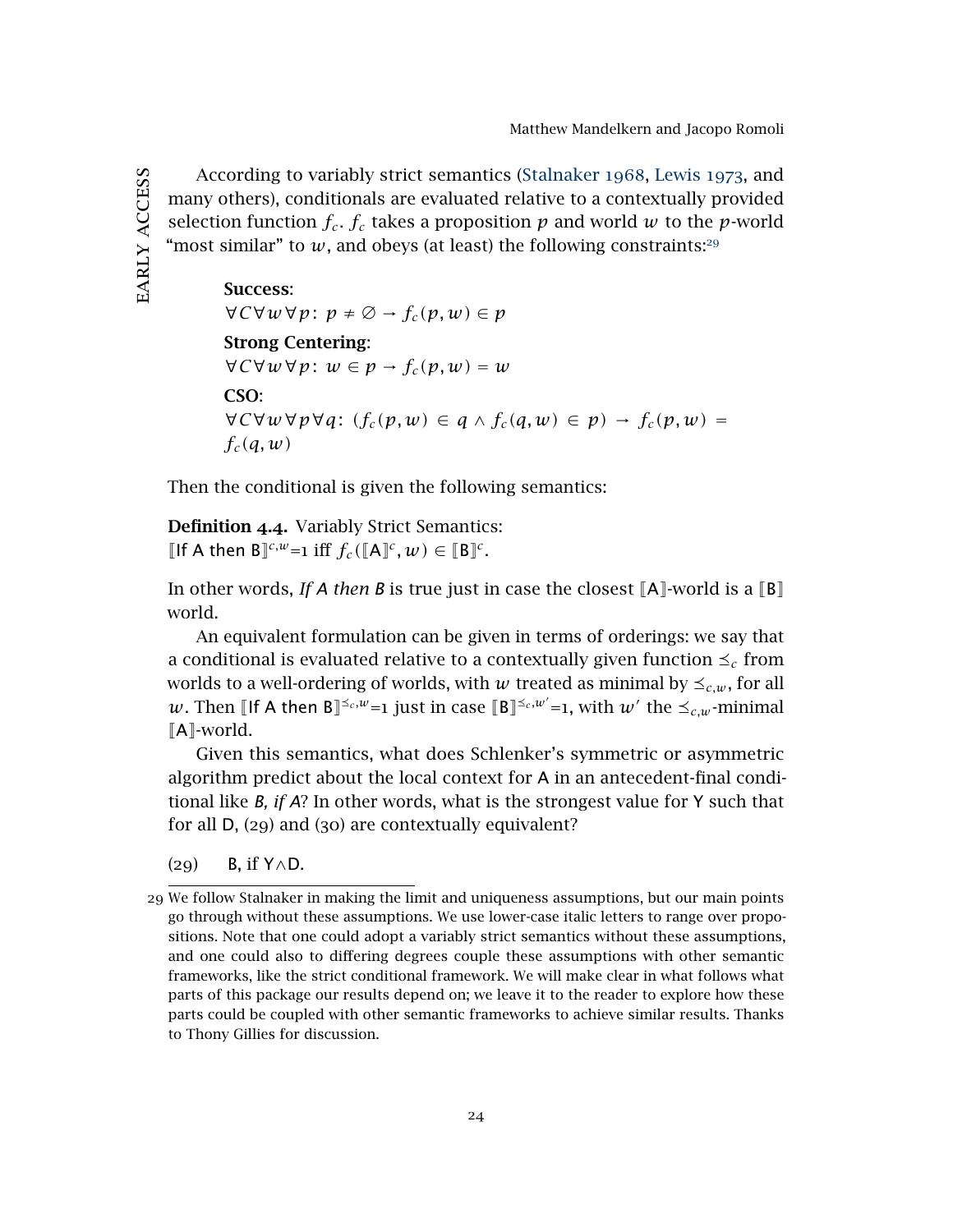#### (30) B, if D.

Assuming that the meaning of *B, if A* is the same as the meaning of *If A then B*, the good news from the point of view of our puzzles is that the local context for A does *not* entail  $\llbracket \neg B \rrbracket$ , provided that  $C \cap \llbracket B \rrbracket \neq \emptyset$  and  $\llbracket B \rrbracket \neq \top$ . Suppose we put  $\neg$ B in for Y in (29) and ([30](#page-25-0)). Choose D =  $\top$ .<sup>30</sup> Then at every world in the context, (29) will be false (thanks to *Success*), but at some worlds in the context (30) will be true (namely, at the [B]-worlds, thanks to *Strong Centering*).

The variably strict approach, thus, *does* avoid our puzzles without adverting to a presuppositional component of meaning, since it does not predict that the local context for the antecedent of an antecedent-final conditional entails the negation of its consequent. But this success is fleeting, for the variably strict approach faces new, equally serious, puzzles. Consider what this approach, plus the incremental theory of local contexts, predicts the local context to be for the *antecedent* of a conditional (we will focus on antecedent-initial conditionals for simplicity, but these points extend to antecedent-final conditionals). Note that, if *C* is a non-trivial global context (i.e.  $C \neq \top$ ), it is *never* the case that, for all D and all B, (31) and (32) are contextually equivalent:

- <span id="page-25-4"></span><span id="page-25-3"></span>(31) If C∧D then B.
- (32) If D then B.

Simply choose  $D=-C$  and B=C. Then (31) will be trivially true, since its an-tecedent is trivially false;<sup>[31](#page-25-1)</sup> but *Success* guarantees that ([32](#page-25-2)) will be false.<sup>32</sup>

<span id="page-25-0"></span><sup>30</sup> We use  $\tau$  as an arbitrary tautology; we also use it to stand for the trivial proposition, i.e. the set of all worlds.

<span id="page-25-1"></span><sup>31</sup> This follows from a stipulation in [Stalnaker](#page-40-11) [1968](#page-40-11) about how to evaluate conditionals with impossible antecedents. This assumption is controversial, and is separable from the core semantics presented here; but we can make the same point even if we assume that conditionals with impossible antecedents are trivially false, instead of trivially true, simply by choosing  $B = \neg C$ . If we do not make either of these assumptions, then what follows will depend on what assumption we make instead; however we decide that question, we will be able to show that it is not always the case that the global context is entailed by the local context for the antecedent of conditionals. Similar caveats go for the proof that follows in the symmetric framework.

<span id="page-25-2"></span><sup>32</sup> This result can be extended to the symmetric algorithm— and thus to antecedent-final conditionals — as follows. Consider a conditional with the form *If A then B*. Provided *C*  $\neq$   $\top$ and  $\mathbb{B} \neq \top$  and  $\mathbb{B} \vee \mathbb{C} \neq \top$ , it is not the case that for all D, (i) and (ii) are equivalent: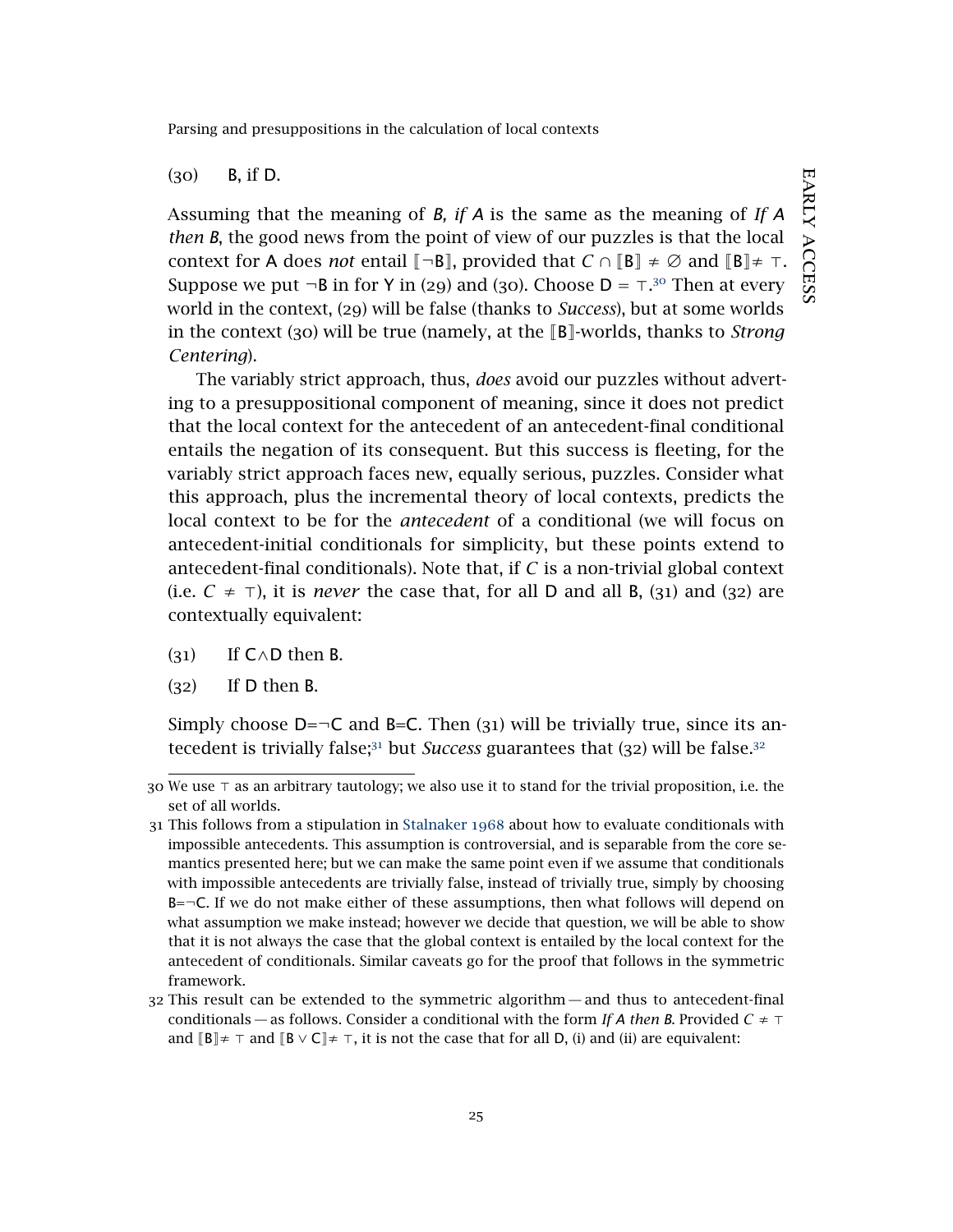It follows that the local context for the antecedent of a conditional does not entail *C* in the present framework. Worse, we can run similar arguments to show that *for any* non-tautological sentence Y, the local context for the antecedent of a conditional is predicted not to entail  $\llbracket \mathsf{Y} \rrbracket$ .<sup>[33](#page-26-0)</sup> That means that the local context for the antecedent of a conditional, on the incremental theory, will always be  $\tau$ . And that, in turn, means that, given our background theories of presupposition projection and triviality, presuppositions are predicted to never be licensed in the antecedents of conditionals; and globally entailed content is predicted not to be felt to be trivial in the antecedent of a conditional. But these predictions are plainly wrong.

In order to avoid these predictions, we will need to further constrain the selection functions. One possibility is to follow [Stalnaker](#page-40-6) [1975](#page-40-6), who suggests that, for indicative conditionals,  $f_c$  always takes worlds in the context set to other worlds in the context set:

# Indicative Constraint: [34](#page-26-1)

∀*C*∀*w* ∈ *C*∀*p* : *fc(p, w)* ∈ *C*

Now note that *Indicative Constraint*, together with *Success* and *CSO*, entails Context Inclusion:

# Context Inclusion: [35](#page-26-2)

∀*C*∀*w* ∈ *C*∀*p* : *p* ∩ *C* ≠ ∅ → *fc(p, w)* = *fc(p* ∩ *C, w)*

- (i) If C∧D then B.
- (ii) If D then B.

<span id="page-26-0"></span>To show this, let D=(¬C∧¬B); then (i) is trivially true, (ii) false (by *Success*).

- 33 For any such Y, just choose D=¬Y, and B=Y; then *If Y*∧*D then B* will be trivially true, while *If D then B* will be false.
- <span id="page-26-1"></span>34 Note that the constraint that the antecedent of conditionals are compatible with the context, which played a crucial role in the discussion above, follows from this constraint together with *Success*.
- <span id="page-26-2"></span>35 Proof: *Indicative Constraint* entails that for any world in *C*, for any *p*, the closest *p*-world is also in *C*; *Success* entails that it is in  $p$  when  $p$  is non-empty; and thus together they entail that it is in  $C \cap p$  if  $C \cap p$  is non-empty. *Success* entails that for any world in *C*, the closest *p* ∩ *C*-world is in *p*, provided *p* ∩ *C* ≠ ∅. And so *CSO* entails that for any world in *C*, the closest *p*-world is the same as the closest  $p \cap C$ -world. Note that this is the only place that *CSO* has come into discussion here; the other points we have made so far depend only on *Success* and *Strong Centering*.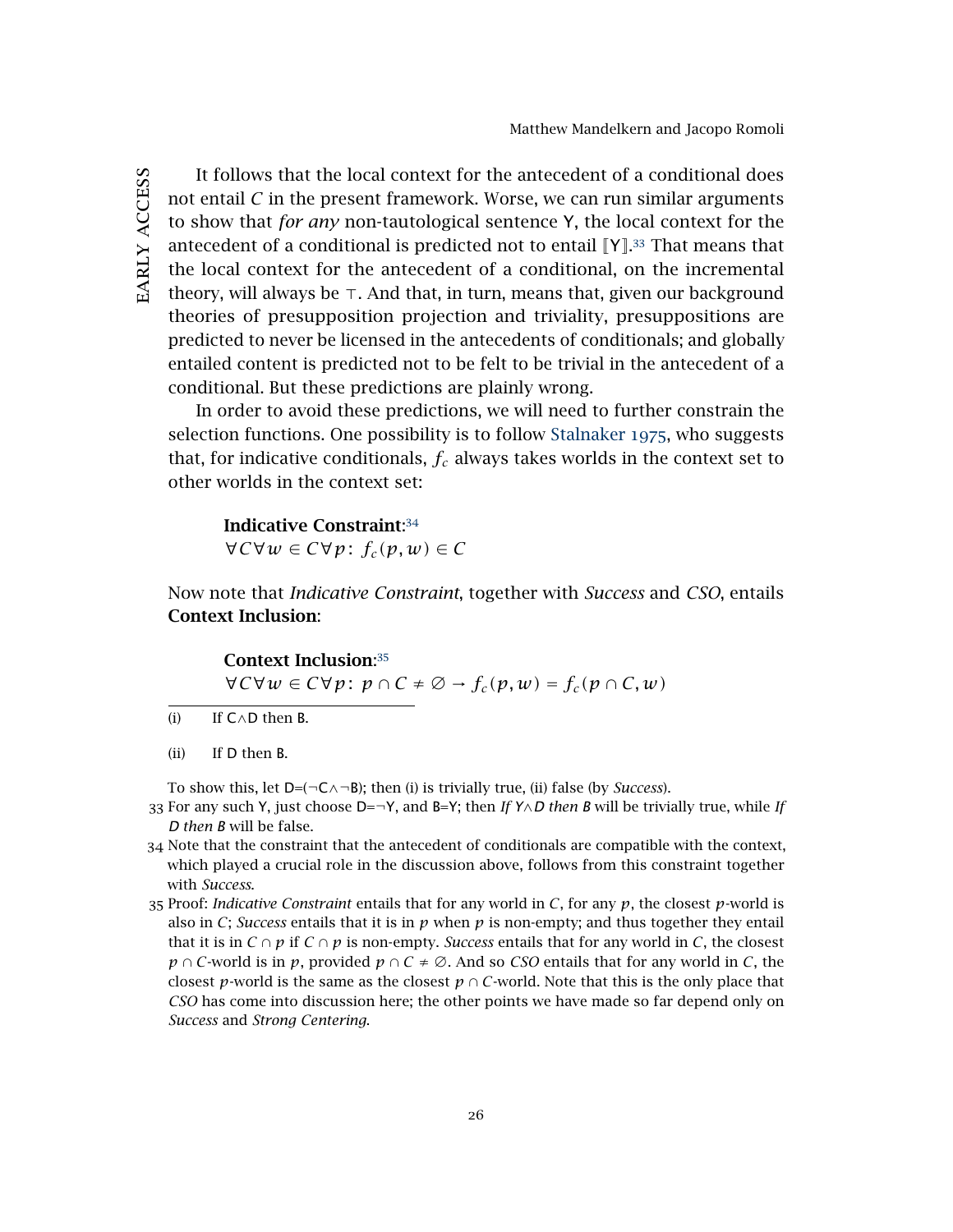And it is easy to see that *Context Inclusion* guarantees that C *is*, in general, a trivial restriction to the antecedents of conditionals, and thus that *C* will be entailed by the local context for the antecedents of conditionals in general.<sup>[36](#page-27-0)</sup>

The variably strict semantics thus does have the resources to avoid our puzzles from antecedent-final conditionals (thanks to its semantics), and to predict that the local context for the antecedent entails the global context (thanks to the *Indicative Constraint*, *Success*, and *CSO*). But the *Indicative Constraint*, and the other constraints which play a crucial role here, are typically, and most naturally, viewed as *presuppositions* of indicative conditionals. This is, for instance, the way [Stalnaker](#page-40-6) ([1975](#page-40-6)) seems to be thinking about them, and, indeed, their projection behavior strongly suggests that they are presuppositions, not implicatures or part of the asserted content of conditionals. In order to predict that the local context for antecedents of conditionals entails the global context, these presuppositions must be taken into account in calculating local contexts. So, as with the first solution we discussed, the present approach offers a viable solution only if presupposed material is taken into account in calculating local contexts.[37](#page-27-1)

This discussion does not, of course, close the door to a parsing-based solution which solves our problems without invoking a presupposition of some kind; an alternate semantics may yet work in this respect. But we do not at present see a solution of this kind.

<span id="page-27-0"></span><sup>36</sup> In particular, the proof above that this is false will be blocked by the fact that both ([31](#page-25-3)) and ([32](#page-25-4)) will violate the conjunction of *Indicative Constraint* and *Success* (and thus both have the same truth value, as presupposition failures — either false, or the third value) if  $D = \neg C$ .

<span id="page-27-1"></span><sup>37</sup> An anonymous reviewer for this journal points out that one way to see whether the explanation of our key data turns on the characteristic non-monotonicity of embedding environments (one of the key logical features which distinguishes the variably strict from the strict semantics) is to compare the behavior of presupposition projection out of *whenever*-conditionals, which are monotonic but otherwise much like *if*-conditionals. This seems like a promising path to explore; one issue with this, however, is that presuppositions which are bound by adverbs of quantification like *whenever* do not project in a straightforward way. Thus (i) does not seem to presuppose that John is in France. It is thus not immediately clear to us how to use *whenever*-conditionals to address this question.

<sup>(</sup>i) Whenever John is happy to be in Paris, he is with Mary.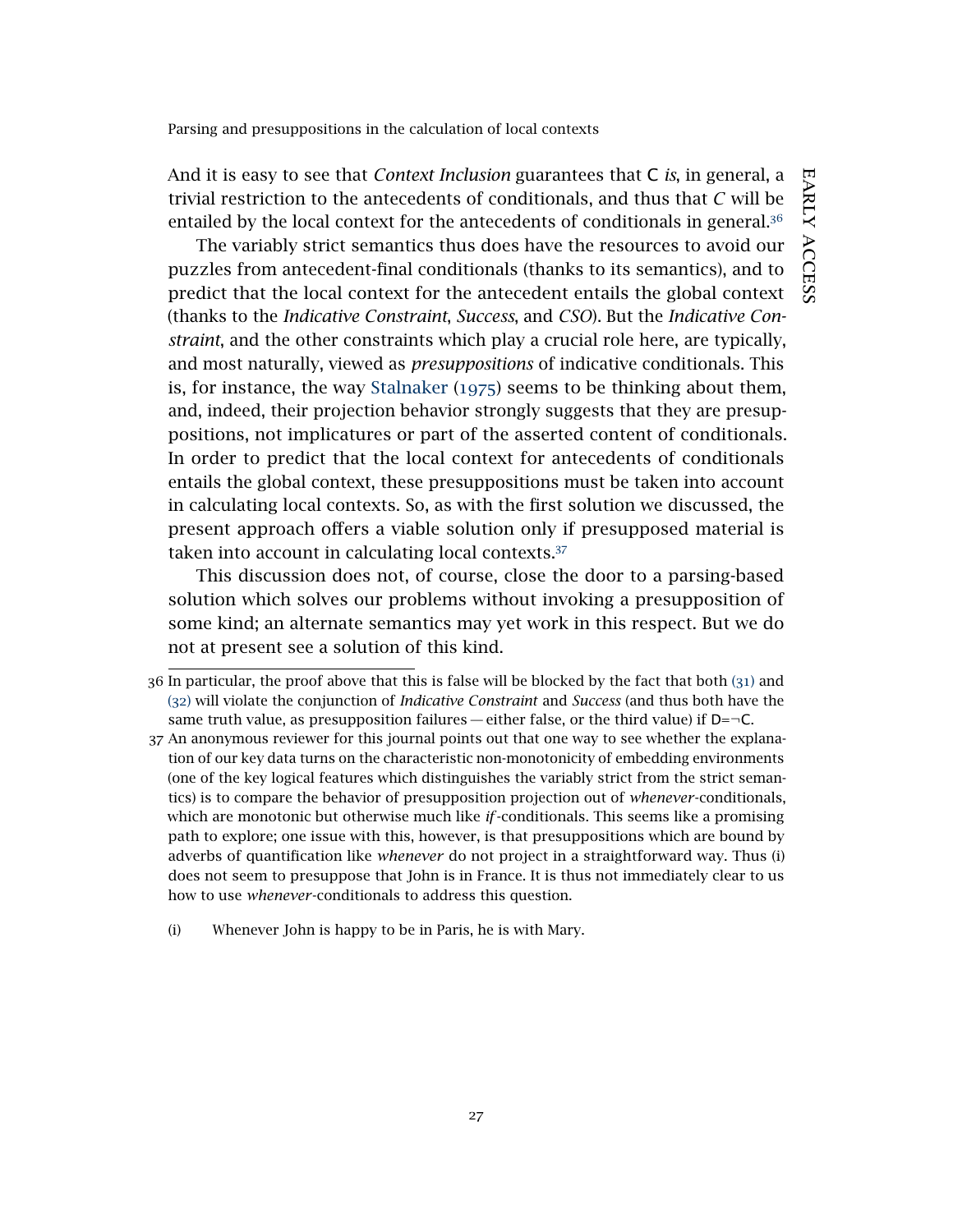# 4.3.2 Extending to other parsing-based accounts?

The second alternative we discuss is an extension of our solution to a parsingbased trivalent approach like the one given in [Fox](#page-38-1) [2008](#page-38-1), [2012](#page-38-2) or [Chemla &](#page-37-4) [Schlenker](#page-37-4) [2012](#page-37-4). We will argue that — whereas the solution we have suggested can be straightforwardly extended to theories which are built on similar derivations to [Schlenker](#page-39-0) [2009](#page-39-0), like [Schlenker](#page-39-1) [2008](#page-39-1)a, [Schlenker](#page-39-0) [2009](#page-39-0): sect. 3.2 — it is unclear to us how to extend it to parsing-based trivalent approaches to presupposition.

On the trivalent approach, the domain of truth-values includes, in addition to the classical values, a third value, denoted  $#$ , which we interpret as something like uncertainty about the actual underlying classical value. At a world where  $\llbracket P \rrbracket$  is false, a presuppositional atomic sentence  $A_p$  is assigned  $\#$ <sup>[38](#page-28-0)</sup> The following principle tells us how  $\#$  percolates up from atomic to complex sentences (adapted from [Beaver & Geurts](#page-37-7) [2011](#page-37-7)):[39](#page-28-1)

#### Definition 4.5. Strong Kleene:

For each atomic part E of a sentence S, if E is third-valued at  $w$ , check whether, on the basis of everything else in S, you can determine that assigning an arbitrary classical value to that occurrence of E would not have an effect on the value of  $[s]^{w}$ . If so, just assign E an arbitrary value, and carry on. Otherwise,  $\llbracket \mathsf{S} \rrbracket^w = \#$ .

The principle requires us to do the best we can with classically valued arguments to try to assign the sentence as a whole a classical value. We can then derivatively define a notion of sentence presupposition as follows: a sentence presupposes whatever is required to ensure that it can be assigned a classical value in any context through this method.

Just as for Schlenker's parsing-based algorithm, we can also define an incremental version of the trivalent algorithm (see [Peters](#page-39-4) [1979](#page-39-4), [George](#page-38-0) [2008](#page-38-0), [Fox](#page-38-1) [2008](#page-38-1), [Beaver & Geurts](#page-37-7) [2011](#page-37-7), [Romoli](#page-39-14) [2012](#page-39-14), [Fox](#page-38-2) [2012](#page-38-2), [Chemla & Schlenker](#page-37-4) [2012](#page-37-4)):

<span id="page-28-0"></span> $38$  [ $\cdot$ ] is thus now treated as a trivalent function which takes sentences to truth values 1 or 0, or to the undefinedness value #. This is in contrast to Schlenker's treatment of  $\lceil \cdot \rceil$  as a bivalent function which takes sentences to 1 or 0, and also in contrast to standard approaches to presupposition which treat  $\llbracket \cdot \rrbracket$  as a partial function, defined on a sentence at a context only if that sentence's presuppositions are satisfied in that context.

<span id="page-28-1"></span><sup>39</sup> This is similar to a Supervaluationist approach; see [Egré & Spector](#page-37-8) [2016](#page-37-8) for discussion of the differences between the two approaches.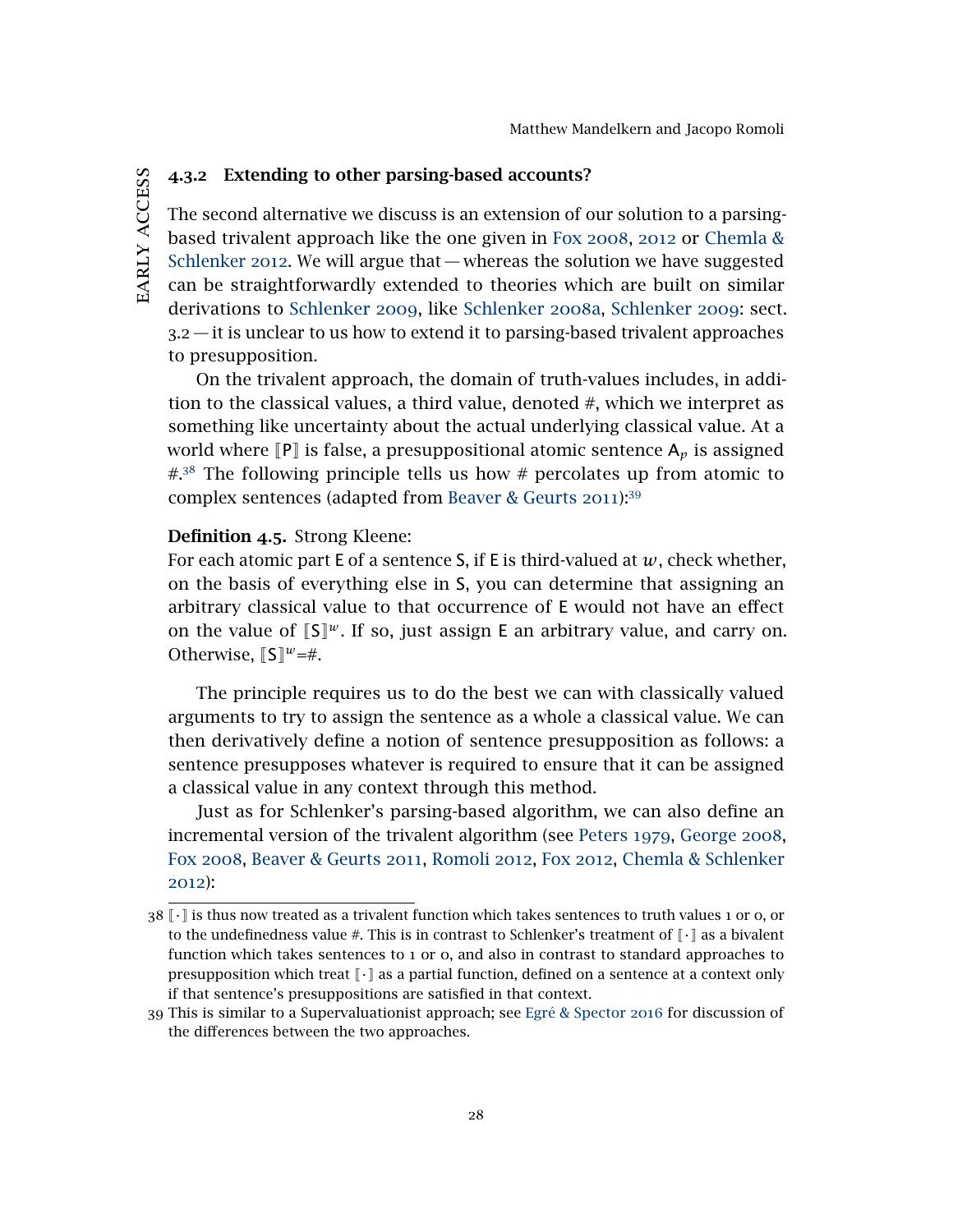#### Definition 4.6. Incremental Strong Kleene:<sup>[40](#page-29-0)</sup>

For each atomic part E of a sentence S, if E is third-valued at *w*, check whether, on the basis of the material to the left of E, you can determine that assigning an arbitrary classical value to that occurrence of E would not have an effect on the value of  $[s]^{w}$ . If so, just assign E an arbitrary value, and carry on. Otherwise,  $\llbracket \mathsf{S} \rrbracket^w = \#$ .

For negation, disjunction, and conjunction, *Strong Kleene* makes the same predictions about presupposition projection as the symmetric version of [Schlenker](#page-39-0) [2009](#page-39-0), and *Incremental Strong Kleene* makes the same predictions as the incremental version of [Schlenker](#page-39-0) [2009](#page-39-0).

When we turn our attention to antecedent-final conditionals, we find that this approach again makes the wrong predictions. $4<sup>1</sup>$  Consider first the predictions of the account for a sentence of the form (33) if we adopt a non-presuppositional material implication analysis of the conditional.

<span id="page-29-2"></span>(33) B, if A*p*.

First note that the trigger in ([33](#page-29-2)) is sentence-final, so the incremental and symmetric versions of the trivalent algorithm make the same predictions. Second, it is easy to see that at any world  $w$ , the value of  $\llbracket A_p \rrbracket^w$  is relevant to whether we can assign a classical truth value to the sentence as a whole only if  $[B]^{w}$ =0, since if  $[B]^{w}$ =1, then the sentence as a whole is true regardless of arbitrary assignment of a classical value of its antecedent. Thus ([33](#page-29-2)) is again wrongly predicted to presuppose  $\neg B \rightarrow P$ .

In this framework, however, assuming a presuppositional approach to conditionals does not avoid this problem. Suppose we analyze conditionals again with the presuppositional strict conditional semantics sketched above. The presupposition of a complex sentence in the trivalent framework is, again, the condition that a context must meet to be guaranteed that the sentence will have a classical value: in other words, the disjunction of the conditions under which it is sure to be assigned true and under which it is sure to be assigned false. For  $(33)$  $(33)$  $(33)$  to be true no matter how we fill in nonclassical values at a given context and world in that context, there must be some  $[A_n]$ -worlds, i.e. some  $[A \wedge P]$ -worlds, in the context; every  $[A \wedge P]$ -world in the context must be a  $\mathbb{B}$ -world; and every  $\mathbb{F}$ - $\mathbb{P}$ -world in the context must

<span id="page-29-0"></span><sup>40</sup> Also called 'Middle Kleene.'

<span id="page-29-1"></span><sup>41</sup> See [Fox](#page-38-2) [2012](#page-38-2) for related discussion of trivalent approaches to the presuppositions of quantifiers.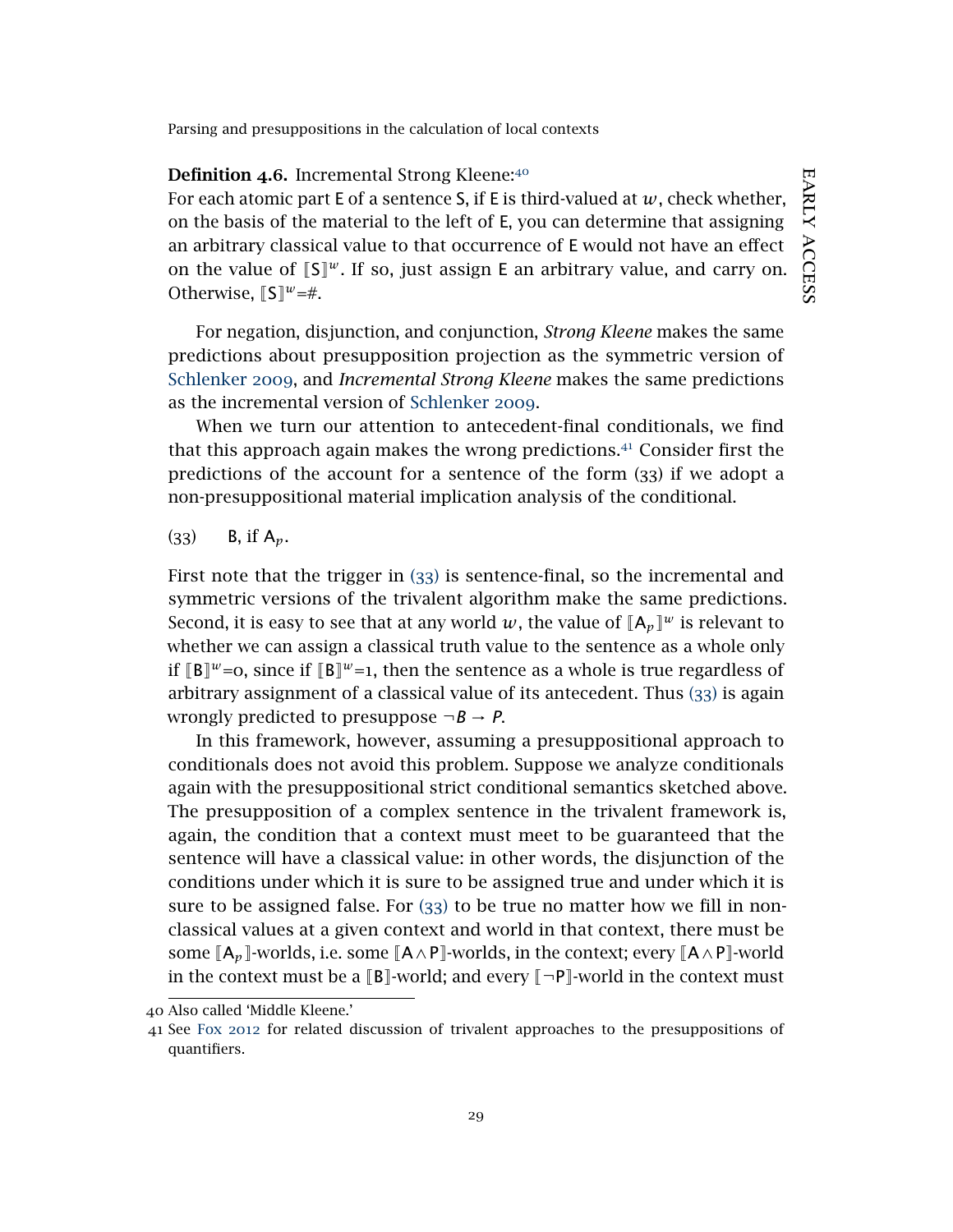be a  $[\mathbf{B}]$ -world (so that no matter how we assign a classical value to  $A_p$  at EARLY ACCESS early access that world, we are sure that the material conditional  $A_p \rightarrow B$  remains true at that world). For ([33](#page-29-2)) to be false no matter how we fill in non-classical values, there must be some world in the context where  $A_p$  is true and B false; i.e. there must be some  $[A \wedge P \wedge \neg B]$ -world in the context. The disjunction of these conditions is as follows:

<span id="page-30-3"></span> $(34)$   $[\exists w \in C: [\![A \wedge P]\!]^w = 1 \wedge \forall w \in C(([\![A \wedge P]\!]^w = 1 \vee [\![P]\!]^w = 0) \rightarrow [\![B]\!]^w =$  $1)$ ] ∨  $\exists w \in C([{\bf A} \wedge {\bf P} \wedge \neg {\bf B}]^w = 1)$ 

<span id="page-30-2"></span>This is logically equivalent to the simpler: $42$ 

 $(35)$   $[\exists w \in C: [\mathbb{A} \wedge \mathbb{P}]^w = 1 \wedge \forall w \in C([\mathbb{P}]^w = 0 \rightarrow [\mathbb{B}]^w = 1)] \vee$  $\exists w \in C([\mathbb{A} \wedge \mathsf{P} \wedge \neg \mathsf{B}]^w = 1)$ 

But this is no help. It predicts that our crucial example

<span id="page-30-1"></span>(36) John isn't in Paris, if he regrets being in France.

presupposes that either it is compatible with the context that John is in France and regrets he is in France, and that if John isn't in France, he's not in Paris; or that it is compatible with the context that John is in France, that he regrets that he is in France, and that he is in Paris. Because it is trivially true that John isn't in Paris if he isn't in France, this simplifies to the presupposition that it is *compatible with the context* that John is in France and regrets that he is in France. But this is different from the observed presupposition of ([36](#page-30-1)), which, again, is that John is in France.

Thus the parsing-based trivalent approach, even combined with a presuppositional semantics for the conditional, fails to predict that (36) presupposes that John is in France. Our proposed solution to the puzzles raised by antecedent-final conditionals therefore does not extend to trivalent parsingbased accounts. We leave open whether there is a different solution within this framework.

<span id="page-30-0"></span><sup>42</sup> We arrive at ([35](#page-30-2)) by dropping from the left disjunct of ([34](#page-30-3)) the material conditional  $∀w ∈$  $C([\mathbb{A} \wedge \mathbb{P}]^w = 1 \rightarrow [\mathbb{B}]^w = 1$ , which is entailed by the negation of the second disjunct of  $(34)$  $(34)$  $(34)$ ,  $\neg \exists w \in C([\mathbb{A} \wedge \mathsf{P} \wedge \neg \mathsf{B}]^w = 1).$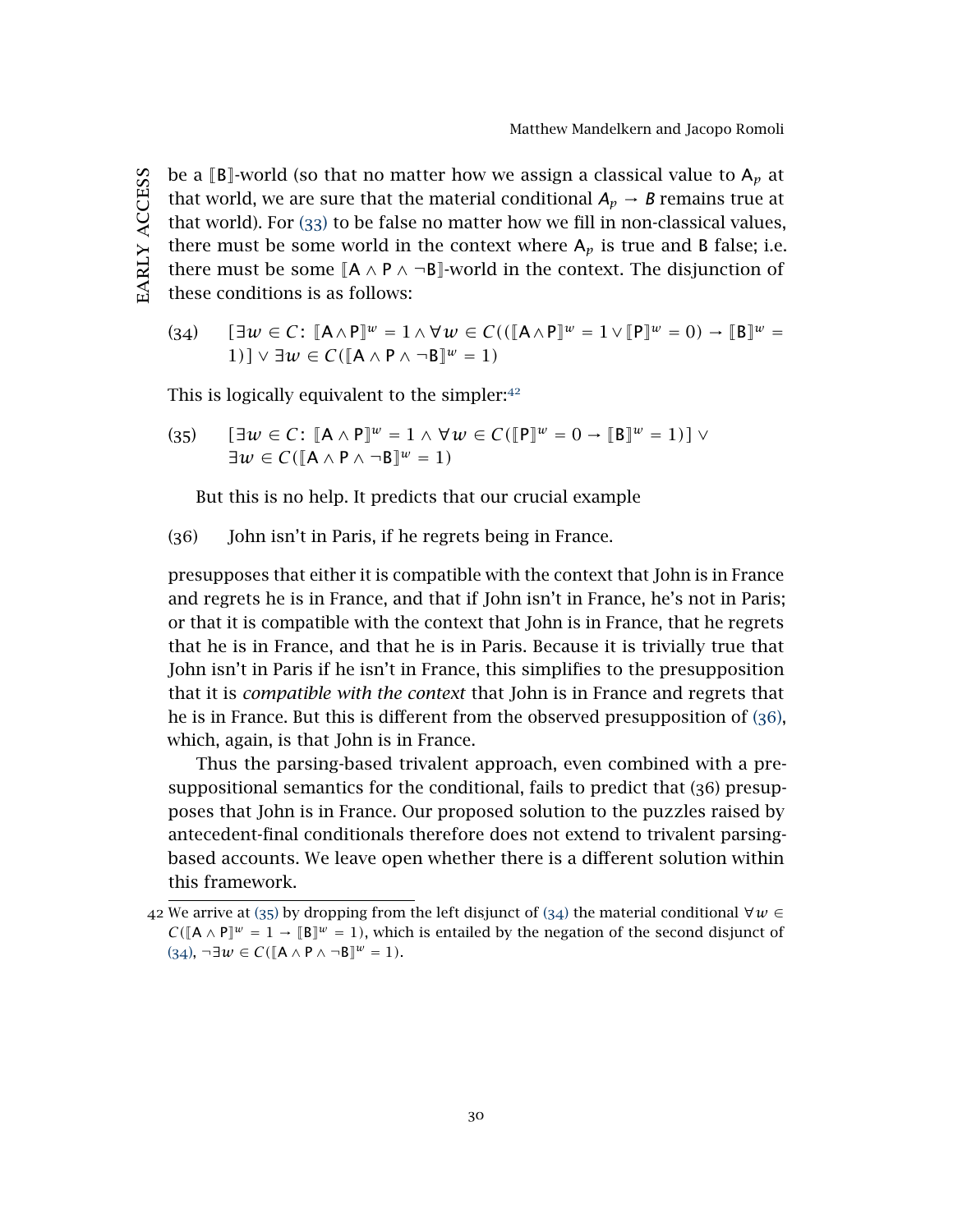### 5 Conclusion

We have used antecedent-final conditionals to formulate a problem for parsing-based theories of local contexts and its application to presupposition projection and triviality. We laid out a solution which allows us to maintain a parsing-based pragmatic approach with the caveat that, in calculating local contexts, we take into account material presupposed by the surrounding strings. This requires a substantial shift in the formulation of the symmetric algorithm for calculating local contexts. We sketched one possible reformulation, leaving many details for further work. We then discussed some alternative approaches and showed that our proposed solution does not extend to trivalent parsing-based approaches.

Our discussion has been an attempt to make progress in addressing the question of what kind of semantic and pragmatic information is taken into account in the calculation of local contexts. We have suggested that presuppositions, but not implicatures, should be taken into account; this allows us to distinguish the projection behavior of presuppositions triggered in antecedents of antecedent-final conditionals from the behavior of presuppositions triggered in right disjuncts. But this leaves open many other questions about what other kinds of semantic and pragmatic inferences can or can't be seen by the algorithm which calculates local contexts. Our broader methodological point has been that antecedent-final conditionals provide an ideal testing ground for these questions in a parsing-based framework.

We do not claim that our solution is the only possible one to these puzzles. But it is the best one we know of at present. Insofar as this solution raises a number of new theoretical and technical questions, these puzzles may also be taken to motivate abandoning parsing-based approaches altogether in favor of structural approaches of the kind advocated in traditional dynamic semantic accounts along the lines of [Heim](#page-38-5) [1983](#page-38-5). On an account like that, local contexts are determined by compositional structure. Under the assumption that antecedent-final conditionals have the same compositional structure as antecedent-initial ones, the local context for the antecedent is predicted to be the global context. As we discussed at the outset, this style of dynamic semantics has come under attack for being insufficiently explanatory. In recent years, however, more explanatory theories have been proposed which, like dynamic semantics, base the calculation of local con-

EARLY ACCESS early access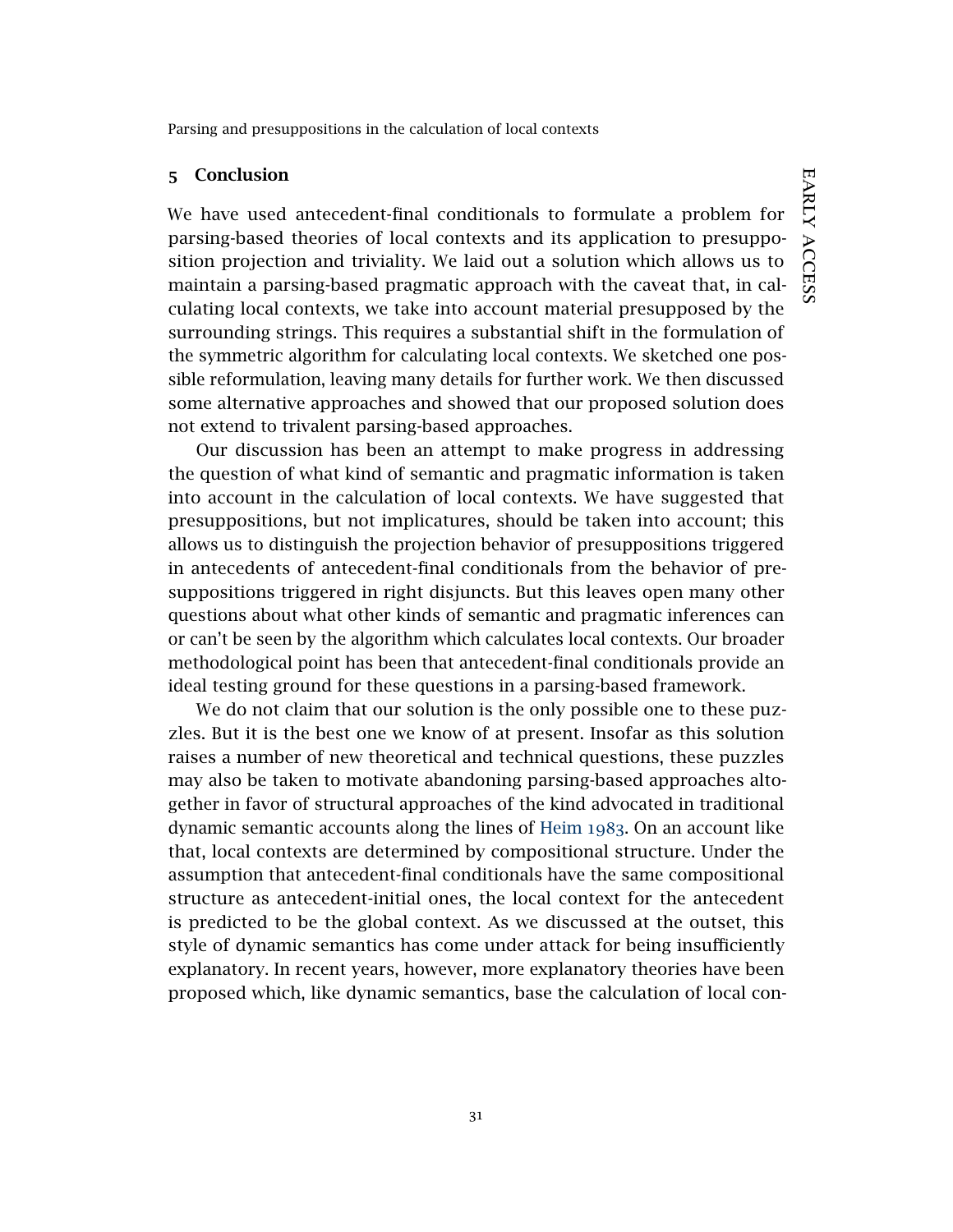texts on compositional structure, and thus avoid the puzzles we have raised (see [Chierchia](#page-37-1) [2009](#page-37-1), [George](#page-38-0) [2008](#page-38-0), [Rothschild](#page-39-3) [2011](#page-39-3)).[43](#page-32-0)

We conclude by briefly surveying some further data which are related to those we have discussed here. We have taken the data discussed above from antecedent-final conditionals to show that any adequate algorithm for deriving local contexts must predict that the local context for the antecedent of a conditional, *whether preposed or postposed*, is the global context set. This generalization seems correct for the data we have seen so far, as well as close variants: for instance, data involving *unless* appear to mirror the data involving antecedent-final conditionals given above. As discussed by [Schlenker](#page-39-0) ([2009](#page-39-0)), [Chemla & Schlenker](#page-37-4) ([2012](#page-37-4)), the predictions of [Schlenker](#page-39-0) [2009](#page-39-0) for a sentence of the form *B, unless*  $A_p$  are the same as those of *B, if not*  $A_p$ : the local context of  $A_p$  in *C* is  $C \cap \llbracket \neg B \rrbracket$ , and so the predicted presupposition is  $\neg B \rightarrow P$ . But, as for antecedent-final conditionals, this doesn't seem correct: (37) is predicted to be presuppositionless, but intuitively gives rise to the inference that John is in France. Similarly, (38) appears felicitous, despite the fact that it is predicted to have a part that is redundant in its local context.[44](#page-32-1)

- (37) John isn't in Paris, unless he's happy that he is in France.
- (38) John isn't in Paris, unless he is in France and Mary is with him.

We can capture these data by extending our presuppositional account in the obvious way to *unless*.

- (i) John doesn't live in Moscow, unless he regrets living in a big city.
- (ii) John doesn't live in Moscow, unless he is unhappy that he lives in a big city.

<span id="page-32-0"></span><sup>43</sup> Another, intermediate option one could explore is whether antecedent-final conditionals are to be derived from the corresponding antecedent-initial ones: that is, whether a conditional of the form *B, if A* would underlyingly have a structure identical to the corresponding antecedent-initial version, *[[if A] B]*. The questions for this move would be whether such an LF is motivated independently and whether a parsing-based approach could somehow access the LF rather than surface structures. See [Bhatt & Pancheva](#page-37-9) [2006](#page-37-9) and [Barker](#page-36-3) [2008](#page-36-3) for relevant discussion on these two points.

<span id="page-32-1"></span><sup>44</sup> By contrast, though, Philippe Schlenker has pointed out that examples like (i) may have less strong of a suggestion that John lives in a big city. We are not sure about judgments here. The minimal variant in (ii) does seem to us to suggest that John lives in a big city, though.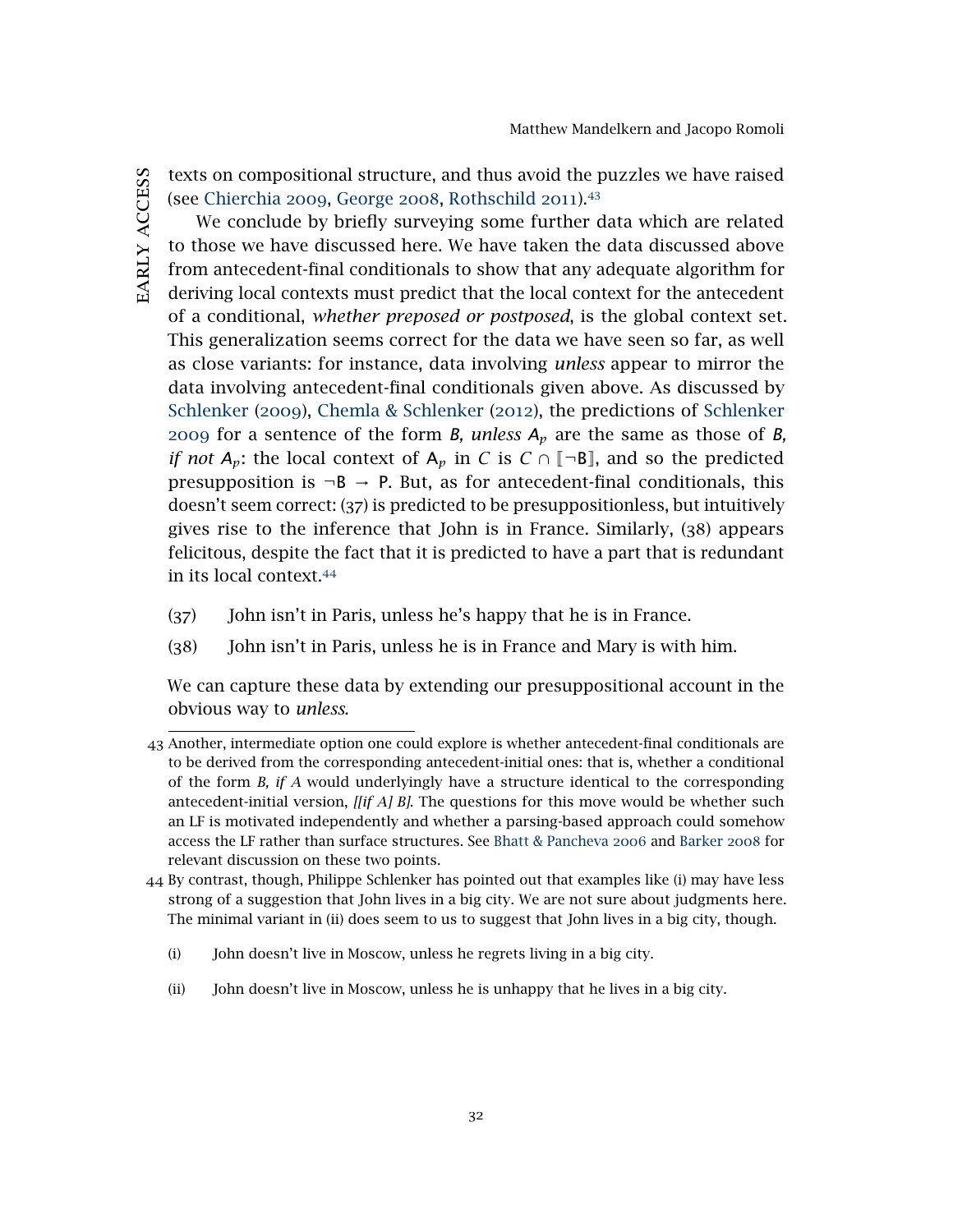But other data, in particular involving the behavior of additive particles, seem to make trouble for this generalization.<sup>[45](#page-33-0)</sup> Consider cases like (39) and  $(40).$ 

- <span id="page-33-3"></span>(39) Anne won't decide to study abroad, if her brother doesn't also decide to study abroad. [modified slightly and translated from the French in [Chemla & Schlenker](#page-37-4) [2012](#page-37-4)]
- (40) Every individual who wasn't present again during the March attack didn't take part in the January attack. [\(Chemla & Schlenker](#page-37-10) [2009](#page-37-10))

While (39) and (40) are not impeccable, they strike us as acceptable.<sup>[46](#page-33-1)</sup> But on standard accounts, in order for *also* to be licensed in the antecedent of (39), the local context should entail that Anne will decide to study abroad; for *again* to be licensed in (40), the local context for the restrictor clause should entail  $\lambda x.x$  *took part in a prior attack*. These are precisely the predictions which follow from the generalization which we have argued is problematic and that our proposal is designed to avoid: namely, that the local context for the antecedent of a conditional (or, essentially equivalently, restrictor of a quantifier) entails the negation of the consequent (nuclear scope)— either when using a symmetric algorithm, or when the antecedent (restrictor) is postposed and an incremental algorithm is used.[47](#page-33-2)

These data thus constitute a challenge to the accounts that we have argued solve the puzzles we presented above, a challenge that we will leave open

(i) Every student of mine who is happy that he is in France isn't in Paris.

In English, restrictor-final quantificational sentences do not seem possible: both (iia) and (iib) sound ungrammatical. In Italian, however, the corresponding case of (iia) is possible (in (iii)), and a similar construction to (iib) is possible in German in [\(iv\)](#page-34-0) (thanks to Vera Flocke and Matthias Jenny for German judgments):

- (ii) a. \*He isn't in Paris, every student of mine who is happy that he is in France.
	- b. \*Every student isn't in Paris who is happy that he is in France.

<span id="page-33-0"></span><sup>45</sup> We are grateful to Philippe Schlenker (p.c.) for drawing our attention to the issues these data raise for our account.

<span id="page-33-1"></span><sup>46</sup> [Chemla & Schlenker](#page-37-4) ([2012](#page-37-4)) present experimental evidence that French sentences similar to ([39](#page-33-3)) are indeed acceptable, if not perfect.

<span id="page-33-2"></span><sup>47</sup> A more thorough exploration of quantificational sentences like (i) may also help us make progress here. Insofar as conditionals and quantified sentences have structural and semantic similarities, as many have claimed, these promise to raise the same issue as the antecedentfinal conditionals considered above, if one can create a corresponding sentence in which the restrictor appears sentence final.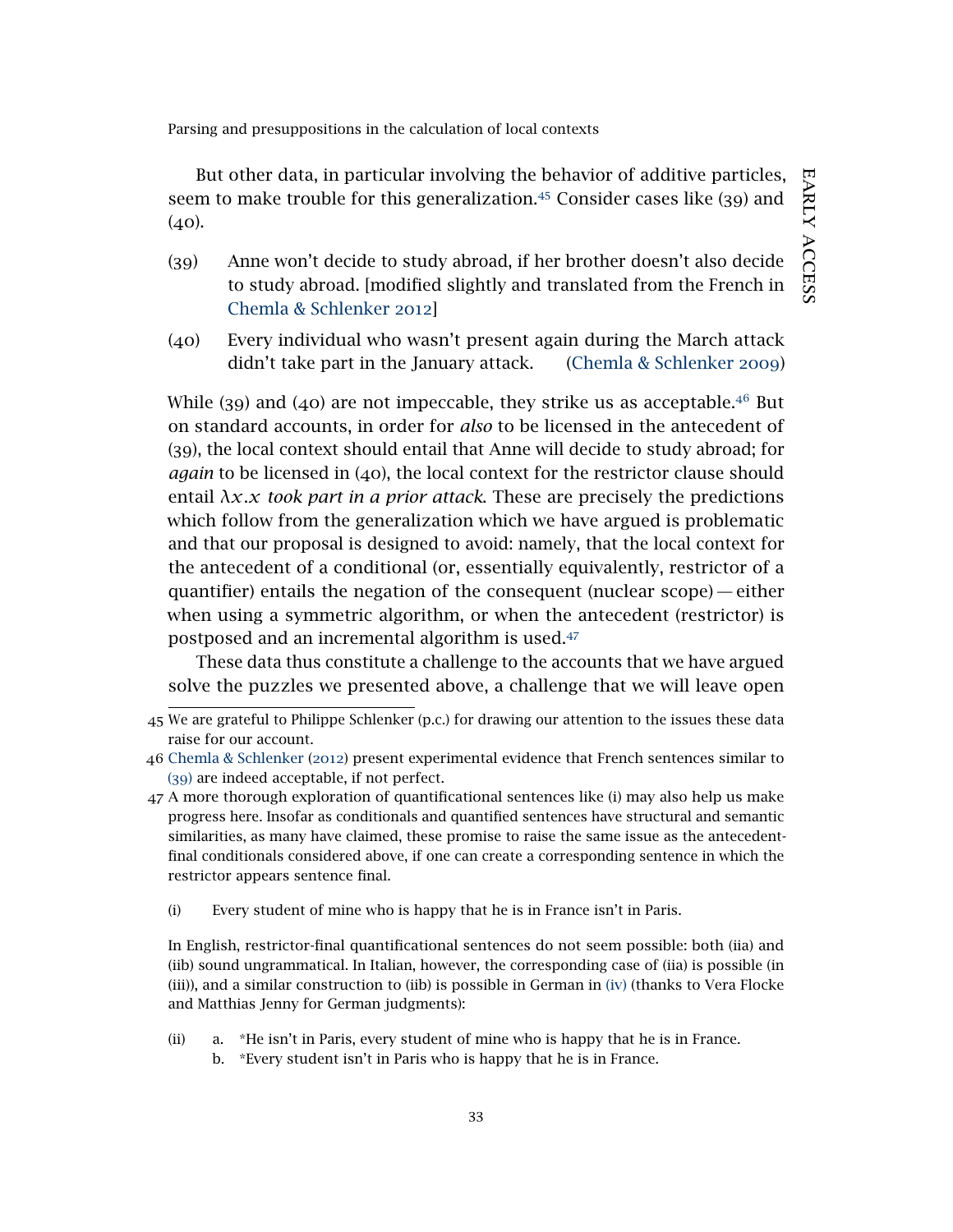here. However, as discussed by [Chemla & Schlenker](#page-37-4) ([2012](#page-37-4)), it is not entirely clear that the source of the puzzles has to do with the way we calculate local contexts. Consider (41), which is, surprisingly, felicitous.

(41) Nixon is guilty, if Haldeman is guilty too. [\(Soames](#page-40-12) [1982](#page-40-12))

According to standard theories of additive particles, the local context for *too* must entail that someone else is guilty besides Haldeman— in particular, it looks like it should entail that Nixon is guilty. But this is not predicted by any theory of presupposition projection (see [Romoli](#page-39-14) [2012](#page-39-14) for discussion). Analogously, for the modification of  $(40)$  in  $(42)$ , which we find acceptable to the same extent, we would need the local context of the restrictor to entail *λx.x took part in a prior attack*. But, as for (41), this is again not predicted by any theory.

(42) Every individual who was present again during the March attack took part in the January attack.

Given these conflicting data, we think it may be the case that additive particles simply do not work as they are standardly thought to, and thus that the present data should not be taken to point towards any conclusion about the calculation of local contexts in the first place.

# A Appendix

<span id="page-34-1"></span>We prove the result alluded to in Section [4](#page-12-1).1.2:

Schlenker's algorithm (unless it takes a non-emptiness presupposition into account) predicts that the presupposition of the nuclear scope in these sentences is filtered by the negation of the restrictor. Therefore, (iii) and (iv) constitute other test cases for such algorithm. These cases bring added complexity, however, since it is generally unclear what the projection from the restrictor of quantifiers is empirically, regardless of whether it appears sentence-initial or sentence-final; see [Schlenker](#page-39-15) [2008](#page-39-15)b and [Chemla](#page-37-11) [2009](#page-37-11) for discussion and experimental data.

<sup>(</sup>iii) Non è a Parigi, ogni mio studente che è contento di essere in Francia. Not is in Paris, every mine student that is happy of being in France. 'Every student who is happy that he is in France isn't in Paris.'

<span id="page-34-0"></span><sup>(</sup>iv) Keiner meiner Studierenden war in Paris, der bedauert in Frankreich zu sein. None of+my students was in Paris, who regrets in France to be. 'No one who regrets being in France was in Paris.'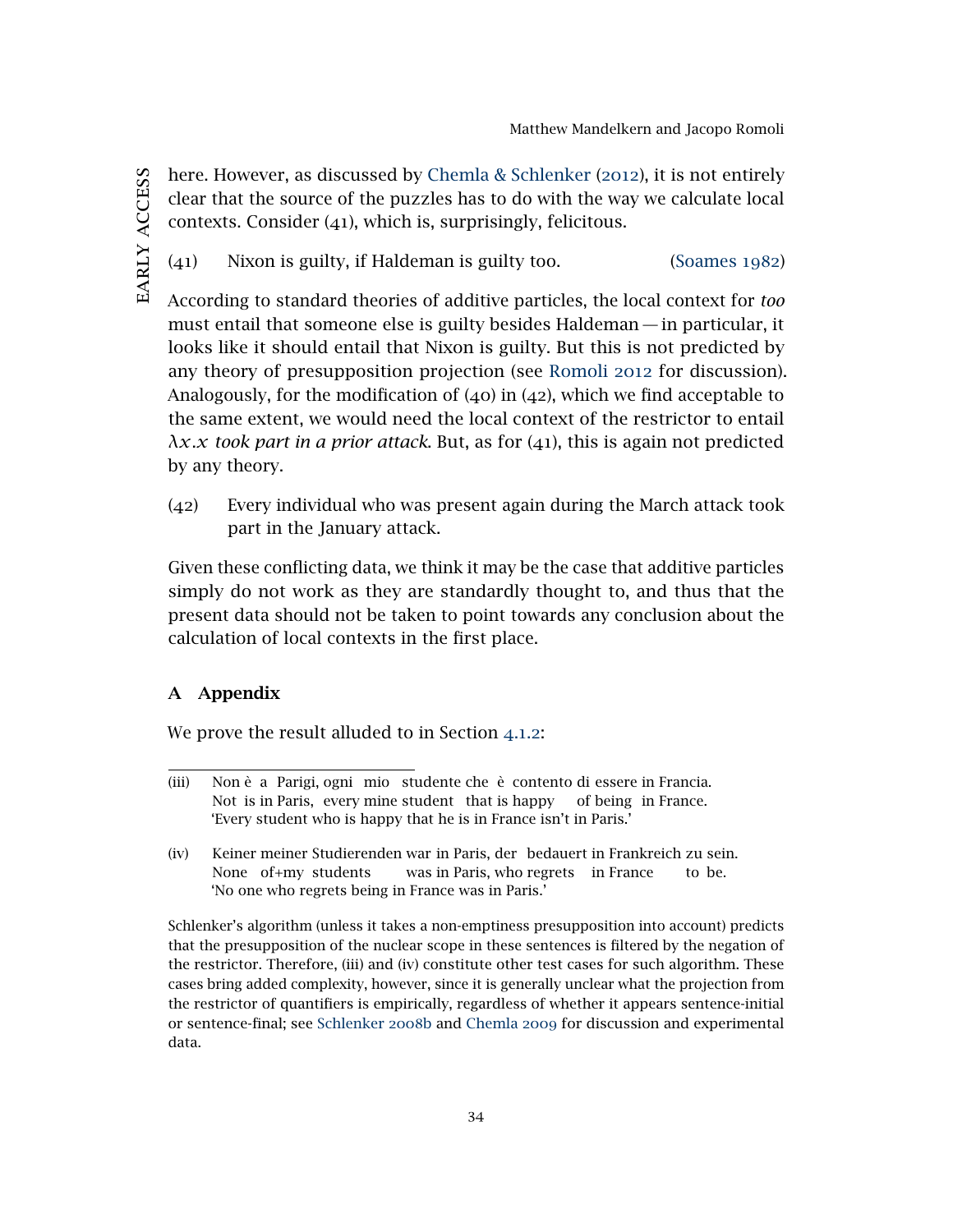Proposition 1. *In context C, C is the strongest substitution instance of Y that makes (43) and (44) contextually equivalent for any D, given the truthconditions for 'If. . .then' in Definition [4](#page-12-0).2.*

- *(43) If Y* ∧ *D then B.*
- *(44) If D then B.*

Proof. REMARKS:

- In what follows we distinguish *presupposition failure* from *falsity*. In a bivalent theory like Schlenker's, these amount to the same thing. As the reader can verify, uniformly substituting the latter for the former in the proof that follows weakens our proof slightly: if presupposition failure is just falsity, then Proposition [1](#page-34-1) holds only if  $C \cap \mathbb{B} \neq \emptyset$ , which is what our modified proof would show. For our purposes this weaker result suffices, since conditionals with the form *If A then B* or *B*, *if A* will not typically be asserted in contexts which entail  $\lceil \neg B \rceil$ ; the bivalent interpretation of the present proof thus shows that the local context for a conditional *in any reasonable global context C* will just be *C* itself. That said, we demonstrate the stronger result here since it is of independent interest. Issues about bivalence are orthogonal to our main interests here, and, as we have suggested, the bivalent, unidimensional conceptualization of presuppositions advocated by Schlenker may in any case be inconsistent with the data we have given in this paper. $48$
- We continue to assume that the accessibility relation for the strict conditional  $g_c$  obeys the constraint that  $\forall w \in C$ :  $g_c(w) = C$ .

#### PROOF:

- Suppose first that  $\mathbb{Y} \cap C = \emptyset$ ; then (43) will be presupposition failure. If *C* ∩  $\mathbb{B}$  ≠  $\emptyset$ , then let D=B; (44) will be true. Otherwise let D=C; then (44) will be either true or false.
- Suppose next that  $[Y] \cap C \neq \emptyset$  and  $([Y] \cap C) \subsetneq C$ .
	- i. First, suppose that  $[**B**] ∩ C = ∅$ . Then choose  $[**D**] = C \setminus [**Y**]$ . Then  $(43)$  will be presupposition failure,  $(44)$  false.

<span id="page-35-0"></span><sup>48</sup> Thanks to anonymous reviewer for pushing us to clarify these points.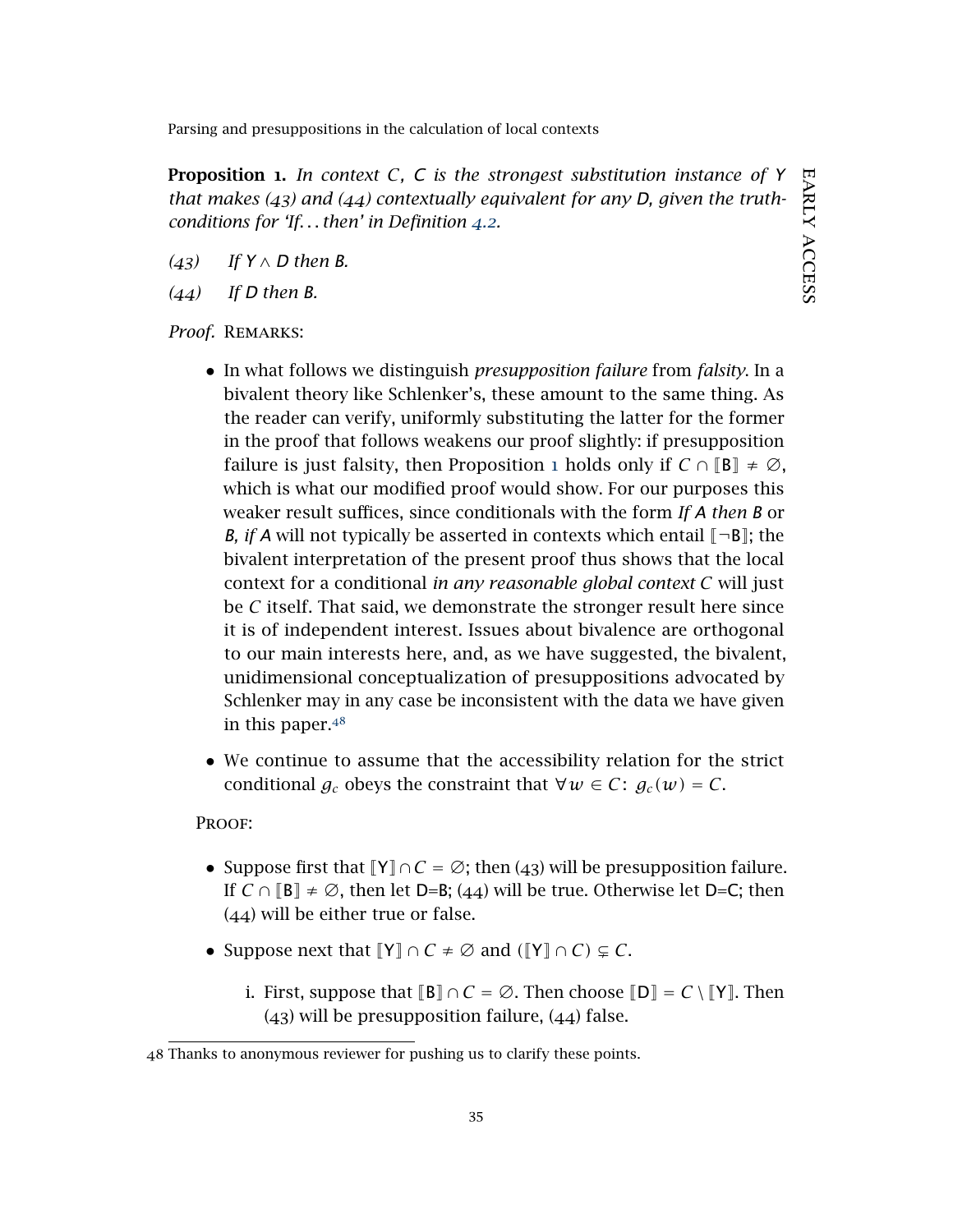- ii. Next suppose that  $\mathbb{B} \cap C \neq \emptyset$ .
	- First, suppose that  $\mathbb{B}$  and  $\mathbb{Y}$  do not overlap in *C*. Then let  $D = B$ . Then (43) is presupposition failure, (44) true.
	- Next, suppose that  $\mathbb{B}$  and  $\mathbb{Y}$  do overlap in *C*. We distinguish four cases: (a) they overlap in exactly the same region; (b) the overlap of the latter with *C* is a proper subset of the overlap of the former with *C*; (c) vice versa; and (d) none of the above:
		- a.  $[B] \cap C = [Y] \cap C$ . Then let  $D = \top$ ; then (43) will be true, (44) false.
		- **b.**  $\lbrack \lbrack Y \rbrack \rbrack \cap C \subsetneq \lbrack \lbrack B \rbrack \rbrack \cap C$ . Then let  $\lbrack \lbrack D \rbrack \rbrack = (C \cap \lbrack \lbrack B \rbrack \rbrack) \setminus \lbrack \lbrack Y \rbrack \rbrack$ , then (43) is presupposition failure, (44) is true.
		- c.  $[**B**] ∩ C ⊆ [**Y**] ∩ C$ . Then let  $[**D**] = C \setminus ([**Y**] \setminus [**B**]).$  Then (43) is true,  $(44)$  is false.
		- d. *C*∩ $\lceil Y \rceil$ ∩ $\lceil B \rceil$  ≠  $\emptyset$  and  $(C \cap \lceil Y \rceil) \nsubseteq (C \cap \lceil B \rceil)$  and  $(C \cap \lceil Y \rceil) \nsubseteq$ *(C* ∩  $[$ **B** $]$ ). Then let  $[$ **D** $]$  = *(C* ∩  $[$ **B** $]$ ) \  $[$ Y $]$ . Then (43) is presupposition failure, (44) true.
- By contrast, if  $[Y] \supseteq C$ , then it is easy to confirm from the truth conditions for the conditional in Definition [4](#page-12-0).2 that  $(43)$  and  $(44)$ always have the same truth value. Thus *C* is the value of the strongest substitution instance for Y which guarantees that  $(43)$  and  $(44)$  have the same truth value.

 $\Box$ 

#### References

- <span id="page-36-2"></span>Abusch, Dorit & Mats Rooth. 2005. Empty-domain effects for presuppositional and non-presuppositional determiners. In *Context-dependence in the analysis of linguistic meaning*, Elsevier.
- <span id="page-36-3"></span>Barker, Chris. 2008. Notes on presupposition and order of composition. Manuscript, NYU.
- <span id="page-36-0"></span>Beaver, David. 2001. *Presupposition and Assertion in Dynamic Semantics*. Stanford University: CSLI Publications.
- <span id="page-36-1"></span>Beaver, David. 2008. As brief as possible but not briefer. *Theoretical Linguistics* 34. 213–228. [http://dx.doi.org/](http://dx.doi.org/10.1515/THLI.2008.014)10.1515/THLI.2008.014.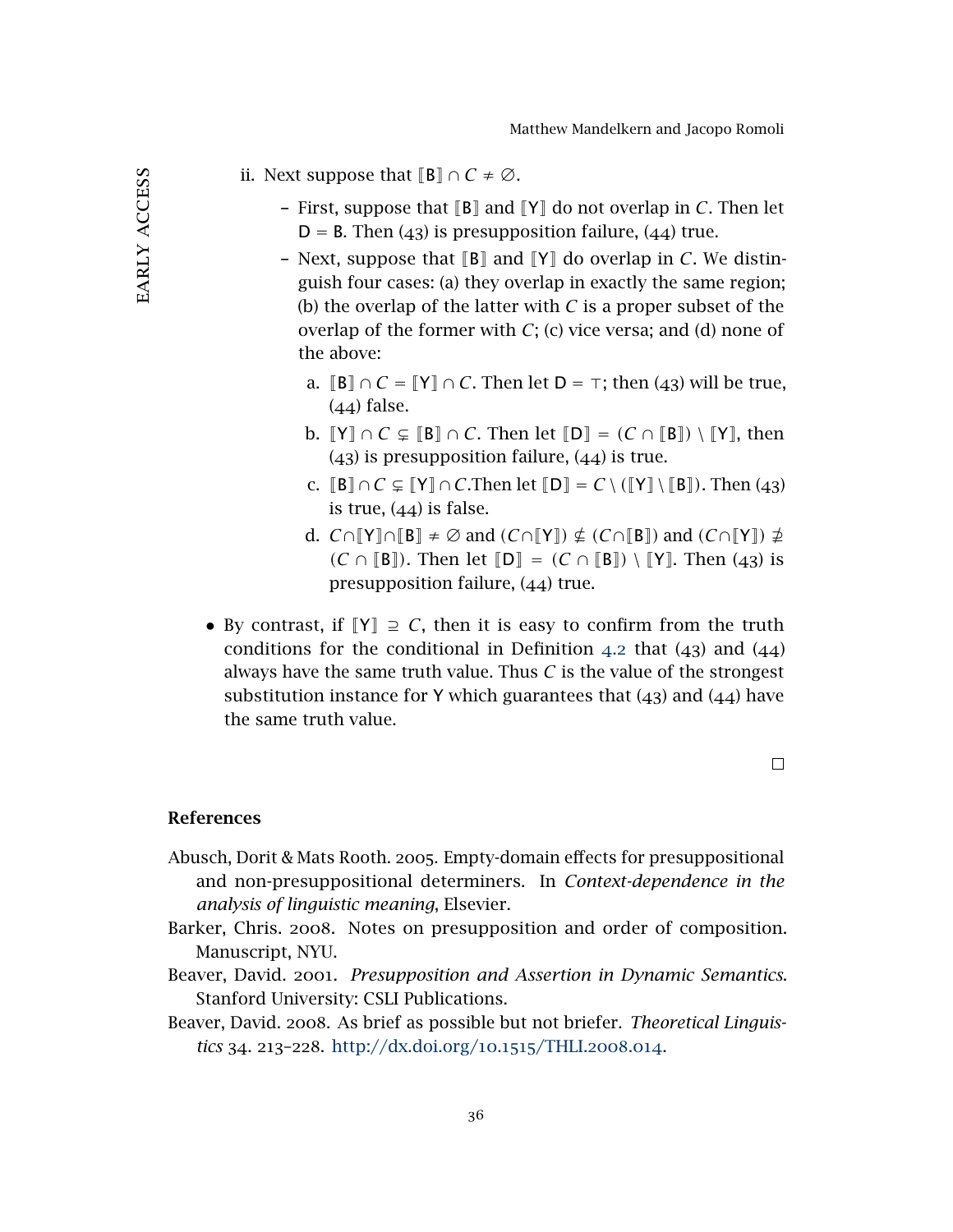- <span id="page-37-7"></span>Beaver, David & Bart Geurts. 2011. Presuppositions. In Claudia Maienborn, Klaus von Heusinger & Paul Portner (eds.), *Semantics: An International Handbook of Natural Language Meaning volume 3*, Berlin: Mouton de Gruyter.
- <span id="page-37-3"></span>Beaver, David & Emil Krahmer. 2001. A partial account of presupposition projection. *Journal of Logic, Language and Information* 10(2). 147–182. [http://dx.doi.org/](http://dx.doi.org/10.1023/A:1008371413822)10.1023/A:1008371413822.
- <span id="page-37-9"></span>Bhatt, Rajesh & Roumyana Pancheva. 2006. Conditionals. In Martin Everaert & Henk van Riemsdijk (eds.), *The Blackwell Companion to Syntax* 1, 638–687. Blackwell Publishing.
- <span id="page-37-11"></span>Chemla, Emmanuel. 2009. Presuppositions of quantified sentences: Experimental data. *Natural Language Semantics* 17(4). 299–340. [http:](http://dx.doi.org/10.1007/s11050-009-9043-9) [//dx.doi.org/](http://dx.doi.org/10.1007/s11050-009-9043-9)10.1007/s11050-009-9043-9.
- <span id="page-37-0"></span>Chemla, Emmanuel. 2010. Similarity: towards a unified account of scalar implicatures, free choice permission and presupposition projection. Unpublished manuscript.
- <span id="page-37-10"></span>Chemla, Emmanuel & Philippe Schlenker. 2009. Incremental vs symmetric accounts of presupposition projection: an experimental approach. Draft.
- <span id="page-37-4"></span>Chemla, Emmanuel & Philippe Schlenker. 2012. Incremental vs. symmetric accounts of presupposition projection: an experimental approach. *Natural Language Semantics* 20(2). 177–226. [http://dx.doi.org/](http://dx.doi.org/10.1007/s11050-012-9080-7)10.1007/s11050- 012-[9080](http://dx.doi.org/10.1007/s11050-012-9080-7)-7.
- <span id="page-37-1"></span>Chierchia, Gennaro. 2009. On the explanatory power of dynamic semantics. Handout from talk at Sinn und Bedeutung 14.
- <span id="page-37-2"></span>Chierchia, Gennaro, Danny Fox & Benjamin Spector. 2012. The grammatical view of scalar implicatures and the relationship between semantics and pragmatics. In Claudia Maienborn, Klaus von Heusinger & Paul Portner (eds.), *Semantics: An International Handbook of Natural Language Meaning volume 3*, Berlin: Mouton de Gruyter.
- <span id="page-37-6"></span>Dekker, Paul. 2008. A multi-dimensional treatment of quantification in extraordinary English. *Linguistics and Philosophy* 31(1). 101–127. [http:](http://dx.doi.org/10.1007/s10988-008-9034-1) [//dx.doi.org/](http://dx.doi.org/10.1007/s10988-008-9034-1)10.1007/s10988-008-9034-1.
- <span id="page-37-8"></span>Egré, Paul, Paul & Benjamin Spector. 2016. Trivalent semantics and natural language semantics. Lecture notes for ESSLLI 2016.
- <span id="page-37-5"></span>von Fintel, Kai. 1998. The presupposition of subjunctive conditionals. In Orin Percus & Uli Sauerland (eds.), *The Interpretive Tract(25)*, 29–44. Cambridge, Massachusetts: MIT, Department of Linguistics.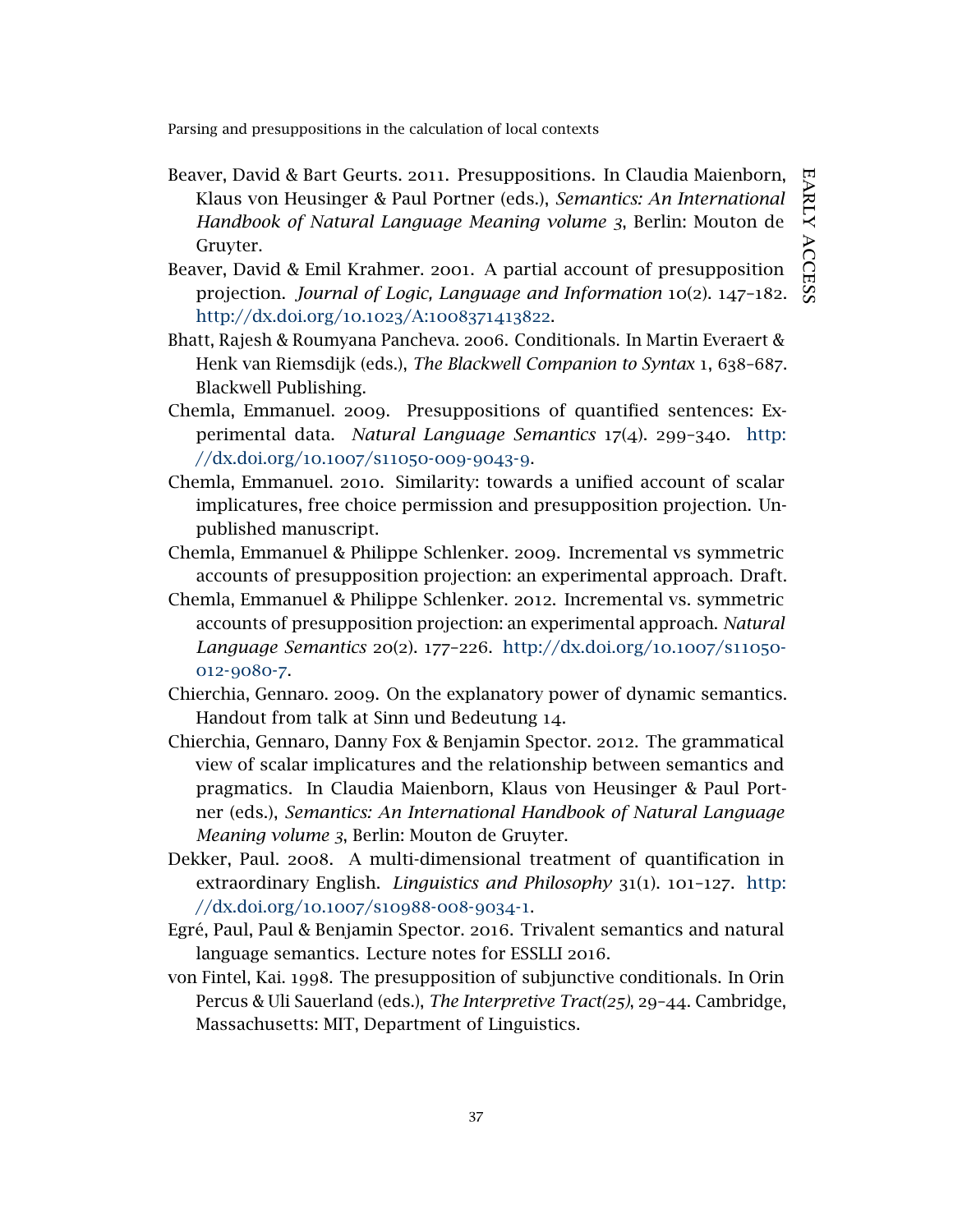- <span id="page-38-9"></span>EARLY ACCESS early access
- von Fintel, Kai. 1999. Counterfactuals in dynamic contexts. In Uli Sauerland & Orin Percus (eds.), *The Interpretive Tract*, 123–152. MIT Working Papers in Linguistics.
- <span id="page-38-14"></span>Fox, Danny. 2007. Free choice and the theory of scalar implicatures. In Uli Sauerland & Penka Stateva (eds.), *Presupposition and Implicature in Compositional Semantics*, 71–120. Palgrave.
- <span id="page-38-1"></span>Fox, Danny. 2008. Two short notes on schlenker's theory of presupposition projection. *Theoretical Linguistics* 34(3). 237–252.
- <span id="page-38-2"></span>Fox, Danny. 2012. Presupposition projection from quantificational sentences: Trivalence, local accommodation, and presupposition strengthening. In Ivano Caponigro & Carlo Cecchetto (eds.), *From grammar to meaning: The spontaneous logicality of language*, 201–232. Cambridge University Press.
- <span id="page-38-12"></span>Gazdar, Gerald. 1979. *Pragmatics: Implicature, Presupposition, and Logical Form*. New York: Academic Press.
- <span id="page-38-0"></span>George, Benjamin. 2008. *Presupposition Repairs: a Static, Trivalent Approach to Predicting Projection*. UCLA MA thesis.
- <span id="page-38-6"></span>Geurts, Bart. 1996. Local satisfaction guaranteed: A presupposition theory and its problems. *Linguistics and Philosophy* 19(3). 259–294. [http://dx.](http://dx.doi.org/10.1007/BF00628201) doi.org/10.1007/BF[00628201](http://dx.doi.org/10.1007/BF00628201).
- <span id="page-38-10"></span>Gillies, Anthony. 2009. On the truth conditions of if (but not quite only if). *Philosophical Review* 118(3). 325–349. [http://dx.doi.org/](http://dx.doi.org/10.1215/00318108-2009-002)10.1215/00318108- [2009](http://dx.doi.org/10.1215/00318108-2009-002)-002.
- <span id="page-38-8"></span>Heim, Irene. 1982. The semantics of definite and indefinite noun phrases: University of Massachusetts, Amherst PhD dissertation.
- <span id="page-38-5"></span>Heim, Irene. 1983. On the projection problem for presuppositions. In Daniel P. Flickinger (ed.), *Proceedings of WCCFL 2*, 114–125. Stanford University, Stanford, California: CSLI Publications.
- <span id="page-38-3"></span>Heim, Irene. 1990. Presupposition projection. In Rob van der Sandt (ed.), Reader for the Nijmegen Workshop on Presupposition, Lexical Meaning, and Discourse Processes.
- <span id="page-38-11"></span>Heim, Irene & Angelika Kratzer. 1998. *Semantics in Generative Grammar*. Malden, MA: Blackwell.
- <span id="page-38-4"></span>Karttunen, Lauri. 1974. Presupposition and linguistic context. *Theoretical Linguistics* 1. 181–194.
- <span id="page-38-13"></span>Karttunen, Lauri & Stanley Peters. 1979. Conventional implicature. *Syntax and Semantics* 11. 1–56.
- <span id="page-38-7"></span>Katzir, Roni. 2007. Structurally-defined alternatives. *Linguistic and Philosophy* 30(6). 669–690. [http://dx.doi.org/](http://dx.doi.org/10.1007/s10988-008-9029-y)10.1007/s10988-008-9029-y.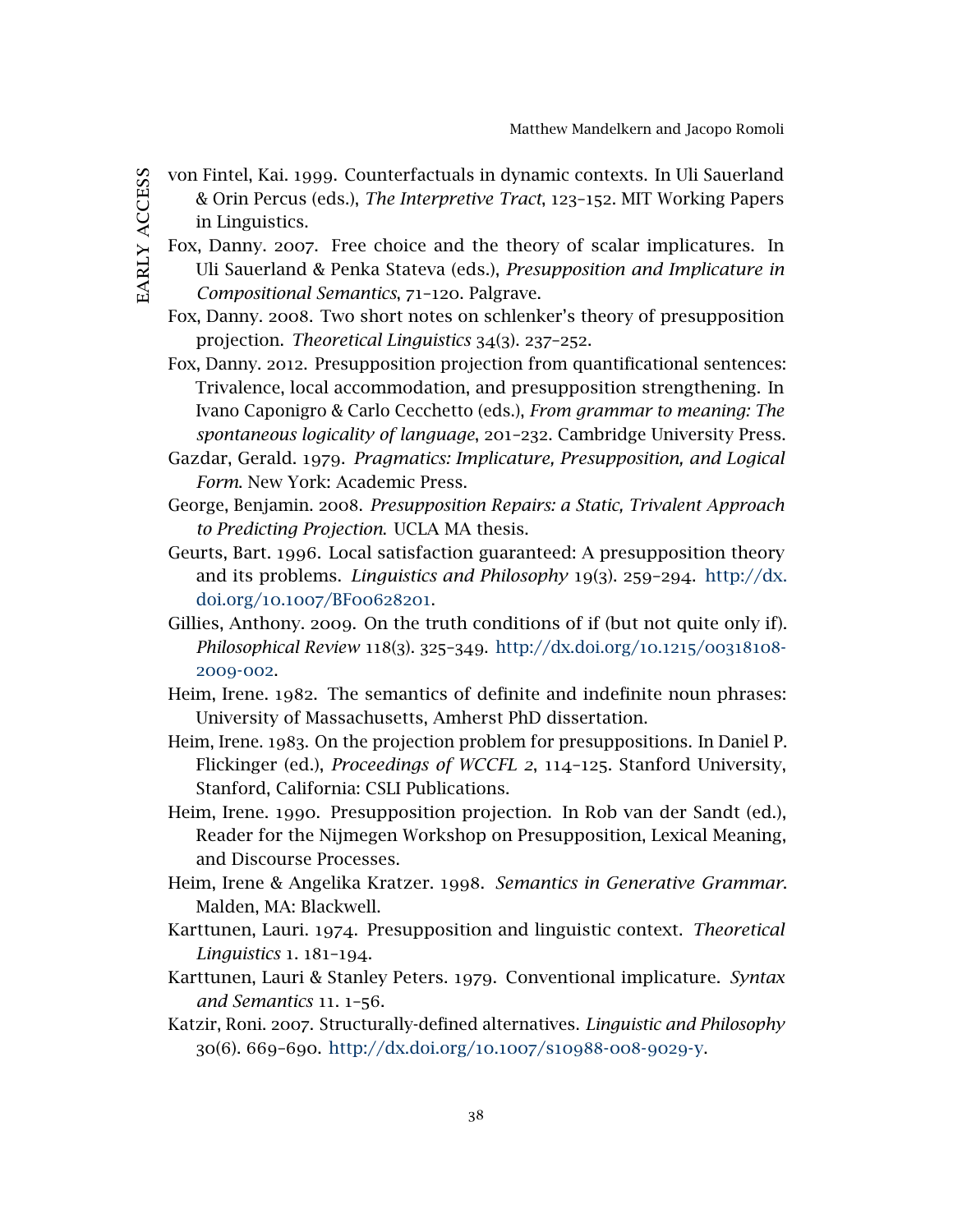EARLY early **ACCESS** access

Parsing and presuppositions in the calculation of local contexts

<span id="page-39-8"></span>Katzir, Roni & Raj Singh. 2013. Hurford disjunctions: Embedded exhaustification and structural economy. In Urtzi Etxeberria, Anamaria Fǎlǎuş, Aritz Irurtzun & Bryan Leferman (eds.), *Proceedings of Sinn und Bedeutung 18*, .

<span id="page-39-10"></span><span id="page-39-9"></span>Kratzer, Angelika. 1986. Conditionals. In *Chicago Linguistics Society 22*, 1–15. Lewis, David. 1975. Adverbs of quantification. In E. L. Kennan (ed.), *Formal*

<span id="page-39-13"></span>*Semantics of Natural Language*, Cambridge: Cambridge University Press. Lewis, David K. 1973. *Counterfactuals*. Cambridge, MA: Harvard University

- Press.
- <span id="page-39-11"></span>Mandelkern, Matthew. 2016a. Dissatisfaction theory. In Mary Moroney, Carol-Rose Little, Jacob Collard & Dan Burgdorf (eds.), *Semantics and Linguistic Theory (SALT)* 26, 391–416. [http://dx.doi.org/](http://dx.doi.org/10.3765/salt.v26i0.3804)10.3765/salt.v26i0.3804.
- <span id="page-39-5"></span>Mandelkern, Matthew. 2016b. A note on the architecture of presupposition. *Semantics & Pragmatics* 9(13). [http://dx.doi.org/](http://dx.doi.org/10.3765/sp.9.13)10.3765/sp.9.13.
- <span id="page-39-6"></span>Mayr, Clemens & Jacopo Romoli. 2016. A puzzle for theories of redundancy. *Semantics and Pragmatics* 9(7). [http://dx.doi.org/](http://dx.doi.org/10.3765/sp.9.7)10.3765/sp.9.7.

<span id="page-39-7"></span>Meyer, Marie-Christine. 2013. Ignorance and grammar: MIT PhD dissertation.

<span id="page-39-4"></span>Peters, Stanley. 1979. A truth-conditional formulation of Karttunen's account of presupposition. *Synthese* 40. 301–316.

- <span id="page-39-14"></span>Romoli, Jacopo. 2012. A solution (or two) to Soames' problem: Presuppositions, conditionals and exhaustification. *International Review of Pragmatics* 4(2). 153–184.
- <span id="page-39-2"></span>Rothschild, Daniel. 2008. Transparency theory and its dynamic alternatives. Commentary on *Be articulate*. *Theoretical Linguistics* 34(3). 261–268. [http://dx.doi.org/](http://dx.doi.org/10.1515/THLI.2008.018)10.1515/THLI.2008.018.
- <span id="page-39-3"></span>Rothschild, Daniel. 2011. Explaining presupposition projection with dynamic semantics. *Semantics and Pragmatics* 4(3). 1–43. [http://dx.doi.org/](http://dx.doi.org/10.3765/sp.4.3)10. [3765](http://dx.doi.org/10.3765/sp.4.3)/sp.4.3.
- <span id="page-39-12"></span>Sauerland, Uli. 2004. Scalar implicatures in complex sentences. *Linguistics and Philosophy* 27(3). 367–391. [http://dx.doi.org/](http://dx.doi.org/10.1023/B:LING.0000023378.71748.db)10.1023/B:LING.0000023378. [71748](http://dx.doi.org/10.1023/B:LING.0000023378.71748.db).db.
- <span id="page-39-1"></span>Schlenker, P. 2008a. Be articulate: A pragmatic theory of presupposition projection. *Theoretical Linguistics* 34(3). 157–212. [http://dx.doi.org/](http://dx.doi.org/10.1515/THLI.2008.013)10. 1515[/THLI.](http://dx.doi.org/10.1515/THLI.2008.013)2008.013.
- <span id="page-39-15"></span>Schlenker, Philippe. 2008b. Presupposition projection: The new debate. *Semantics and Linguistic Theory 18* [http://dx.doi.org/](http://dx.doi.org/10.3765/salt)10.3765/salt.
- <span id="page-39-0"></span>Schlenker, Philippe. 2009. Local contexts. *Semantics and Pragmatics* 2(3). 1–78. [http://dx.doi.org/](http://dx.doi.org/10.3765/sp.2.3)10.3765/sp.2.3.